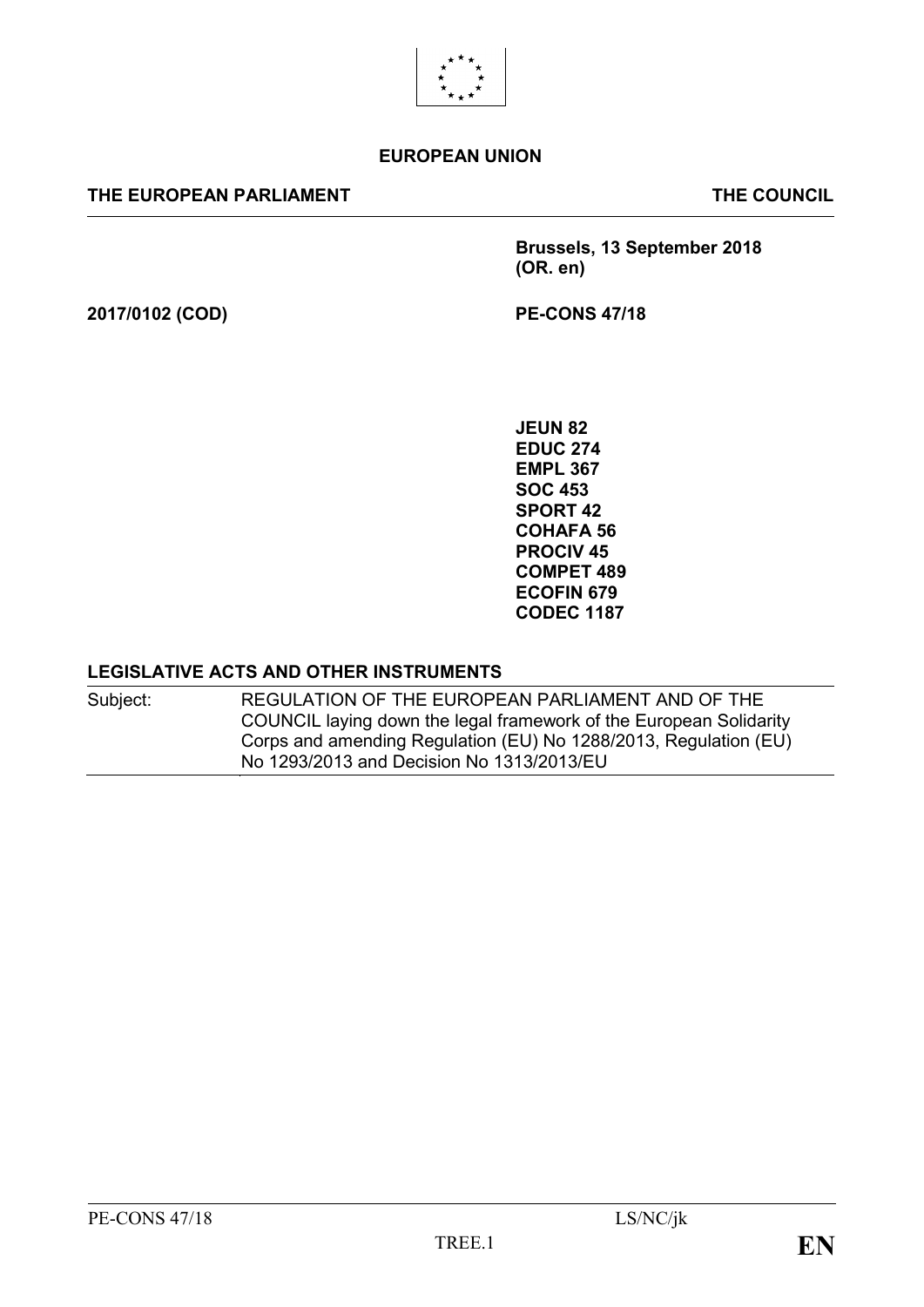### **REGULATION (EU) 2018/… OF THE EUROPEAN PARLIAMENT AND OF THE COUNCIL**

**of …**

### **laying down the legal framework of the European Solidarity Corps and amending Regulation (EU) No 1288/2013, Regulation (EU) No 1293/2013 and Decision No 1313/2013/EU**

THE EUROPEAN PARLIAMENT AND THE COUNCIL OF THE EUROPEAN UNION,

Having regard to the Treaty on the Functioning of the European Union, and in particular Articles 165(4) and 166(4) thereof,

Having regard to the proposal from the European Commission,

After transmission of the draft legislative act to the national parliaments,

Having regard to the opinion of the European Economic and Social Committee**[1](#page-1-0)**,

After consulting the Committee of the Regions,

Acting in accordance with the ordinary legislative procedure**[2](#page-1-1)**,

<span id="page-1-0"></span> $\mathbf{1}$ **<sup>1</sup>** OJ C 81, 2.3.2018, p. 160.

<span id="page-1-1"></span>**<sup>2</sup>** Position of the European Parliament of 11 September 2018 (not yet published in the Official Journal) and Decision of the Council of … (not yet published in the Official Journal).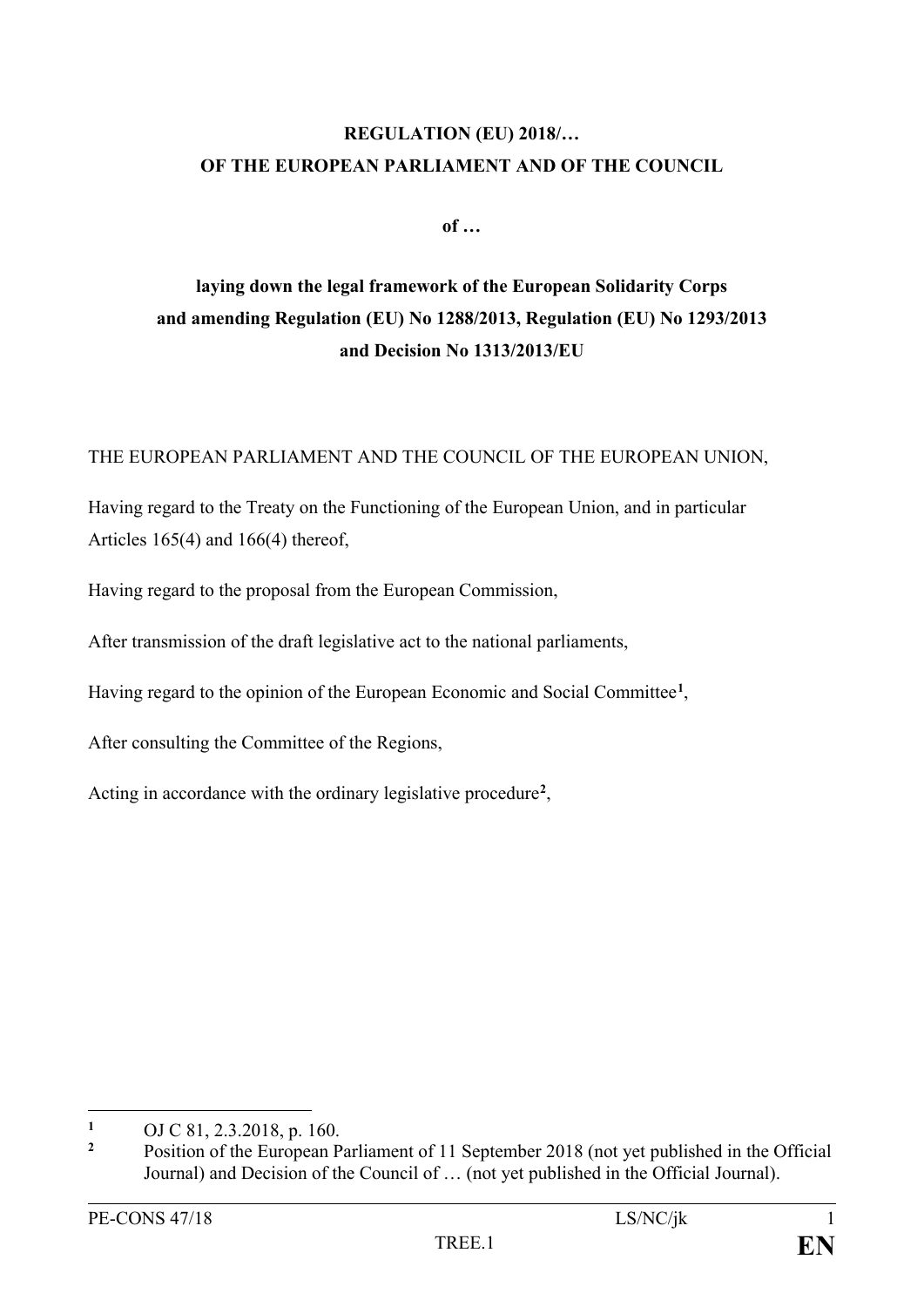#### Whereas:

- (1) Solidarity among Union citizens and among Member States is one of the universal values on which the Union is built. This common value guides the Union's actions and provides it with the necessary unity for coping with current and future societal challenges, which young Europeans are willing to help address by expressing their solidarity in practice. Solidarity also stimulates young people's interest in the common European project. The principle of solidarity is enshrined in Article 2 of the Treaty on European Union (TEU) and in the preamble of the Charter of Fundamental Rights of the European Union.
- (2) During the State of the Union address of 14 September 2016, it was emphasised that there is a need to invest in young people and it was announced that a European Solidarity Corps was to be established with a view to creating opportunities for young people across the Union to make a meaningful contribution to society, show solidarity and develop their skills, competences and knowledge, thus gaining an invaluable human experience, which is also key for the emergence of an active and engaged Union citizenship.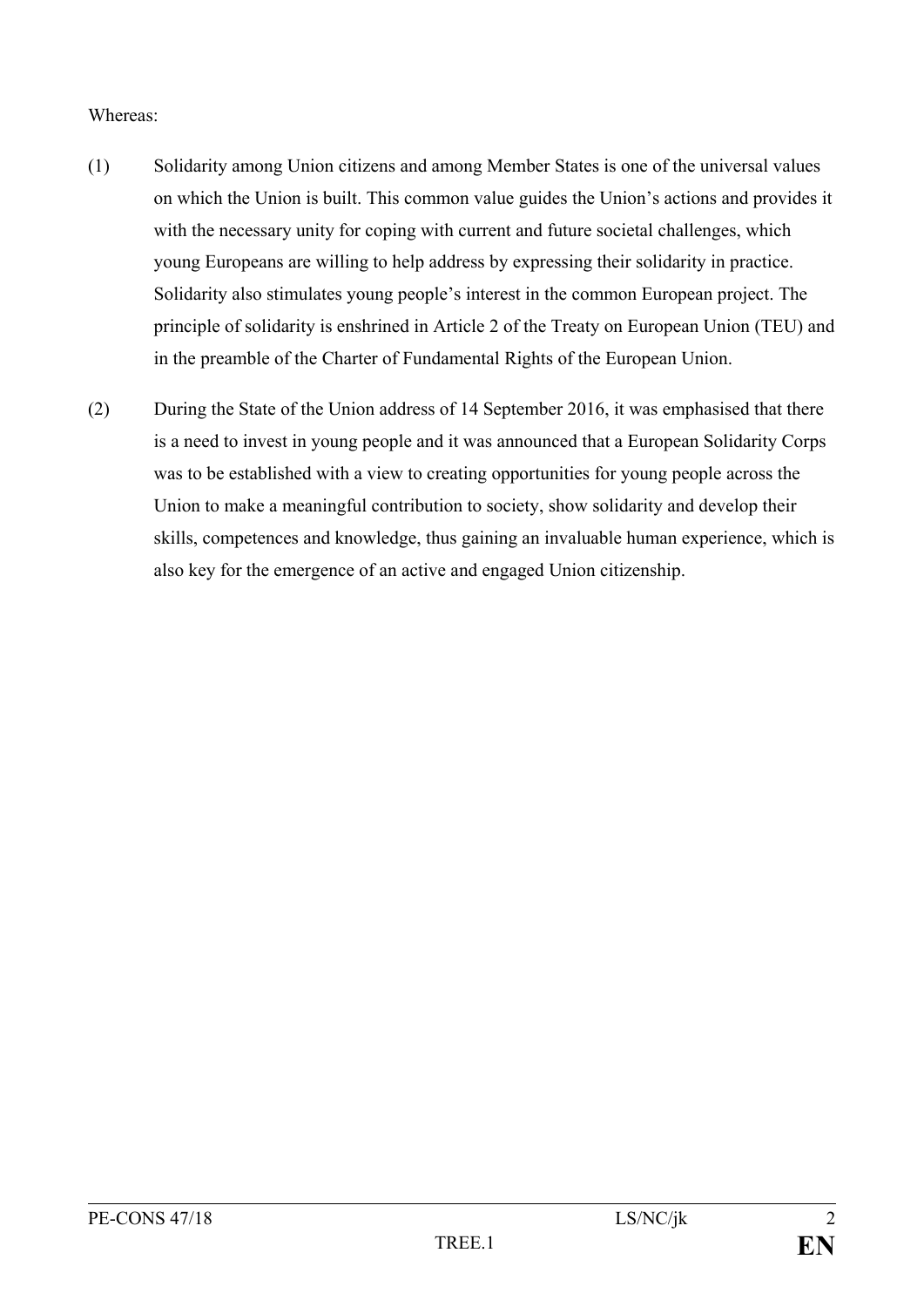- (3) In its Communication of 7 December 2016 entitled 'A European Solidarity Corps', the Commission emphasised the need to strengthen the foundations for solidarity work across Europe, to provide young people with more and better opportunities for high-quality solidarity activities covering a broad range of areas, and to support national, regional and local actors, in their efforts to cope with different challenges and crises. That Communication launched a first phase of the European Solidarity Corps whereby different Union programmes were mobilised to offer volunteering, traineeship or job opportunities to young people across the Union. These activities, whether implemented before or after the entry into force of this Regulation, should continue to apply the rules and conditions set by the respective Union programmes that have financed them under the first phase of the European Solidarity Corps.
- (4) Within the context of this Regulation, solidarity may be understood as a sense of responsibility on the part of everyone with regard to everyone to commit oneself to the common good, which is expressed through concrete actions without consideration of return service.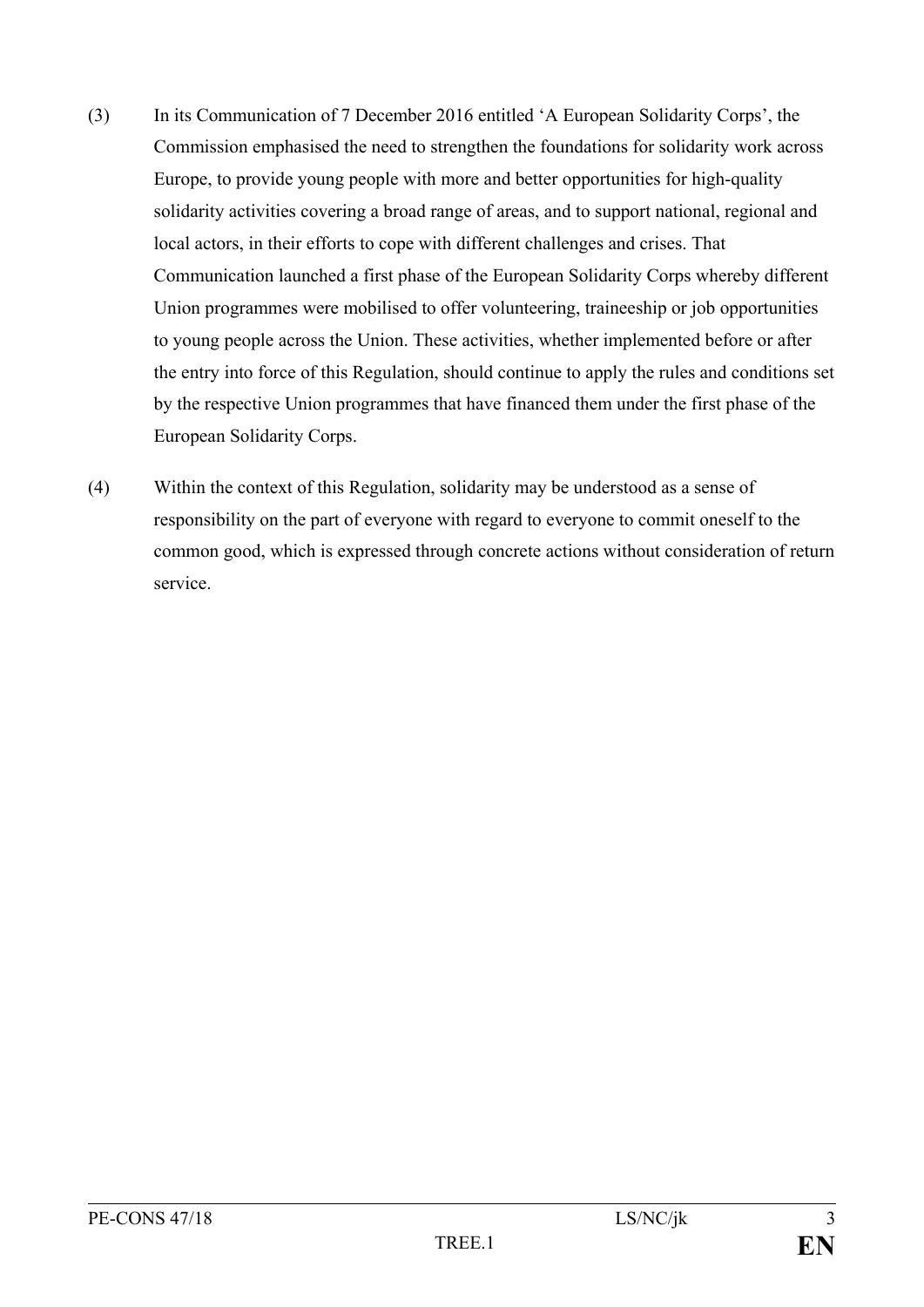- (5) Young people should be provided with easily accessible opportunities to engage in highquality solidarity activities with a strong European dimension as a means to contribute to strengthening cohesion, solidarity, social inclusion and democracy in participating countries to the benefit of local communities, while improving their competences for their personal development, thus boosting their self-esteem, autonomy and motivation to learn, stimulating their educational, social, artistic, linguistic, cultural, civic and professional development, as well as facilitating their active citizenship, employability and transition into the labour market. Those solidarity activities would also support the mobility of participants.
- (6) This Regulation establishes a programme for Union action called the European Solidarity Corps as a basis for effecting positive societal change by providing support to communities of individuals and entities committed to enhancing solidarity across Europe. It thus provides for a spending instrument of Union action established with a view to applying from the date of entry into force of this Regulation on a continuous basis and also lays down the basis for the European Solidarity Corps as a community and as a source of inspiration for a stronger spirit of solidarity in Europe through the wider impact of activities carried out within the framework of the European Solidarity Corps.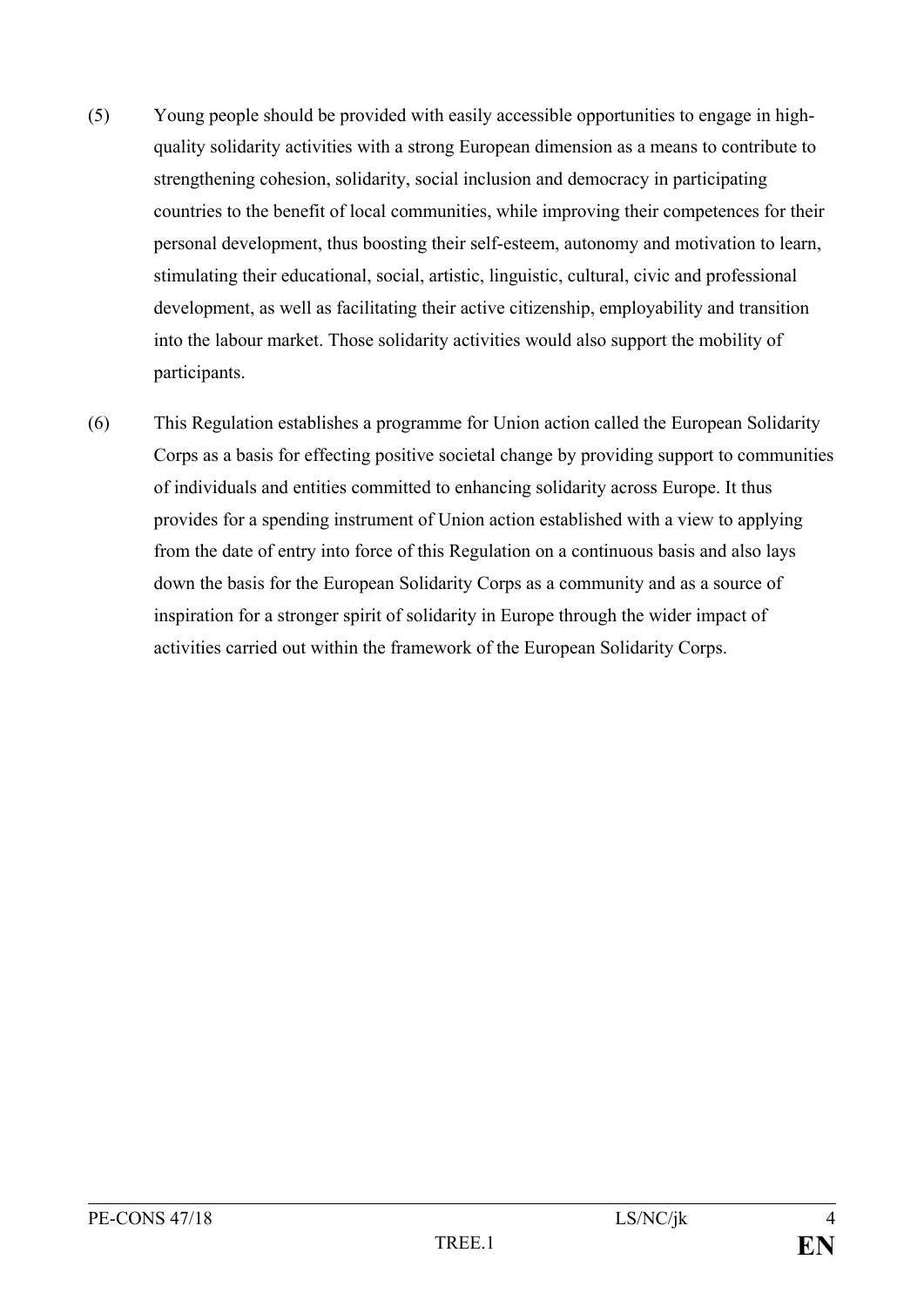- (7) The solidarity activities offered to young people should be of high quality, in the sense that they should contribute to the achievement of the objectives of the European Solidarity Corps and help overcome societal challenges, while addressing the needs of local communities. Solidarity activities should offer young people the opportunity to acquire valuable competences for personal, social, civic and professional development, include a solid learning and training dimension, be accessible to all young people, be implemented in safe and healthy conditions and be properly validated. Solidarity activities should not have a negative impact on existing jobs or traineeships and should contribute to reinforcing the corporate social responsibility commitments of companies, while not replacing them.
- (8) Any entity willing to participate in the European Solidarity Corps, whether funded from the European Solidarity Corps budget, by another Union programme or by a different funding source, should receive a quality label, provided that the specific requirements are fulfilled. The requirement to receive a quality label should not apply to natural persons seeking financial support on behalf of an informal group of participants for their solidarity projects. The quality label attributed to participating organisations should certify the ability of those organisations to ensure the quality of the solidarity activities offered by them. The process for attributing a quality label should be carried out by the implementing bodies of the European Solidarity Corps in an accessible and transparent manner. The attributed quality label should be reassessed periodically and it should be possible to revoke the quality label where, in the context of the reassessment, it is found that the conditions that led to its attribution are no longer fulfilled.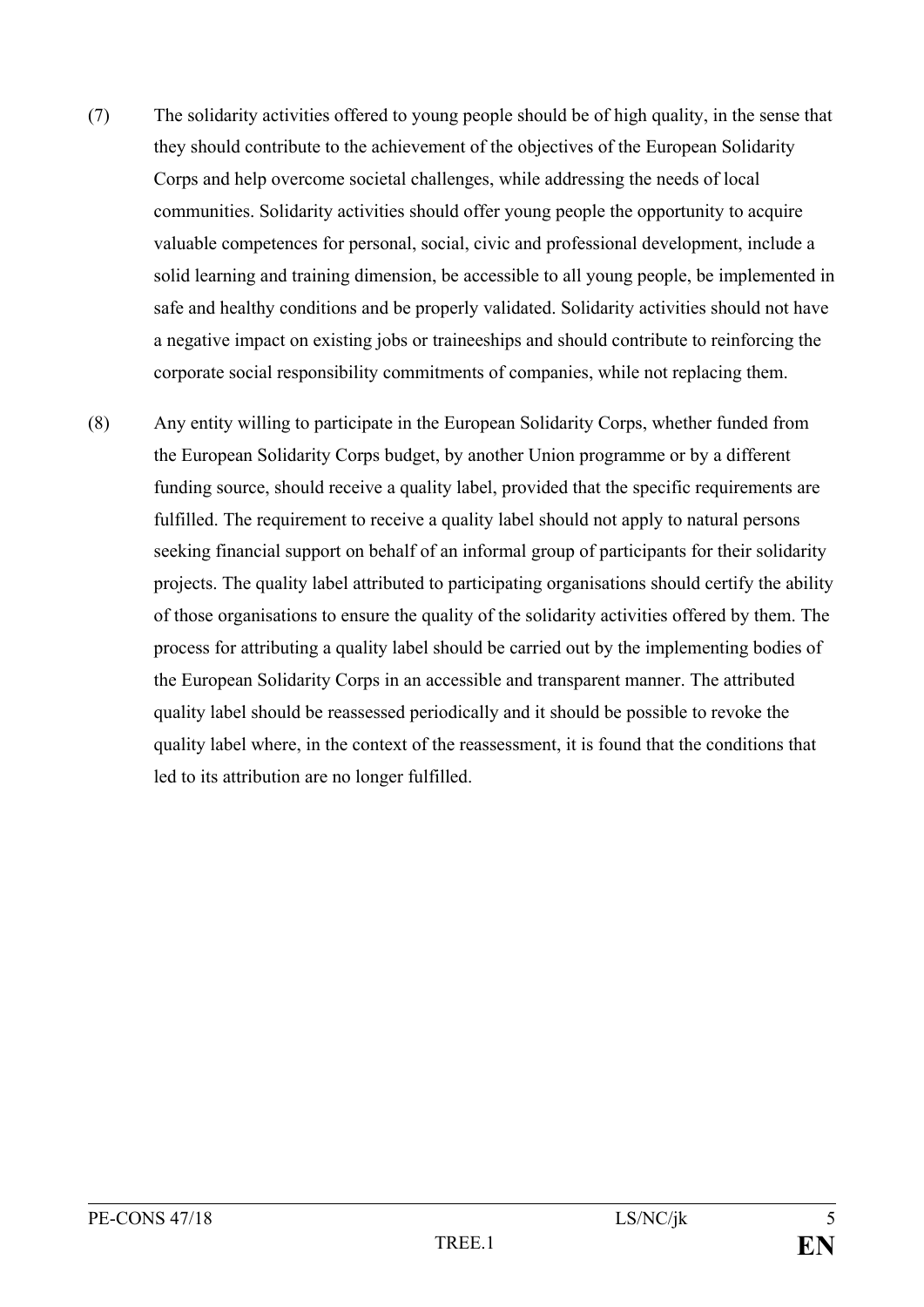(9) The European Solidarity Corps would provide a single entry point for solidarity activities throughout the Union. Consistency and complementarity of the European Solidarity Corps should be ensured with other relevant Union policies, programmes and instruments. The European Solidarity Corps should build on the strengths and synergies of existing and previous programmes, in particular the Erasmus+ and Youth in Action programmes. It should also complement the efforts made by Member States to support young people and ease their school-to-work transition under schemes such as the Youth Guarantee established in line with the Council Recommendation of 22 April 2013 on establishing a Youth Guarantee<sup>[1](#page-6-0)</sup> by providing them with additional opportunities to take part in solidarity activities in the form of traineeships or jobs within their respective Member State or across borders. Complementarity should also be ensured with existing Union-level networks pertinent to the activities under the European Solidarity Corps, such as the European Network of Public Employment Services, EURES and the Eurodesk network. Furthermore, complementarity and loyal cooperation between the existing related schemes and the European Solidarity Corps should be fostered, in particular with solidarity, volunteering, civic service and mobility schemes for young people, operating at national, regional or local level, as well as with priorities related to solidarity and youth in the participating countries, as appropriate, to mutually enhance and enrich the impact and qualities of such schemes and build upon good practices. The European Solidarity Corps should not substitute similar national solidarity, volunteering, civic service and mobility schemes. Equal access for all young people to national solidarity activities should be ensured. Partnerships with European networks which are specialised in certain urgent social problems should be encouraged.

<span id="page-6-0"></span> $\mathbf{1}$ **<sup>1</sup>** OJ C 120, 26.4.2013, p. 1.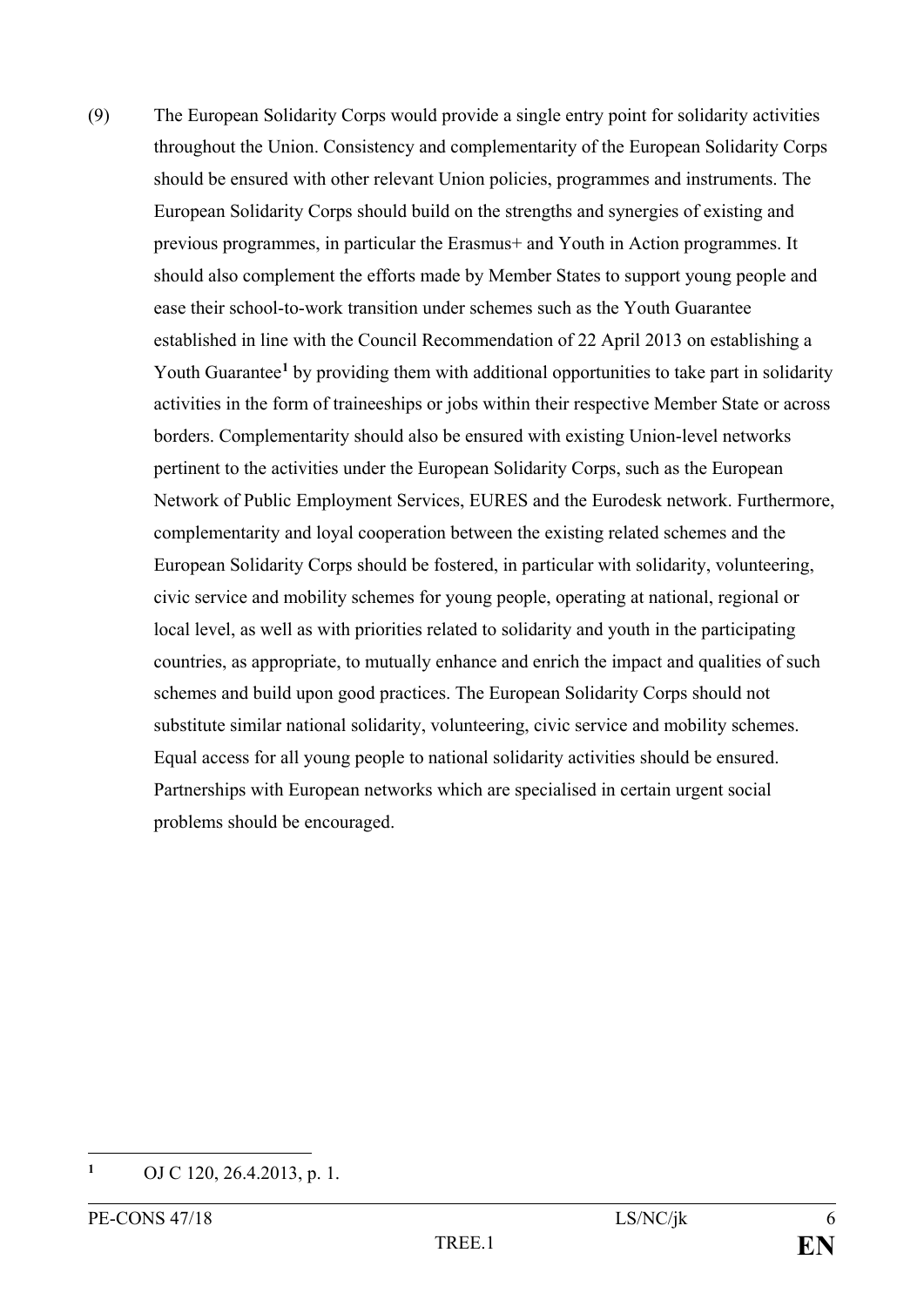- (10) In order to maximise the impact of the European Solidarity Corps, other Union programmes should be able to contribute to the objectives of the European Solidarity Corps by supporting activities within its scope. This contribution should be financed in accordance with the respective legal acts of the programmes concerned with a view to securing greater involvement of young people, civil society and existing volunteering schemes in Member States. Once they have obtained a valid quality label, the participating organisations should be given access to the European Solidarity Corps portal and receive the quality and support measures provided according to the type of solidarity activity offered.
- (11) The European Solidarity Corps should open up new opportunities for young people to undertake volunteering, traineeships or jobs as well as to devise and develop, on their own initiative, solidarity projects which present a clear European value. Those opportunities should help address unmet societal needs and contribute to strengthening communities and enhancing the personal, educational, social, civic and professional development of young people. The European Solidarity Corps should also support networking activities for participants and participating organisations as well as measures to ensure the quality of the supported activities and to enhance the validation of their learning outcomes. It should also contribute to supporting and strengthening existing organisations that implement solidarity actions.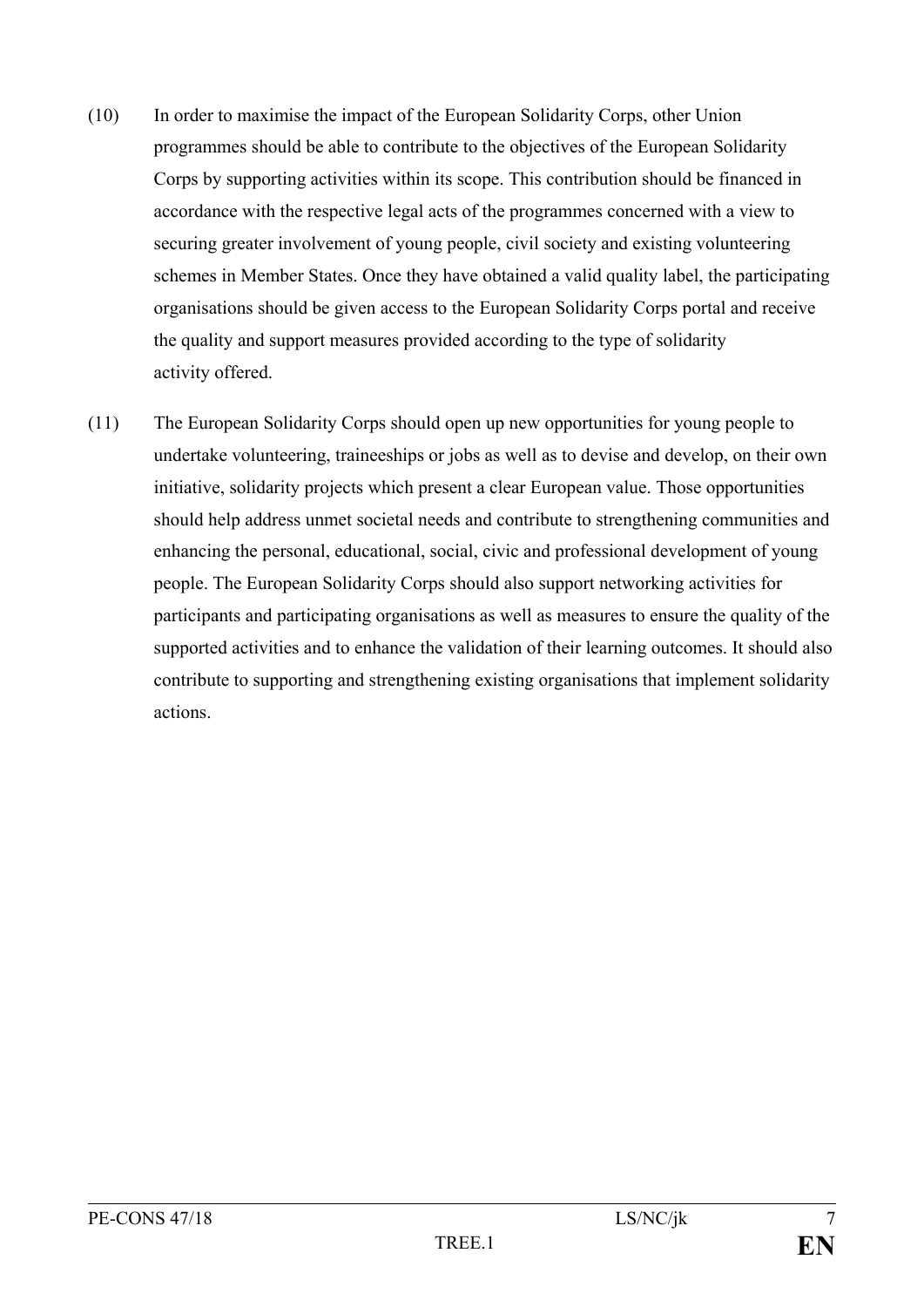- (12) Volunteering constitutes a rich experience in a formal and non-formal learning context which enhances young people's personal, socio-educational and professional development, employability and active citizenship. Volunteering should not substitute traineeships or jobs and should be based on a written volunteering agreement. The Commission and the Member States will cooperate regarding volunteering policies in the youth field via the open method of coordination.
- (13) Traineeships and jobs should be clearly separate from volunteering, both from a financial and organisational point of view. Traineeships should never lead to job substitution. Paid traineeships and jobs, however, can represent an incentive for disadvantaged young people and young people with fewer opportunities to participate in solidarity-related activities that they might not otherwise be able to access. Traineeships can ease the transition of young people from education to employment and can help foster the employability of young people, which is key to achieving their sustainable integration into the labour market. Traineeships and jobs offered under the European Solidarity Corps should always be paid by the participating organisation hosting or employing the participant. Traineeships should be based on a written traineeship agreement in accordance with the applicable regulatory framework of the country where the traineeship takes place, as appropriate, and should follow the principles outlined in the Council Recommendation of 10 March 2014 on a Quality Framework for Traineeships**[1](#page-8-0)**.

<span id="page-8-0"></span> $\mathbf{1}$ **<sup>1</sup>** OJ C 88, 27.3.2014, p. 1.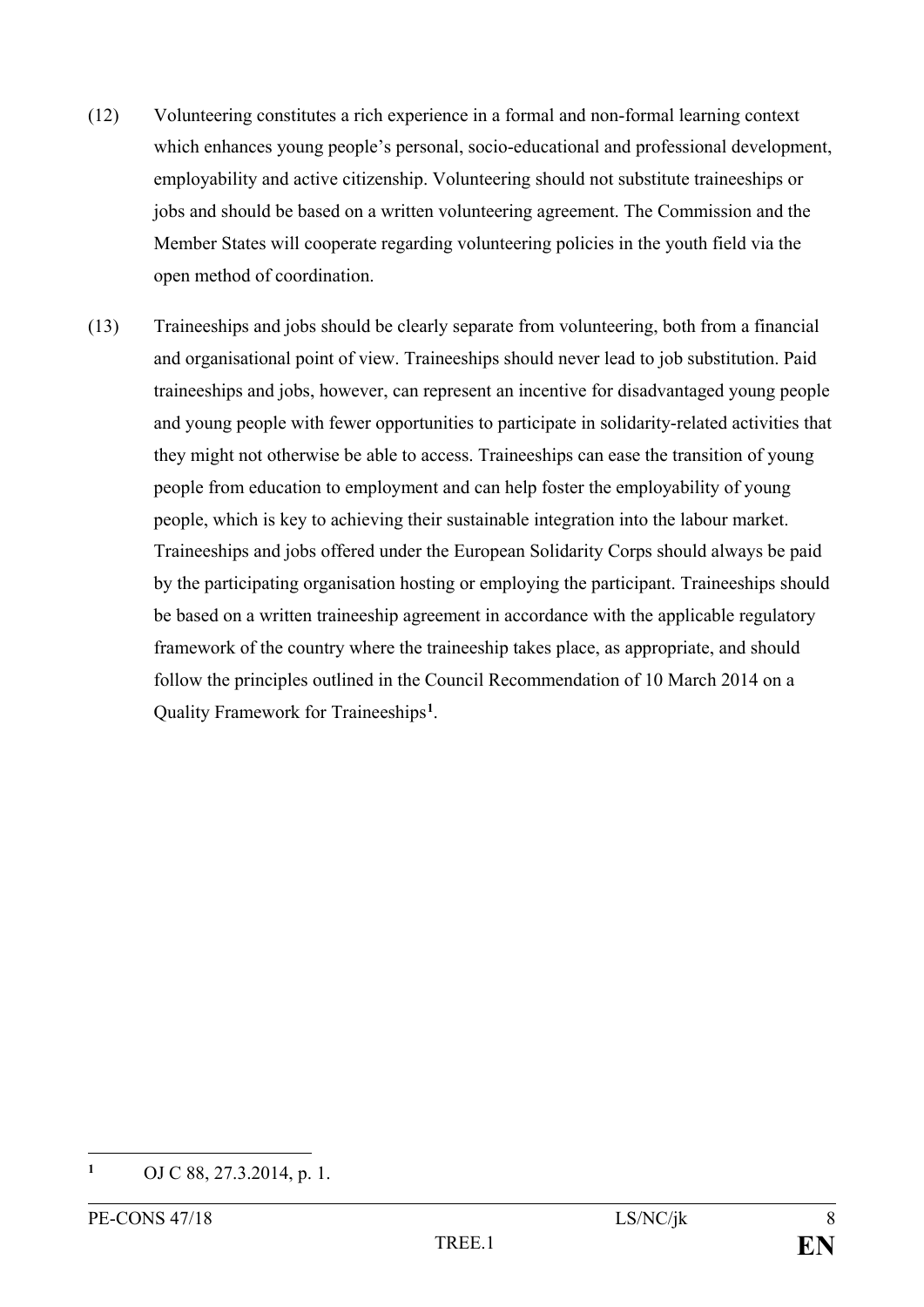Jobs should be based on an employment contract in accordance with the national regulatory framework or applicable collective agreements, or both, of the participating country where the job is being carried out. Financial support to participating organisations offering jobs should not exceed twelve months. Traineeships and jobs should be accompanied by adequate preparation, on-the-job training and post-placement support in relation to the participation of the participant. Traineeships and jobs could be facilitated by relevant labour market actors, in particular public and private employment services, social partners and Chambers of Commerce, as well as the member organisations of EURES, in accordance with Regulation (EU) 2016/589 of the European Parliament and of the Council**[1](#page-9-0)** in the case of cross-border activities.

<span id="page-9-0"></span> $\mathbf{1}$ **<sup>1</sup>** Regulation (EU) 2016/589 of the European Parliament and of the Council of 13 April 2016 on a European network of employment services (EURES), workers' access to mobility services and the further interpretation of labour market and amending Regulations (EU) No 492/2011 and (EU) No 1296/2013 (OJ L 107, 22.4.2016, p. 1).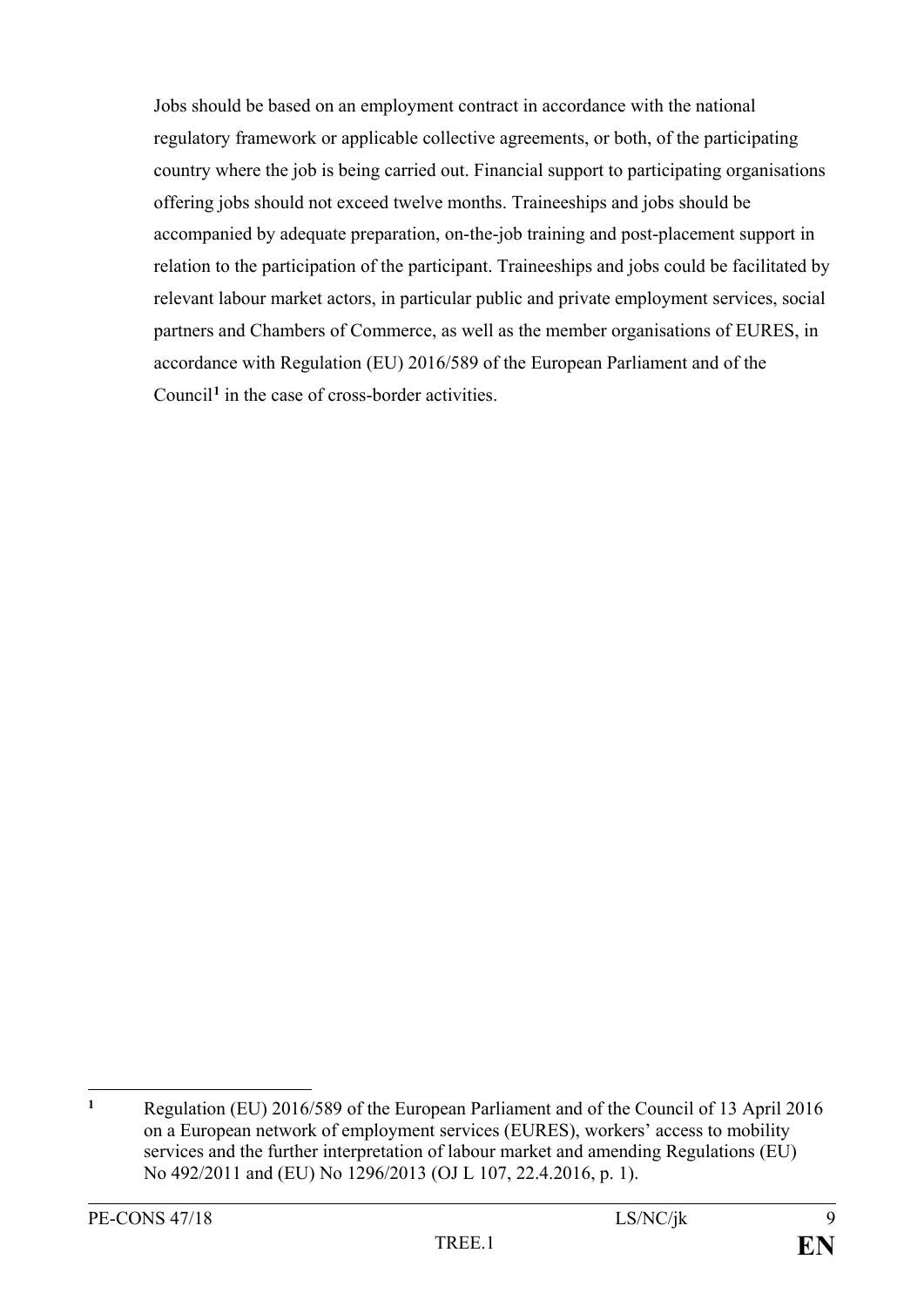- (14) Young people's spirit of initiative and their active citizenship is an important asset for society. The European Solidarity Corps should contribute to fostering this aspect by offering young people the opportunity to devise and implement their own projects that present a clear added value aimed at addressing key challenges to the benefit of local communities, particularly communities located in rural, isolated or marginalised areas. Those projects should be an opportunity for young people to develop innovative solutions and try out ideas in a sustainable way and to experience being the drivers of solidarity actions. They could also serve as a springboard for further engagement in solidarity activities and could be a first step towards encouraging participants to engage in social entrepreneurship or as volunteers in associations, non-governmental organisations (NGOs), youth organisations or other bodies active in the solidarity, non-profit and youth sectors and the setting up of their own associations. Post-placement support will aim to support young people in remaining engaged and active in the solidarity sector, including through involvement with associations, cooperatives, social enterprises, youth organisations and community centres.
- (15) Volunteering and solidarity projects should cover the participants' expenditure arising from participation in such solidarity activities but should not provide them with salaries or an economic benefit.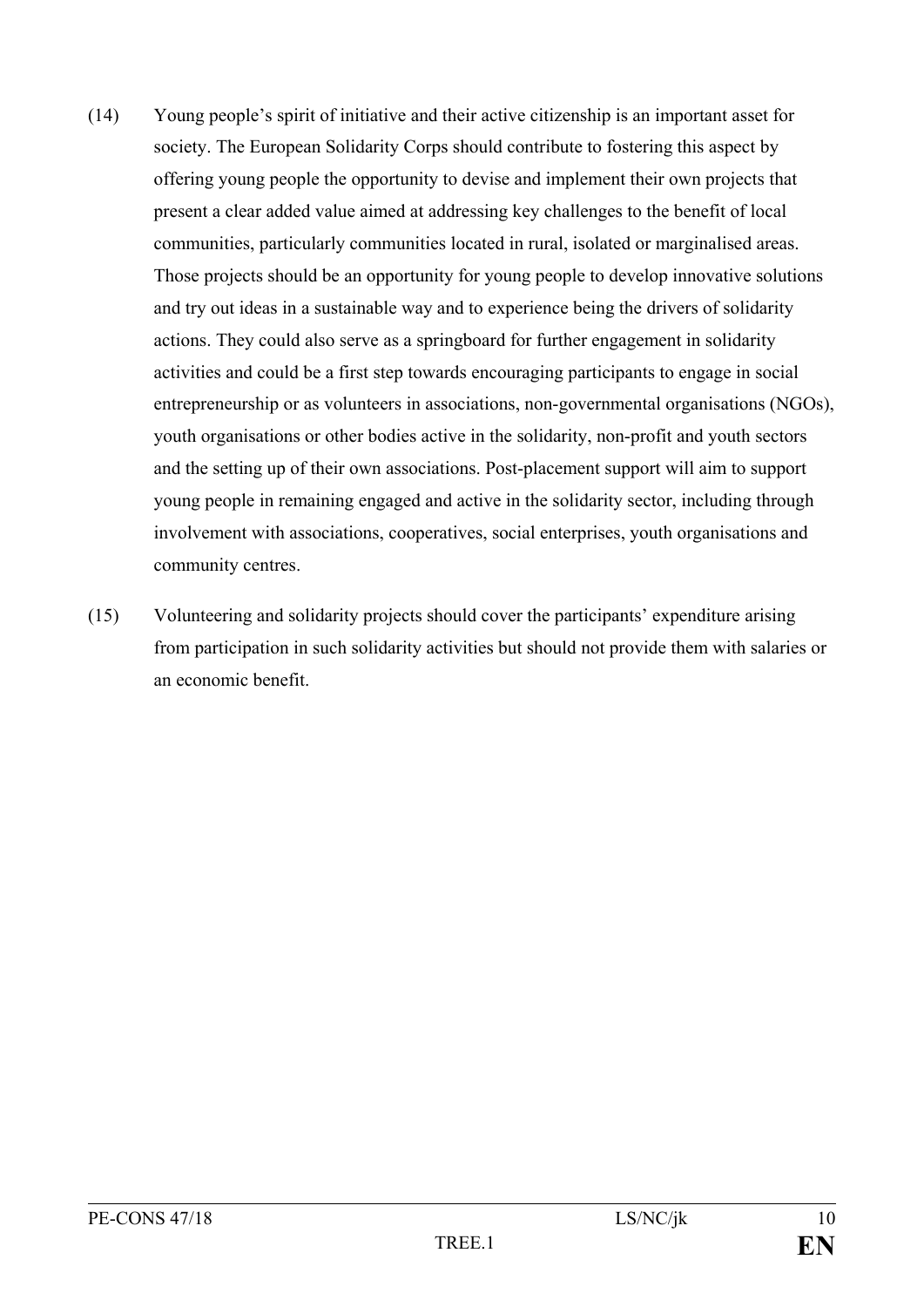- (16) Participants and participating organisations should feel that they belong to a community of individuals and entities committed to enhancing solidarity across Europe and beyond. At the same time, participating organisations need support to strengthen their ability to offer high-quality solidarity activities to an increasing number of participants and to attract newcomers. The European Solidarity Corps should support networking activities aimed at strengthening the capacity of young people and participating organisations to engage in this community, at fostering a European Solidarity Corps spirit, as well as at encouraging the exchange of useful solidarity practices and experience drawing also from experience with civil protection, where appropriate. Networking activities should also contribute to raising awareness about the European Solidarity Corps among public and private entities as well as to collecting feedback from participants and participating organisations on the implementation of the European Solidarity Corps.
- (17) Particular attention should be paid to ensuring the quality of the solidarity activities and other opportunities offered under the European Solidarity Corps, in particular by offering participants online and offline training and language support in a way that respects the principle of multilingualism, insurance, administrative support and support before the solidarity activity, after the solidarity activity, or both, as well as a validation of the competences acquired during their European Solidarity Corps experience. Those support measures should be developed and provided in collaboration with youth organisations and other non-profit and civil society organisations in order to tap into their expertise on the field. Those support measures should take into account the environment and the nature of activities carried out by participants, with special attention to any potential risks.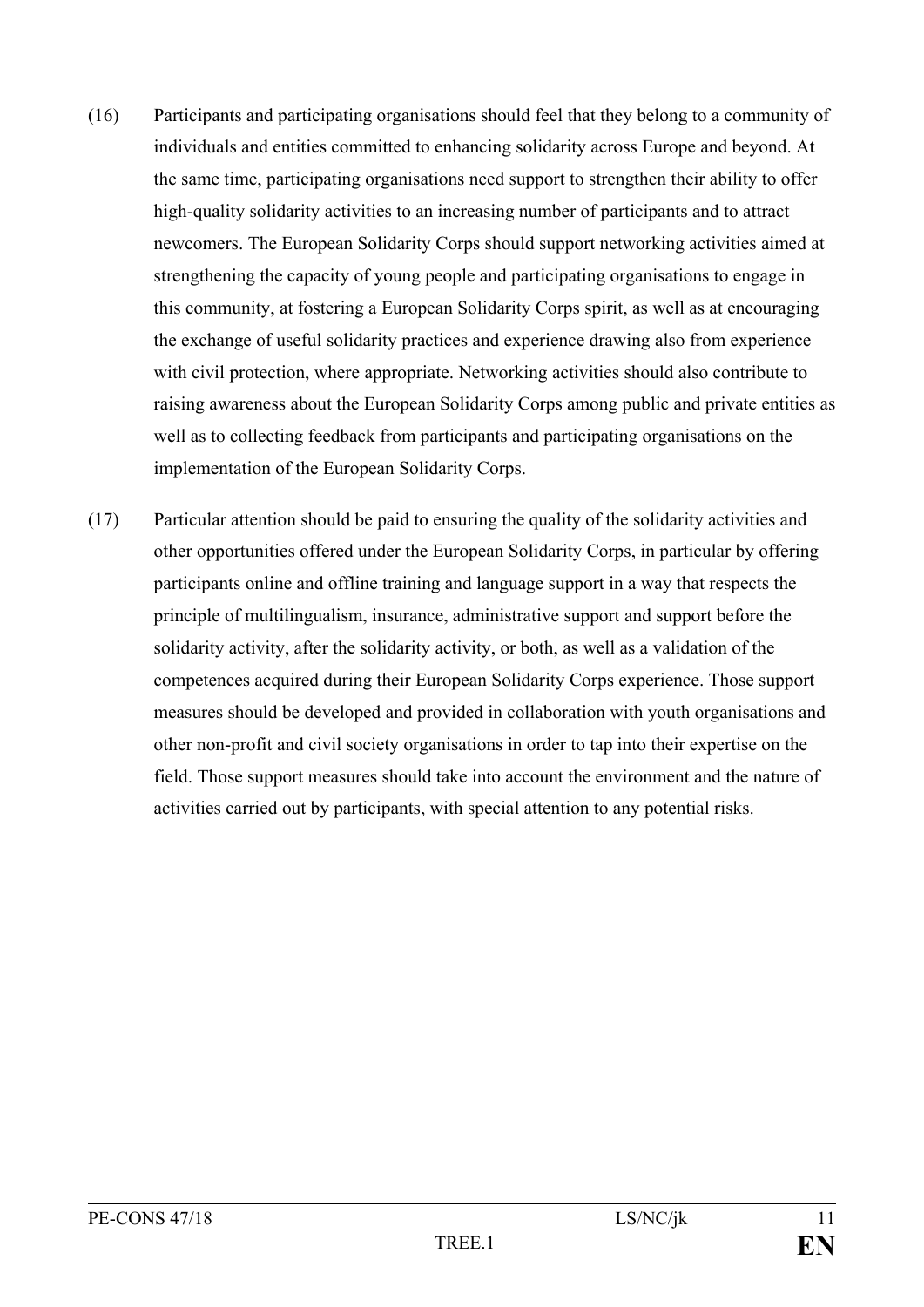- (18) To ensure the impact of European Solidarity Corps activities on the personal, educational, artistic, social, civic and professional development of the participants, the competences that are the learning outcomes of the solidarity activities should be properly identified and documented, in accordance with national circumstances and specificities, as recommended in the Council Recommendation of 20 December 2012 on the validation of non-formal and informal learning**[1](#page-12-0)** . To that end, the use of effective instruments at Union and national level for the recognition of non-formal and informal learning, such as Youthpass and Europass should be encouraged, as appropriate.
- (19) Any public or private entity, including international organisations, civil society organisations, youth organisations and social enterprises should be able to apply for a quality label. Separate quality labels should be put in place for volunteering and for traineeships and jobs to ensure the effective and continuous compliance of participating organisations with the principles and requirements of the European Solidarity Corps as regards their rights and responsibilities during all stages of the solidarity experience. Obtaining a quality label should be a precondition for participation but should not automatically lead to funding under the European Solidarity Corps.

<span id="page-12-0"></span> $\mathbf{1}$ **<sup>1</sup>** OJ C 398, 22.12.2012, p. 1.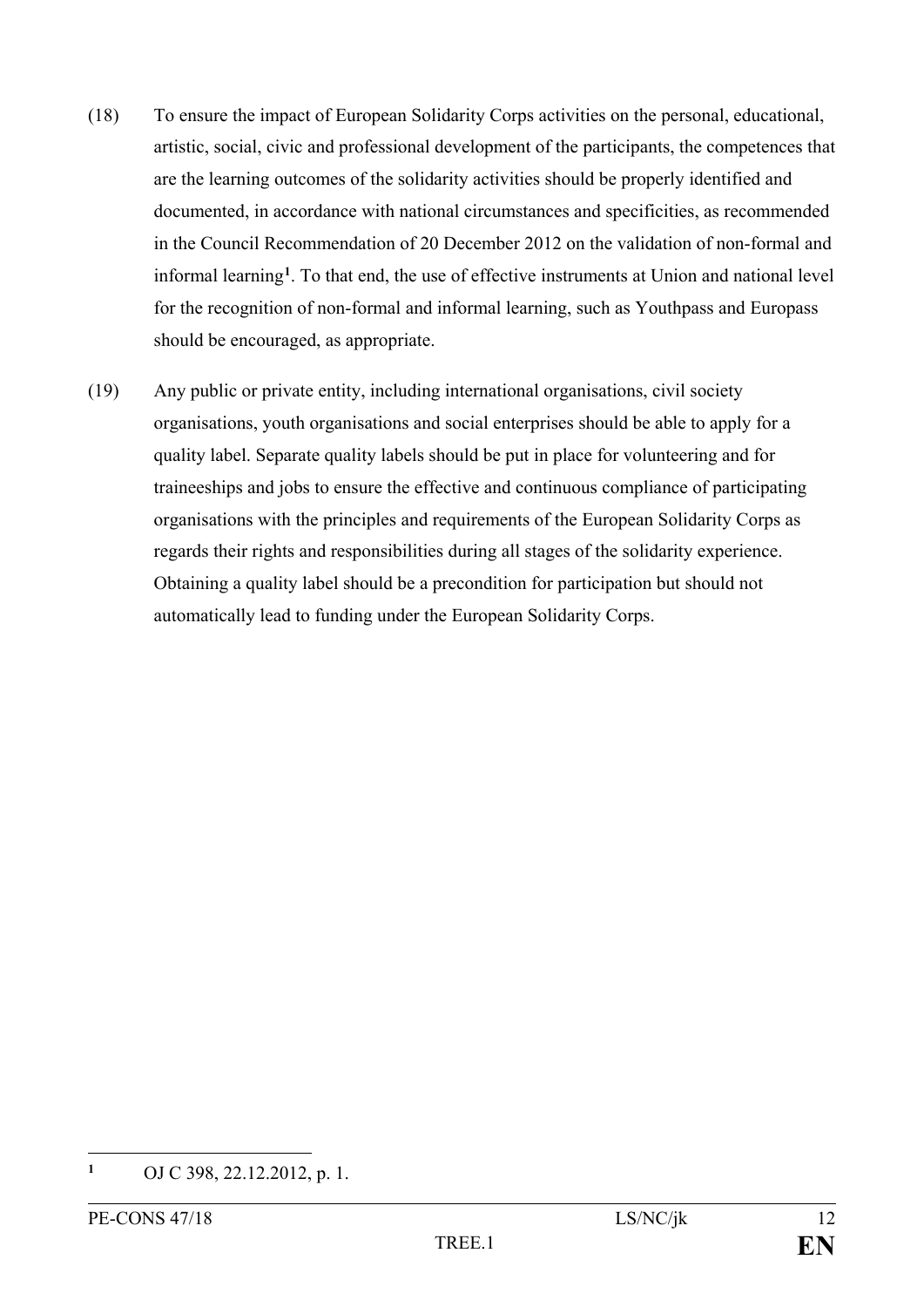- (20) Participating organisations may perform several functions within the European Solidarity Corps. In a host function, they will carry out activities related to receiving the participants, including the organisation of activities and the provision of guidance and support to participants during the solidarity activity, as appropriate. In a supporting function, they will carry out activities in relation to the sending and preparation of participants before departure, and during and after the solidarity activity, including training participants and guiding them to local organisations after the solidarity activity.
- (21) European Solidarity Corps Resource Centres should assist the implementing bodies, the participating organisations and the participants in order to raise the quality of the solidarity activities and of their implementation as well as to enhance the identification and validation of competences acquired through solidarity activities, including through issuing Youthpasses.
- (22) The European Solidarity Corps Portal should continuously be developed in order to ensure easy access to the European Solidarity Corps and to provide a one-stop shop for both interested individuals and organisations as regards, inter alia, registration, identification and matching of profiles and opportunities, networking and virtual exchanges, online training, language support as well as all other support before the solidarity activity, after the solidarity activity, or both, and other useful functions, which might arise in the future.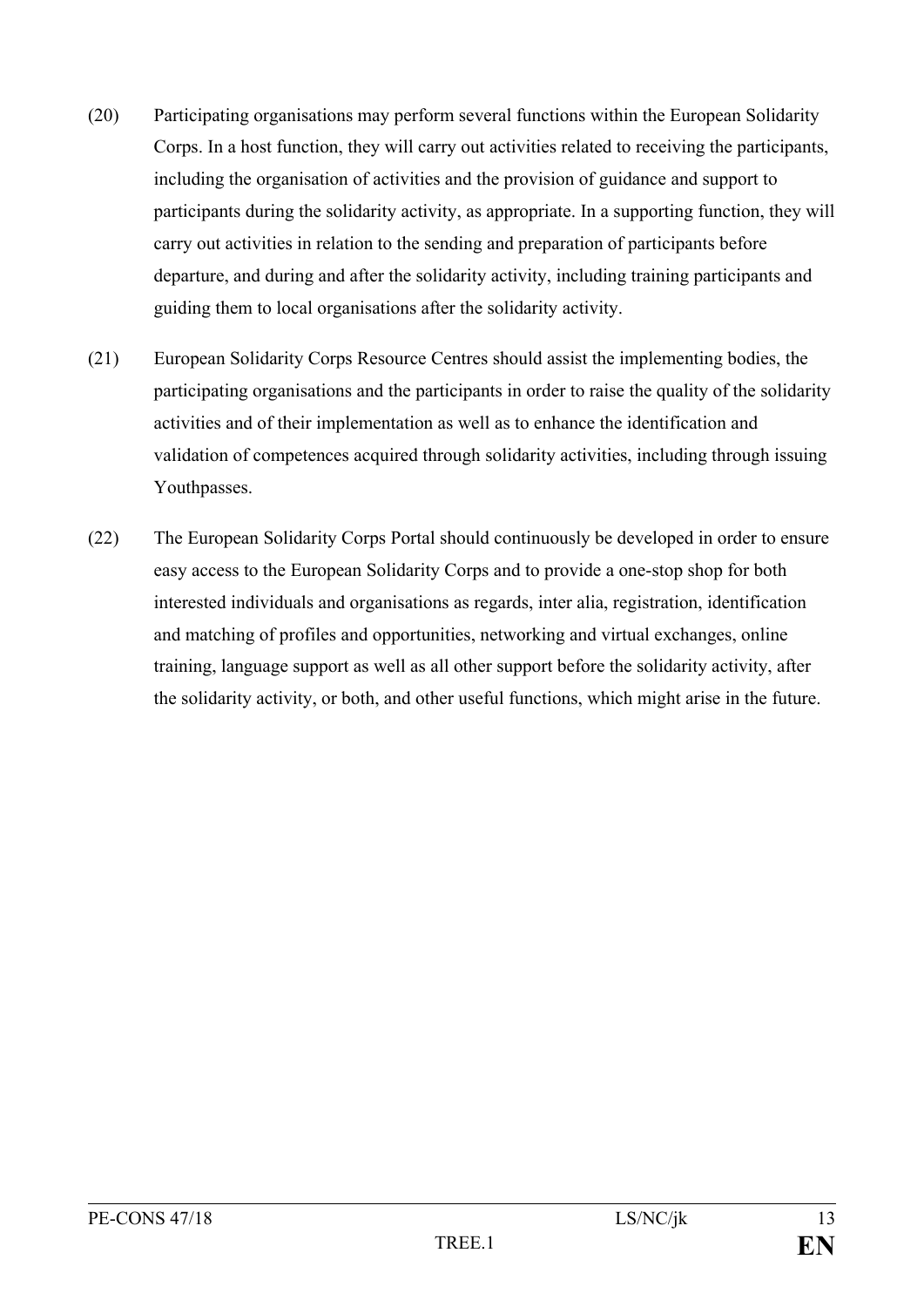- (23) The implementation structures will take the necessary measures with a view to ensuring that registered candidates are offered volunteering, traineeships and jobs opportunities within a reasonable and relatively predictable amount of time. Moreover, regular information and communication and networking activities will be put in place to stimulate the engagement of registered candidates.
- (24) This Regulation lays down a financial envelope for the period 2018-2020 which is to constitute the overall budget, within the meaning of Point 17 of the Interinstitutional Agreement of 2 December 2013 between the European Parliament, the Council and the Commission on budgetary discipline, on cooperation in budgetary matters and on sound financial management**[1](#page-14-0)** , for the European Parliament and for the Council during the annual budgetary procedure.
- (25) In order to ensure continuity in the activities supported by the programmes contributing to the European Solidarity Corps, the financial support to solidarity activities should indicatively be 90 % for volunteering and solidarity projects, on the one hand, and 10 % for either traineeships, or jobs, or both, on the other hand, with a maximum of 20 % for incountry activities.

<span id="page-14-0"></span> $\mathbf{1}$ **<sup>1</sup>** OJ C 373, 20.12.2013, p. 1.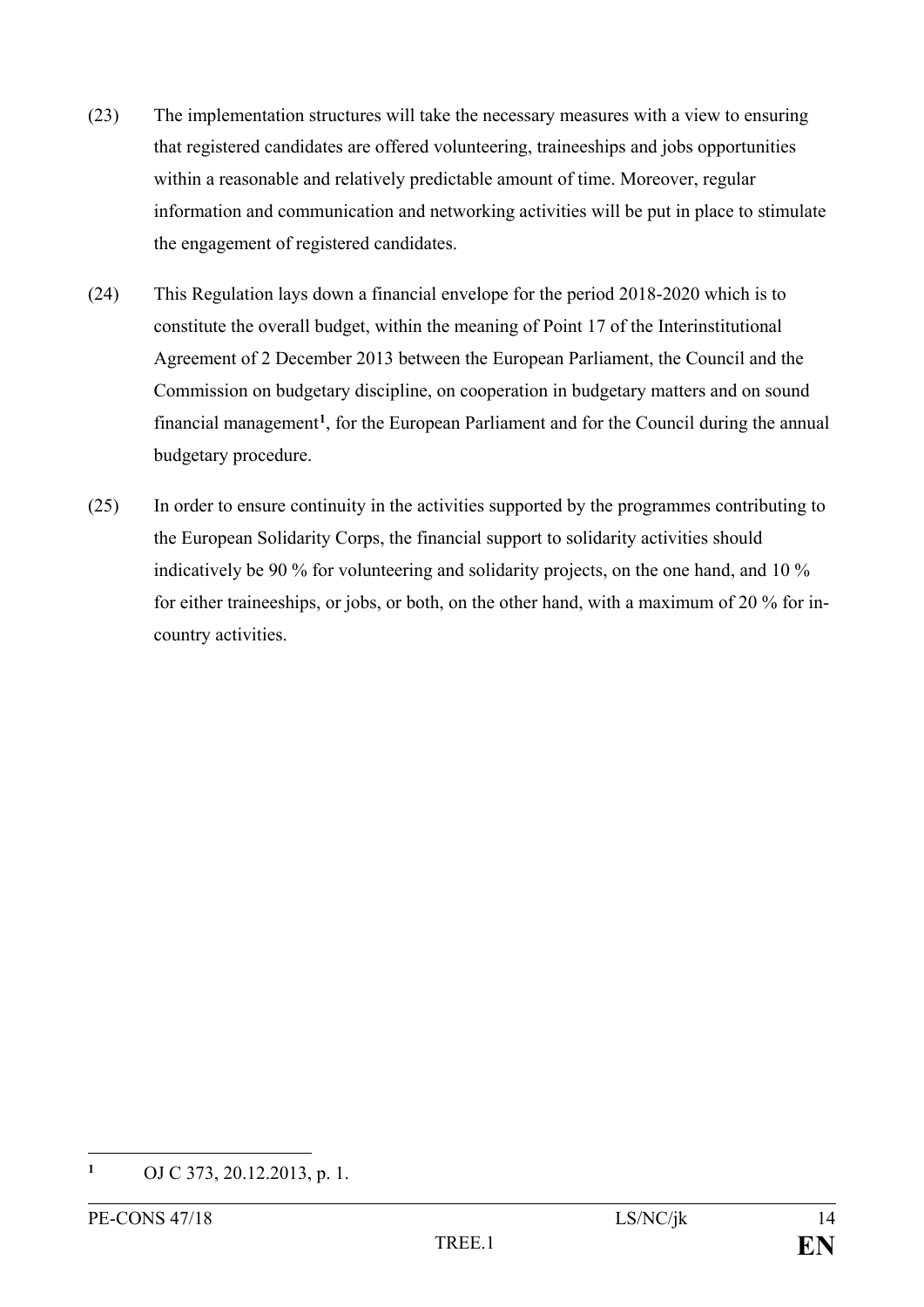- (26) In order to maximise the impact of the European Solidarity Corps, provision should be made to allow participating countries to make additional national, regional or local funding available in accordance with the rules of the European Solidarity Corps.
- (27) In order to simplify requirements for beneficiaries, lump sums, unit costs or flat-rate financing should be used to the maximum possible extent.
- (28) Member States should be able to participate in volunteering, traineeships, jobs, solidarity projects and networking activities. In addition, as in the European Voluntary Service, volunteering, solidarity projects and networking activities should also be open to the participation of other countries, paying particular attention to countries neighbouring the Union. That participation should be based, where relevant, on additional appropriations to be made available in accordance with the procedures to be agreed with the countries concerned.
- (29) Participation in the European Solidarity Corps should be open to young people aged between 18 and 30 years. Participation in solidarity activities should require prior registration in the European Solidarity Corps Portal, which is available for individuals aged between 17 and 30 years.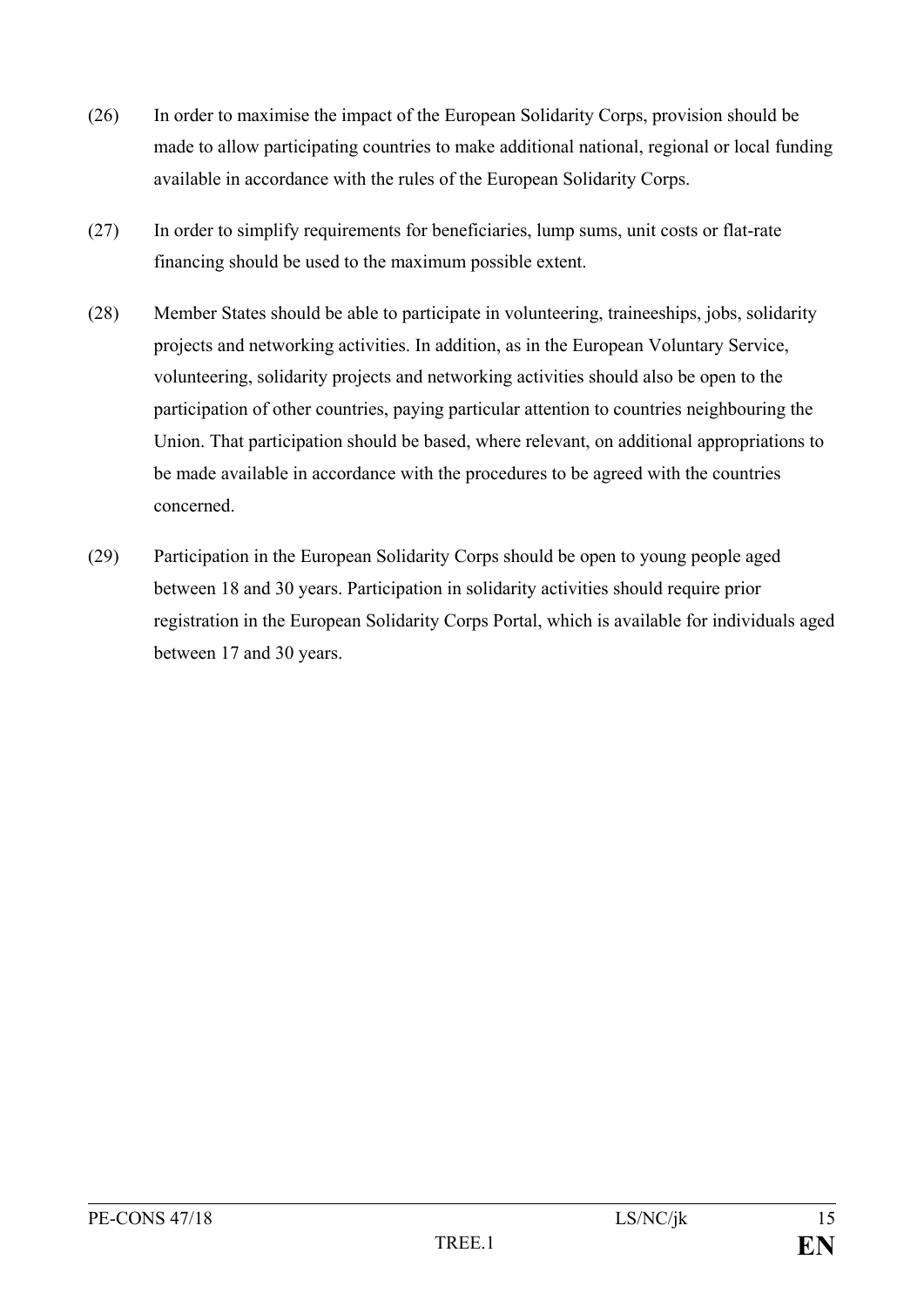(30) Special attention should be paid to ensuring that the activities supported by the European Solidarity Corps are accessible to all young people, in particular young people with fewer opportunities as further detailed in the Inclusion and Diversity Strategy developed and applied within the framework of the Erasmus+ programme in the youth field. Special measures, such as appropriate formats of solidarity activities and personalised guidance, should therefore be put in place to promote social inclusion, the participation of disadvantaged young people, as well as to take into account the constraints imposed by the remoteness of the outermost regions of the Union and the Overseas Countries and Territories in accordance with Council Decision 2013/755/EU**[1](#page-16-0)** . Similarly, the participating countries should endeavour to adopt all appropriate measures to remove legal and administrative obstacles to the proper functioning of the European Solidarity Corps. That includes resolving, where possible, and without prejudice to the Schengen acquis and Union law on the entry and residence of third-country nationals, any administrative issues that create difficulties in obtaining visas and residence permits.

<span id="page-16-0"></span> $\mathbf{1}$ **<sup>1</sup>** Council Decision 2013/755/EU of 25 November 2013 on the association of the overseas countries and territories with the European Union ('Overseas Association Decision') (OJ L 344, 19.12.2013, p. 1).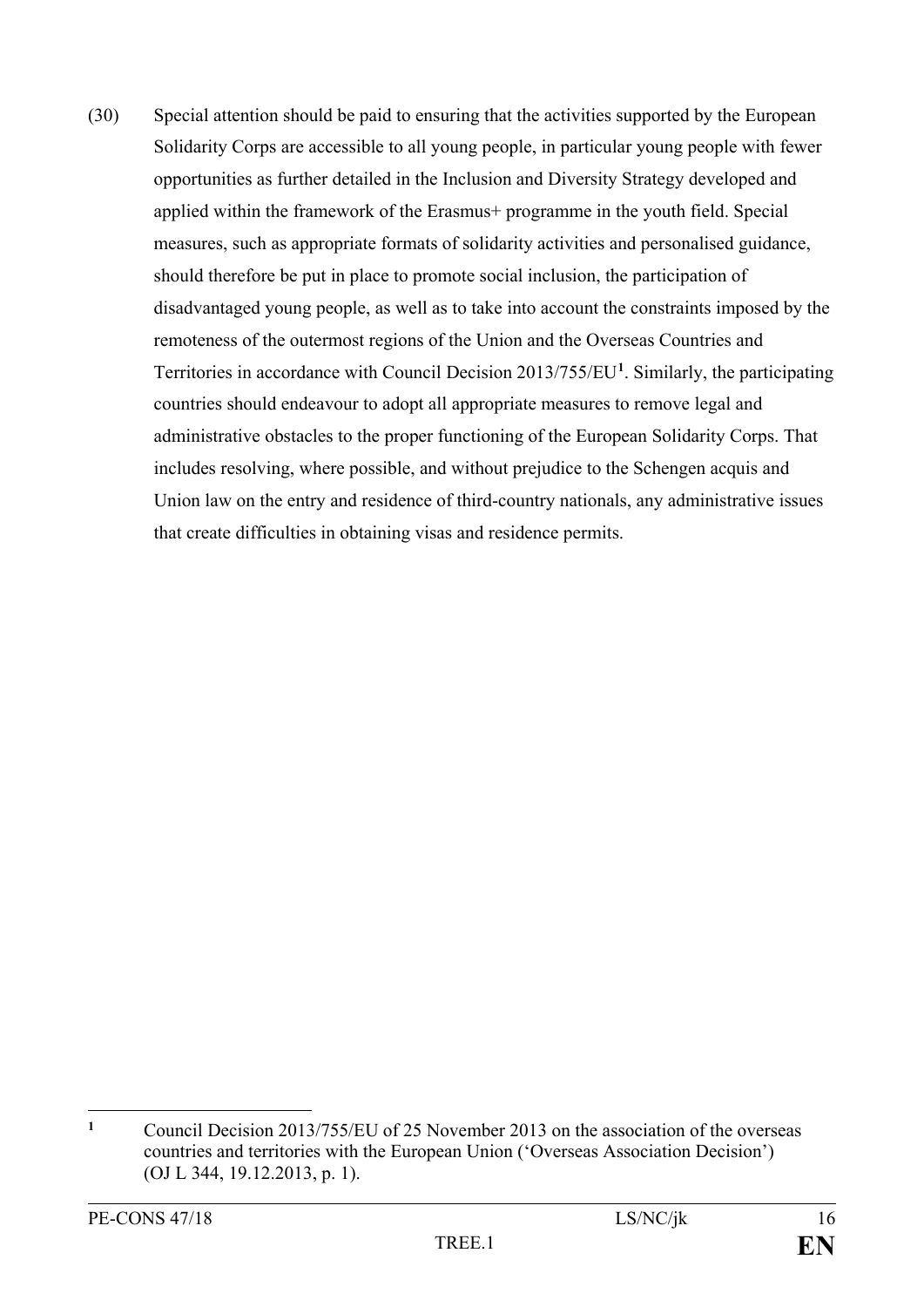- (31) An entity willing to apply for funding to offer solidarity activities under the European Solidarity Corps should have first received a quality label as a precondition in an accessible and transparent manner. This requirement should not apply to natural persons seeking financial support on behalf of an informal group of participants for their solidarity projects. The competent implementing bodies should carry out quality controls to ascertain compliance, by those natural persons, with the requirements of the European Solidarity Corps.
- (32) The needs and expectations of local communities should be an important criterion for the evaluation of the quality of projects. Accordingly, appropriate indicators should be put in place.
- (33) Effective performance management, including monitoring and evaluation, requires the development of a specific, measurable and realistic set of qualitative and quantitative indicators which can be measured over time and which reflect the logic of the intervention.
- (34) Appropriate outreach, publicity and dissemination of the opportunities and results of the activities supported by the European Solidarity Corps should be ensured at European, national, regional and local level. Special attention should be paid to social enterprises, encouraging them to support the European Solidarity Corps activities. The outreach, publicity and dissemination activities should rely, without increasing the administrative burden, on all the implementing bodies of the European Solidarity Corps, including, where relevant, with the support of other key stakeholders.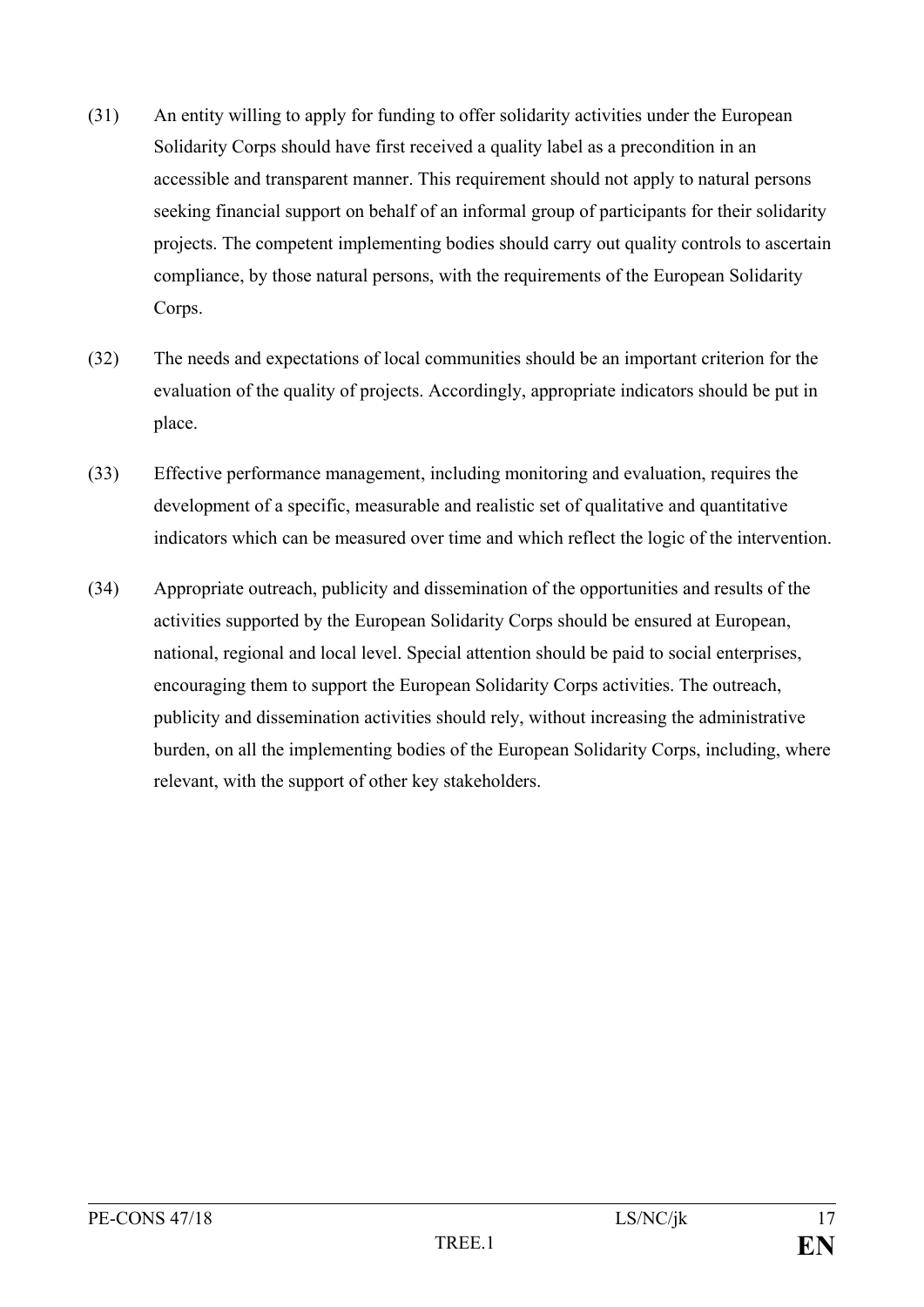- (35) In order to better achieve the objectives of the European Solidarity Corps, the Commission, Member States and national agencies should preferably work closely together in partnership with NGOs, youth organisations and local stakeholders that have expertise in solidarity actions.
- (36) In order to ensure the efficient and effective implementation of this Regulation, the European Solidarity Corps should make maximum use of existing management arrangements already in place in the Erasmus + programme. The implementation of the European Solidarity Corps should therefore be entrusted to existing structures, such as the Commission, the Education, Audiovisual and Culture Executive Agency and the national agencies designated for the management of the actions referred to in Chapter III of Regulation (EU) No 1288/2013 of the European Parliament and of the Council**[1](#page-18-0)**. Clear and detailed procedures for participants and participating organisations will be established for all phases of the solidarity activity in the appropriate programme documents, such as the Annual Work Programme and the Programme Guide. The Commission should regularly consult key stakeholders, including participating organisations, on the implementation of the European Solidarity Corps.

<span id="page-18-0"></span> $\overline{a}$ **<sup>1</sup>** Regulation (EU) No 1288/2013 of the European Parliament and of the Council of 11 December 2013 establishing 'Erasmus+': the Union programme for education, training, youth and sport and repealing Decisions No 1719/2006/EC, No 1720/2006/EC and No 1298/2008/EC (OJ L 347, 20.12.2013, p. 50).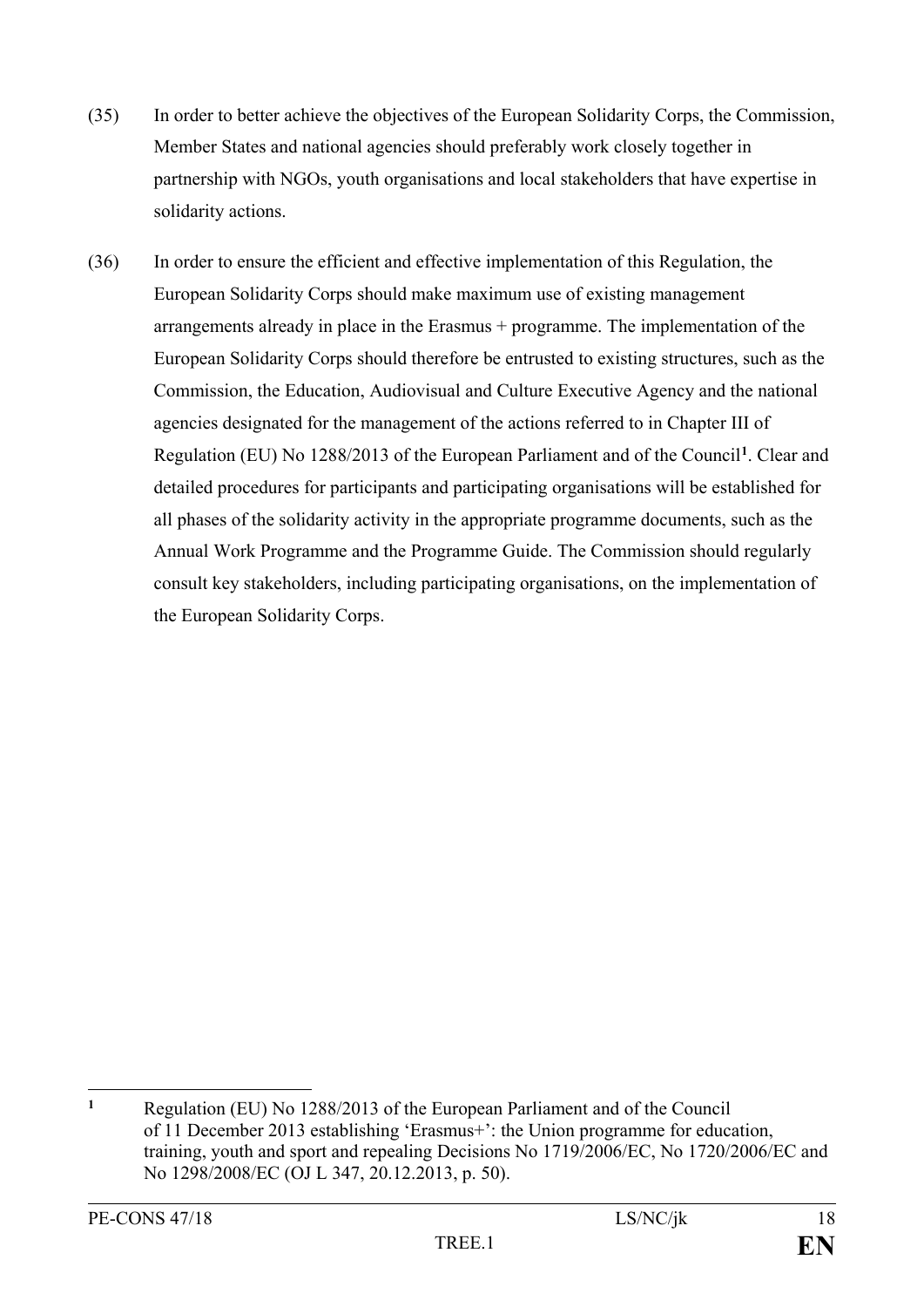- (37) In order to ensure financially sound implementation and close monitoring of the European Solidarity Corps at national level, it is important to use the existing national authorities designated for the management of the actions referred to in Chapter III of Regulation (EU) No 1288/2013.
- (38) The national authorities designated for the management of actions referred to in Chapter III of Regulation (EU) No 1288/2013 should also act as national authorities for the purposes of this Regulation. This should not, however, prevent the designation of more than one national authority in accordance with national law and practice as provided for in Article 27(1) of that Regulation. Where a participating country wishes to replace its national authority during the course of the lifetime of the European Solidarity Corps, the procedure provided for in Article 27(2) of that Regulation should apply.
- (39) In order to ensure sound financial management and legal certainty in each participating country, each national authority should designate an independent audit body. Where feasible, and in order to maximise efficiency, the independent audit body could be the same as the one designated for the actions referred to in Chapter III of Regulation (EU) No 1288/2013.
- (40) The financial interests of the Union should be protected through proportionate measures throughout the expenditure cycle, including the prevention, detection and investigation of irregularities, the recovery of funds lost, wrongly paid or incorrectly used and, where appropriate, penalties.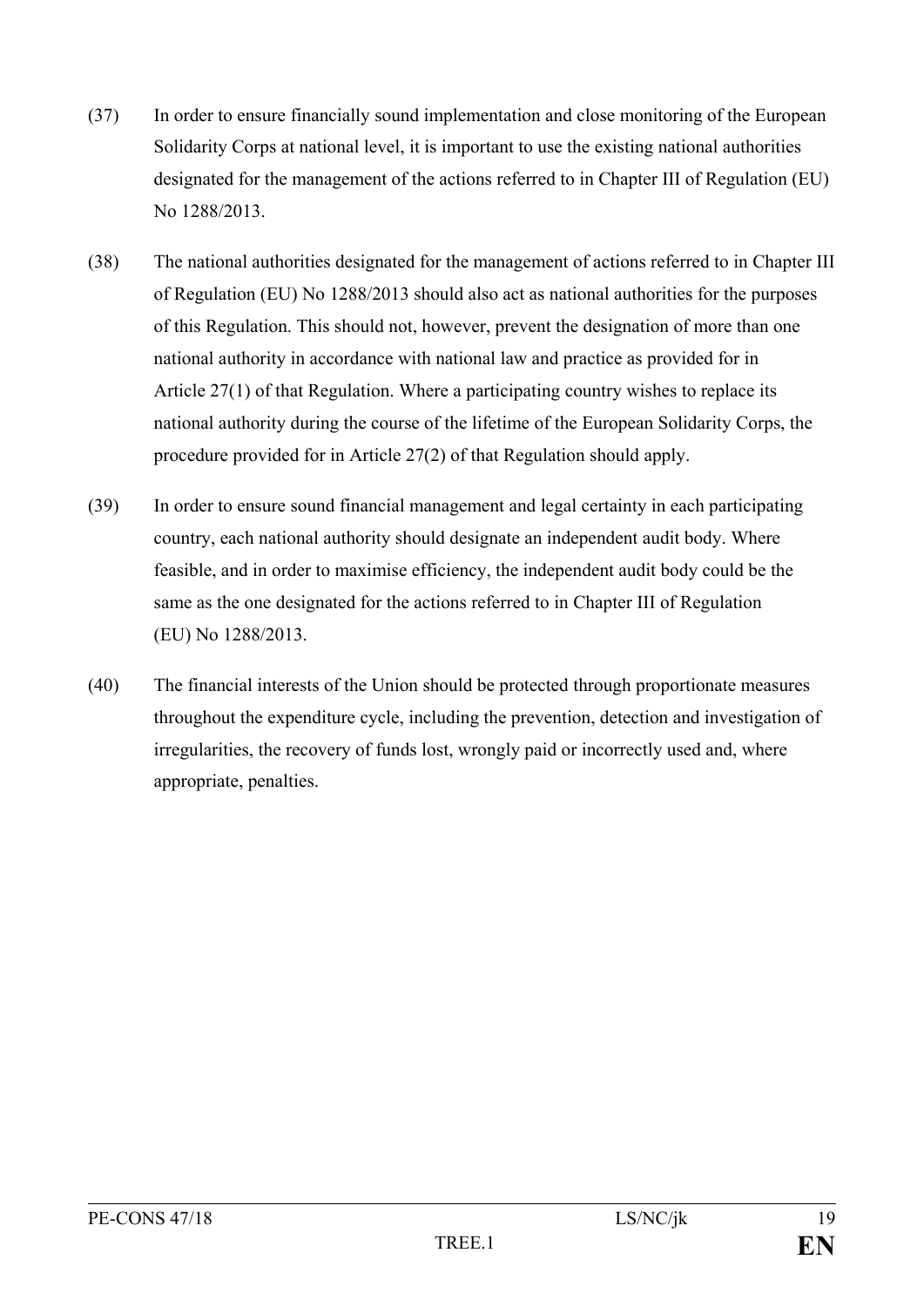- (41) In order to ensure uniform conditions for the implementation of this Regulation, implementing powers should be conferred on the Commission. Those powers should be exercised in accordance with Regulation (EU) No 182/2011 of the European Parliament and of the Council**[1](#page-20-0)** .
- (42) In accordance with Regulation (EU, Euratom) 2018/1046 of the European Parliament and of the Council**[2](#page-20-1)** , the Commission should adopt work programmes and inform the European Parliament and the Council thereof. Work programmes should set out the measures needed for their implementation in line with the general and specific objectives of the European Solidarity Corps, the selection and award criteria for grants, as well as all other elements required. Work programmes and any amendments thereto should be adopted by implementing acts in accordance with the examination procedure.

<span id="page-20-0"></span> $\mathbf{1}$ **<sup>1</sup>** Regulation (EU) No 182/2011 of the European Parliament and of the Council of 16 February 2011 laying down the rules and general principles concerning mechanisms for control by Member States of the Commission's exercise of implementing powers (OJ L 55, 28.2.2011, p. 13).

<span id="page-20-1"></span>**<sup>2</sup>** Regulation (EU, Euratom) 2018/1046 of the European Parliament and of the Council of 18 July 2018 on the financial rules applicable to the general budget of the Union, amending Regulations (EU) No 1296/2013, (EU) No 1301/2013, (EU) No 1303/2013, (EU) No 1304/2013, (EU) No 1309/2013, (EU) No 1316/2013, (EU) No 223/2014, (EU) No 283/2014, and Decision No 541/2014/EU and repealing Regulation (EU, Euratom) No 966/2012 (OJ L 193, 30.7.2018, p. 1).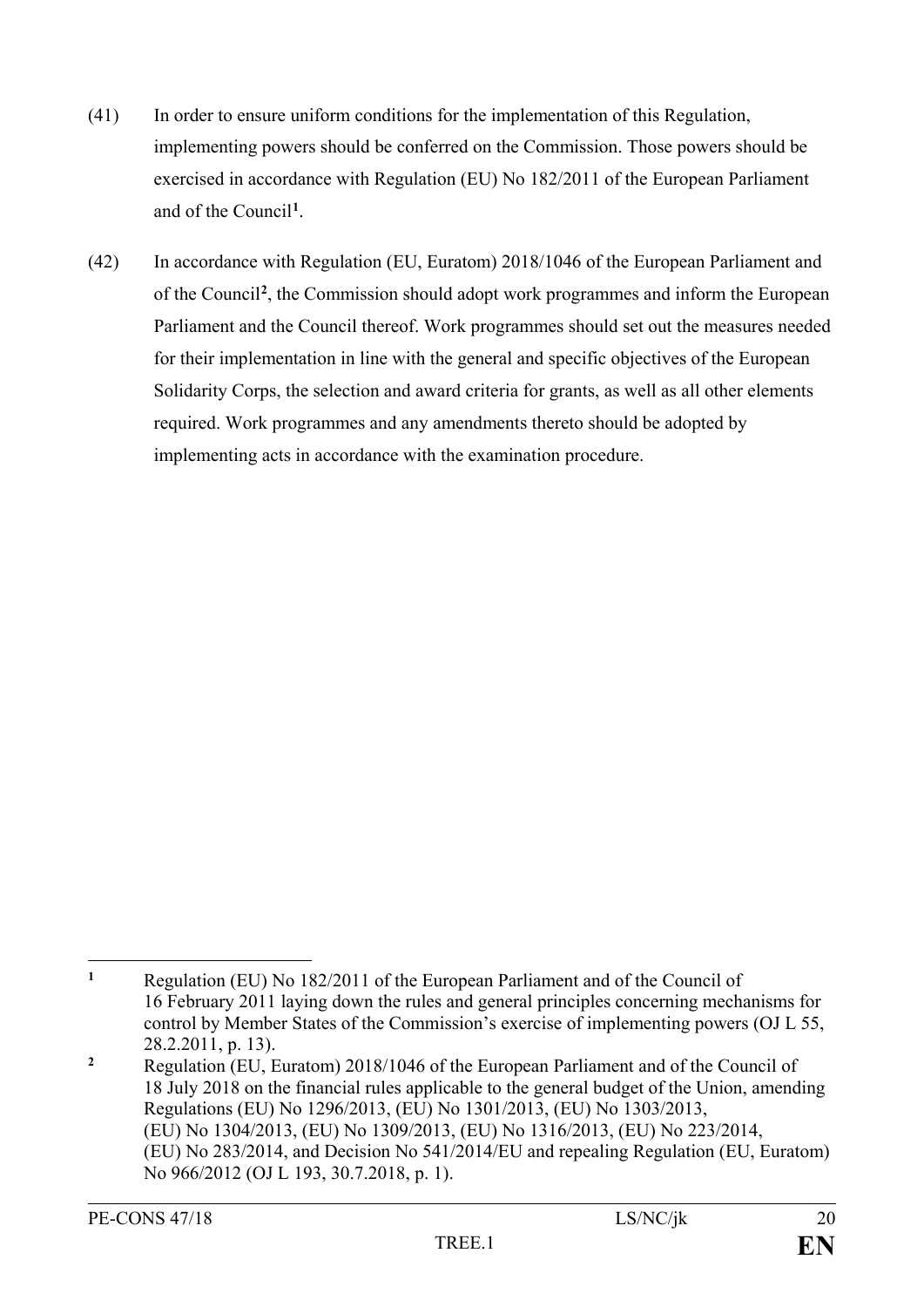- (43) Since the objective of this Regulation, namely to establish a European Solidarity Corps, cannot be sufficiently achieved by the Member States but can rather, by reason of its scale and effects, be better achieved at Union level, the Union may adopt measures, in accordance with the principle of subsidiarity as set out in Article 5 TEU. In accordance with the principle of proportionality, as set out in that Article, this Regulation does not go beyond what is necessary in order to achieve that objective.
- (44) For reasons of efficiency and effectiveness, the committee established under Regulation (EU) No 1288/2013 should also assist the Commission in the implementation of this Regulation. With respect to the European Solidarity Corps, that committee should convene in a specific configuration and its mandate should be aligned in order to fulfil this new role. The participating countries should appoint the relevant representatives for those meetings, taking into account the subject matter, aim, objectives and actions of the European Solidarity Corps.
- (45) Regulation (EU) No 1288/2013 should be amended in order to take into account the changes to the European Voluntary Service resulting from volunteering under this Regulation.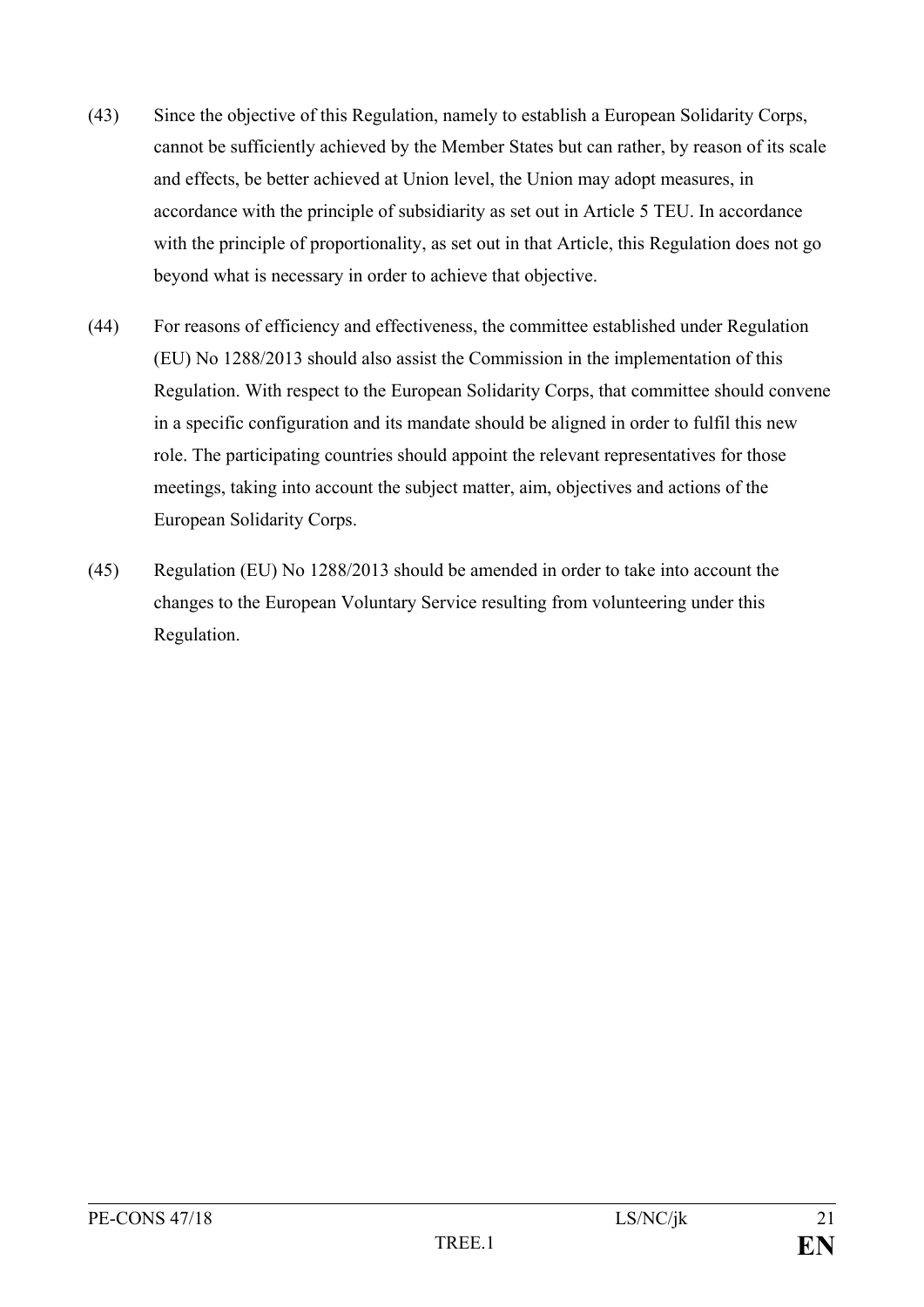- (46) The financial envelope of the European Solidarity Corps under Heading 1a of the Multiannual Financial Framework also builds on funds redeployed from the Erasmus+ programme. Those funds should exclusively come from appropriations aimed at financing European Voluntary Service activities that would fall under the scope of volunteering under this Regulation.
- (47) The financial envelope of the European Solidarity Corps under Heading 1a of the Multiannual Financial Framework should additionally be supplemented by financial contributions from other programmes and headings, which require the amendment of Regulation (EU) No 1293/2013 of the European Parliament and of the Council**[1](#page-22-0)** as well as of Decision No 1313/2013/EU of the European Parliament and of the Council**[2](#page-22-1)**.
- (48) This Regulation should apply from the date of its entry into force. In order to allow for the prompt application of the measures provided for in this Regulation, this Regulation should enter into force on the day following that of its publication in the *Official Journal of the European Union*,

HAVE ADOPTED THIS REGULATION:

<span id="page-22-0"></span> $\mathbf{1}$ **<sup>1</sup>** Regulation (EU) No 1293/2013 of the European Parliament and of the Council of 11 December 2013 on the establishment of a Programme for the Environment and Climate Action (LIFE) and repealing Regulation (EC) No 614/2007 (OJ L 347, 20.12.2013, p. 185).

<span id="page-22-1"></span><sup>&</sup>lt;sup>2</sup> Decision No 1313/2013/EU of the European Parliament and of the Council of 17 December 2013 on a Union Civil Protection Mechanism (OJ L 347 20.12.2013, p. 924).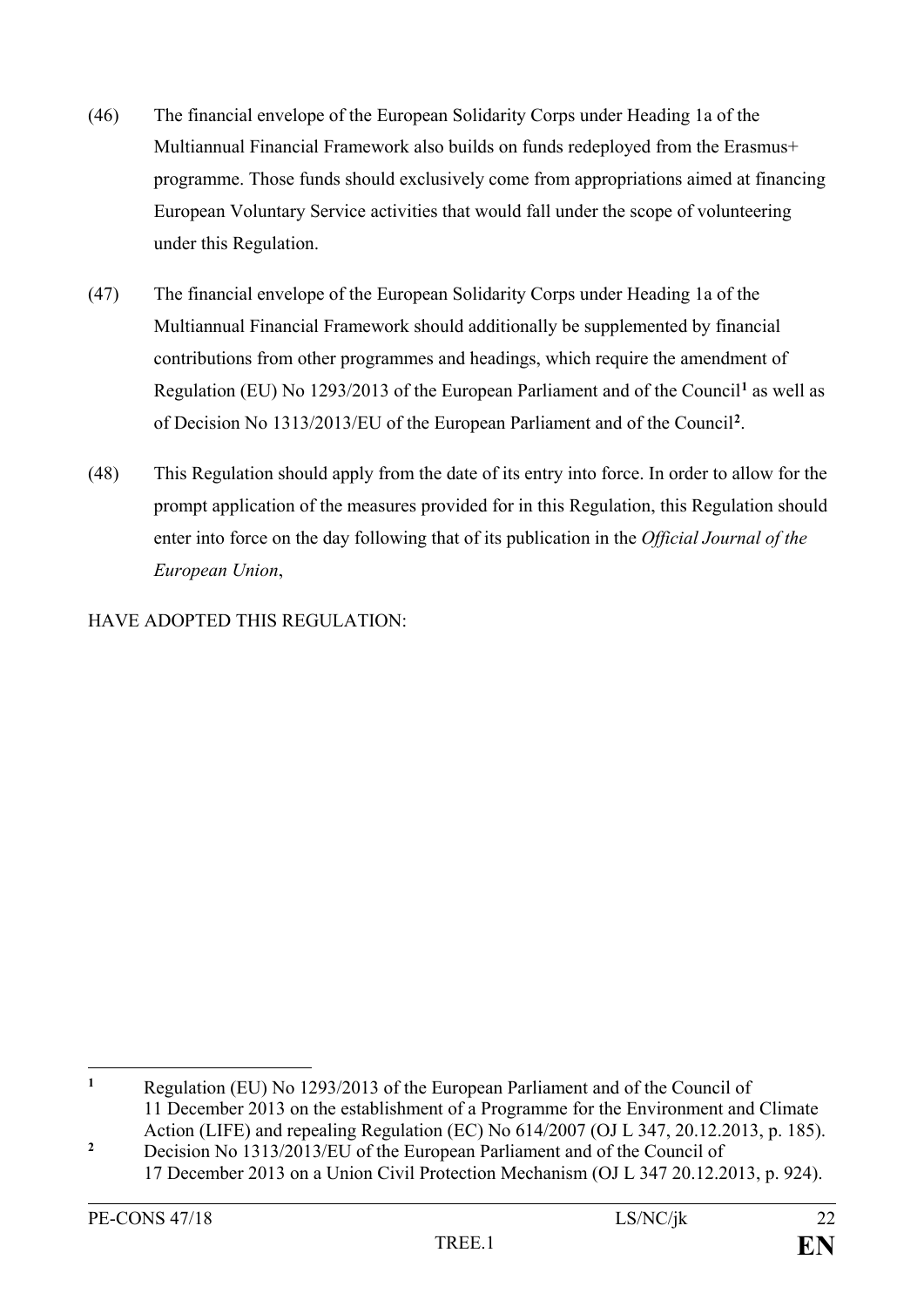## **Chapter I General provisions**

#### *Article 1*

### *Subject-matter*

- 1. This Regulation lays down the legal framework for the European Solidarity Corps, which shall enhance the engagement of young people and organisations in accessible and high-quality solidarity activities with a view to contributing to strengthening cohesion, solidarity and democracy in Europe, with particular effort to the promotion of social inclusion.
- 2. The European Solidarity Corps shall pursue its objectives through solidarity activities and quality and support measures. Solidarity activities shall be implemented in accordance with specific requirements laid down for each type of solidarity activity carried out in the framework of the European Solidarity Corps as well as with applicable regulatory frameworks in participating countries.
- 3. The European Solidarity Corps shall support solidarity activities which present a clear European added value, for example by virtue of their:
	- (a) transnational character, particularly with regard to learning mobility and cooperation;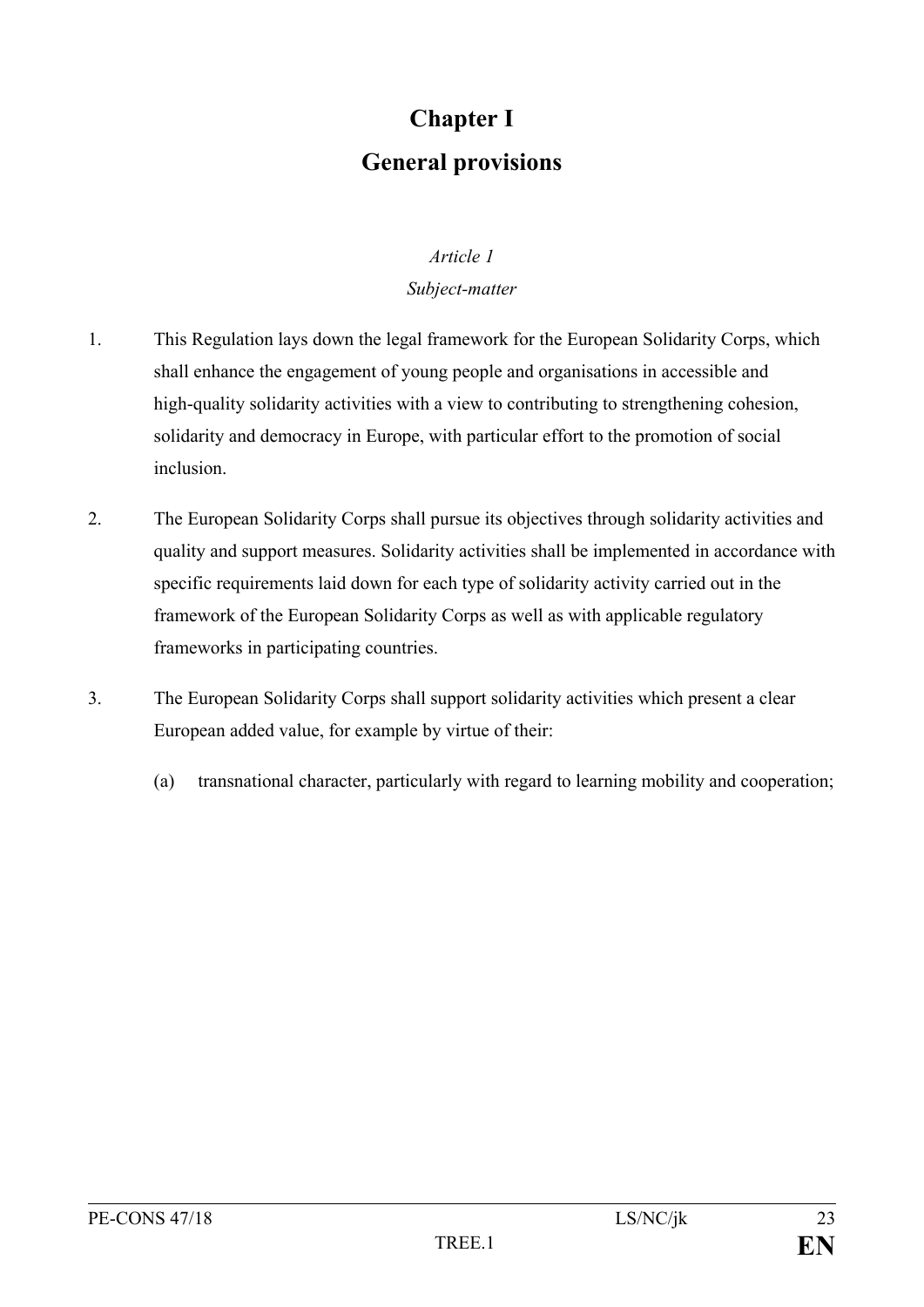- (b) ability to complement other programmes and policies at local, regional, national, Union and international level;
- (c) European dimension with regard to the topics, aims, approaches, expected outcomes and other aspects of those solidarity activities;
- (d) approach with regard to involving young people from different backgrounds;
- (e) contribution to the effective use of Union transparency and recognition tools.

### *Definitions*

For the purposes of this Regulation, the following definitions apply:

(1) 'solidarity activity' means a high-quality temporary activity that does not interfere with the functioning of the labour market; that addresses important societal challenges to the benefit of a community or society as a whole, thereby contributing to the achievement of the objectives of the European Solidarity Corps; that takes the form of volunteering, traineeships, jobs, solidarity projects and networking activities in various fields; that ensures a European added value and compliance with health and safety regulations, includes a solid learning and training dimension through relevant activities that can be offered to participants before, during and after the activity; that takes place in a broad range of areas, such as in the fields of environmental protection, climate change mitigation and greater social inclusion, but does not include activities that are part of curricula in formal education, vocational education and training systems and activities for emergency response;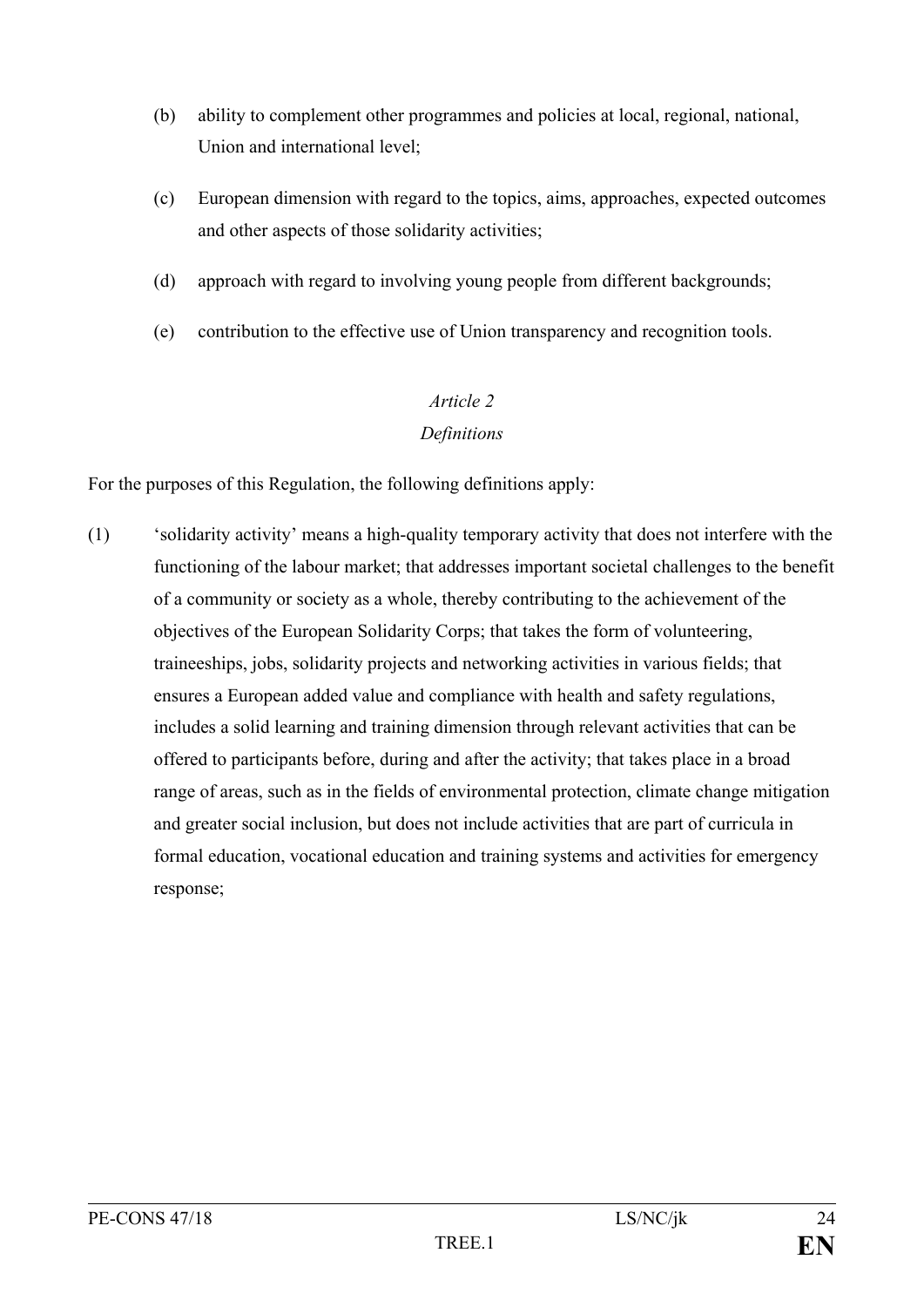- (2) 'registered candidate' means an individual aged between 17 and 30 years who is legally residing in a participating country and has registered in the European Solidarity Corps Portal for the purposes of expressing interest in engaging in a solidarity activity but who is not yet participating in a solidarity activity;
- (3) 'participant' means an individual aged between 18 and 30 years who is legally residing in a participating country, has registered in the European Solidarity Corps Portal and takes part in a solidarity activity;
- (4) 'young people with fewer opportunities' means individuals aged between 18 and 30 years who need additional support due to the fact that they are at a disadvantage compared to their peers because of various obstacles, for example disability, health problems, educational difficulties, cultural differences or economic, social or geographical obstacles, including young people from a marginalised community or at risk of facing discrimination based on any of the grounds enshrined in Article 21 of the Charter of Fundamental Rights of the European Union;
- (5) 'participating organisation' means any public or private entity, whether non-profit or profit-making, local, regional, national or international, that has been attributed the quality label, either in a host function, or in a supporting function, including a sending function, or both, which ensures that this entity is able to implement the solidarity activities in accordance with the objectives of the European Solidarity Corps, and that offers a volunteering, traineeship or job opportunity to a participant or implements and supports other activities in the framework of the European Solidarity Corps;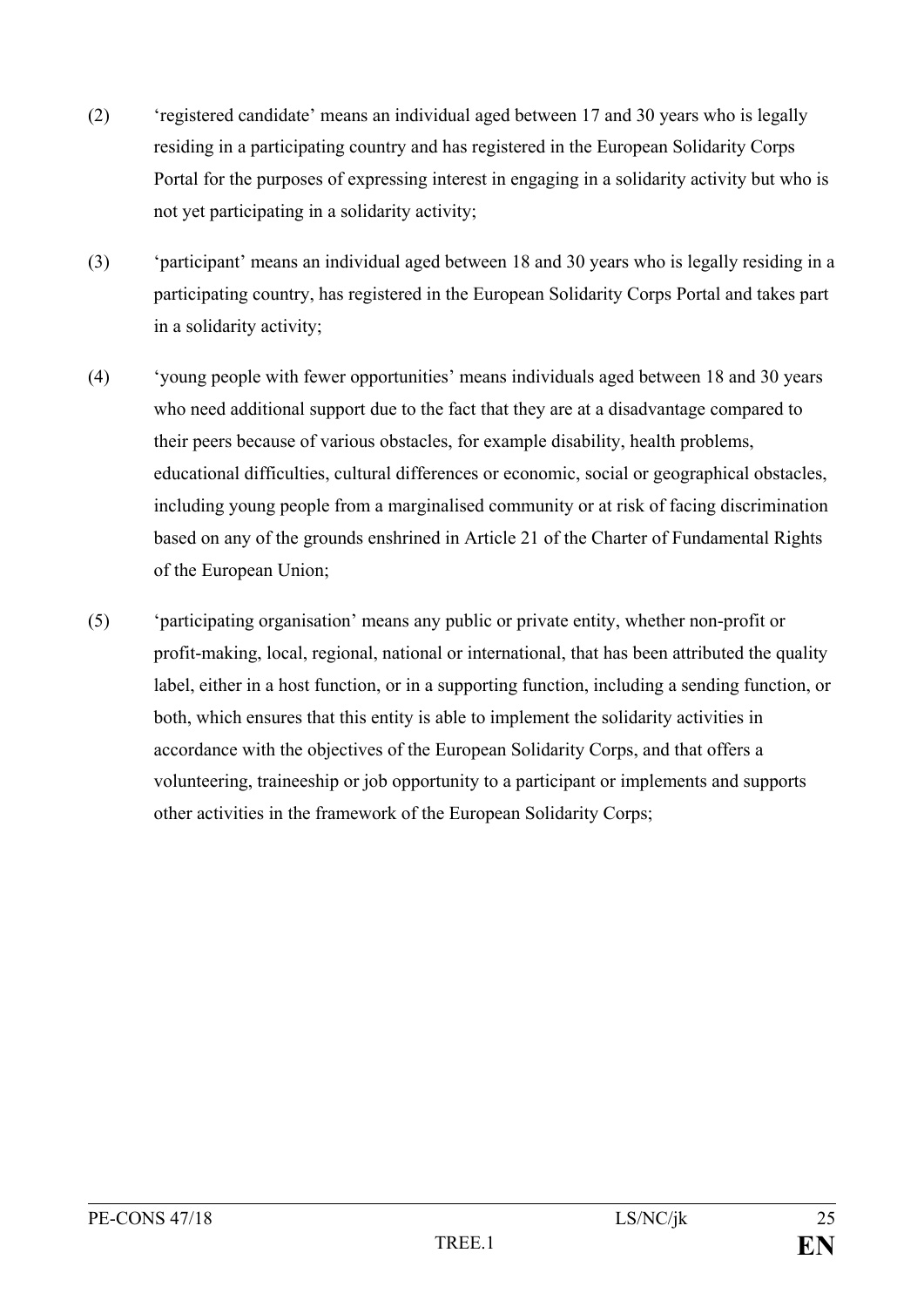- (6) 'volunteering' means a solidarity activity that takes the form of a voluntary unpaid activity for a period of up to twelve months; that provides young people with the opportunity to contribute to the daily work of organisations in solidarity activities to the ultimate benefit of the communities within which the activities are carried out; that takes place either in a country other than the country of residence of the participant (cross-border) or in the country of residence of the participant (in-country); that does not substitute traineeships or jobs and, therefore, is in no case equated with employment and that is based on a written volunteering agreement;
- (7) 'activities by volunteering teams' means volunteering that allows teams of participants from different participating countries to volunteer together for a period of between two weeks and two months and that especially contributes to the inclusion of young people with fewer opportunities in the European Solidarity Corps or is justified due to its specific aims, or both;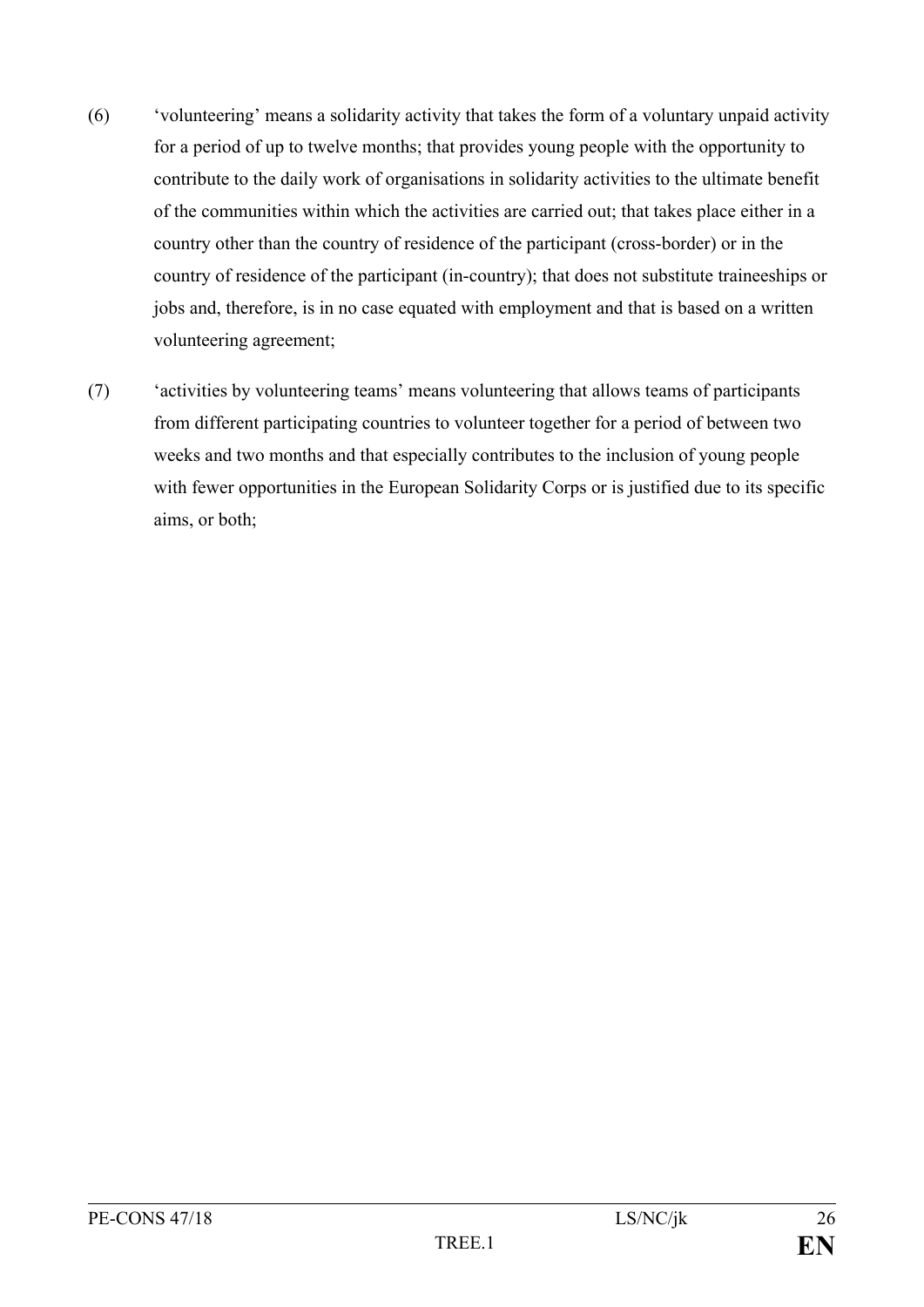- (8) 'traineeship' means a solidarity activity that takes the form of a work practice for a period of between two and six months, renewable once, and for a maximum duration of 12 months within the same participating organisation; that is offered and paid by the participating organisation hosting the participant, either in a country other than the country of residence of the participant (cross-border) or in the country of residence of the participant (in-country); that includes a learning and a training component to help the participant gain relevant experience with a view to developing competences useful for the participants' personal, educational, social, civic and professional development; that is based on a written traineeship agreement concluded at the beginning of the traineeship in accordance with the applicable regulatory framework of the country where the traineeship takes place, as appropriate, indicating the educational objectives, the working conditions, the duration of the traineeship, the remuneration of the participant and the rights and obligations of the parties and taking into account the principles of the Quality Framework for Traineeships and that does not substitute jobs;
- (9) 'job' means a solidarity activity, undertaken for a period of between three and twelve months, that is paid by the participating organisation employing the participant, either in a country other than the country of residence of the participant (cross-border) or in the country of residence of the participant (in-country). When the duration of the employment contract exceeds twelve months, financial support to participating organisations offering jobs shall not exceed 12 months. Such jobs shall include a learning and a training component and be based on a written employment contract which respects all the terms and conditions of employment as defined in the national law, applicable collective agreements, or both, of the country in which the job is being carried out;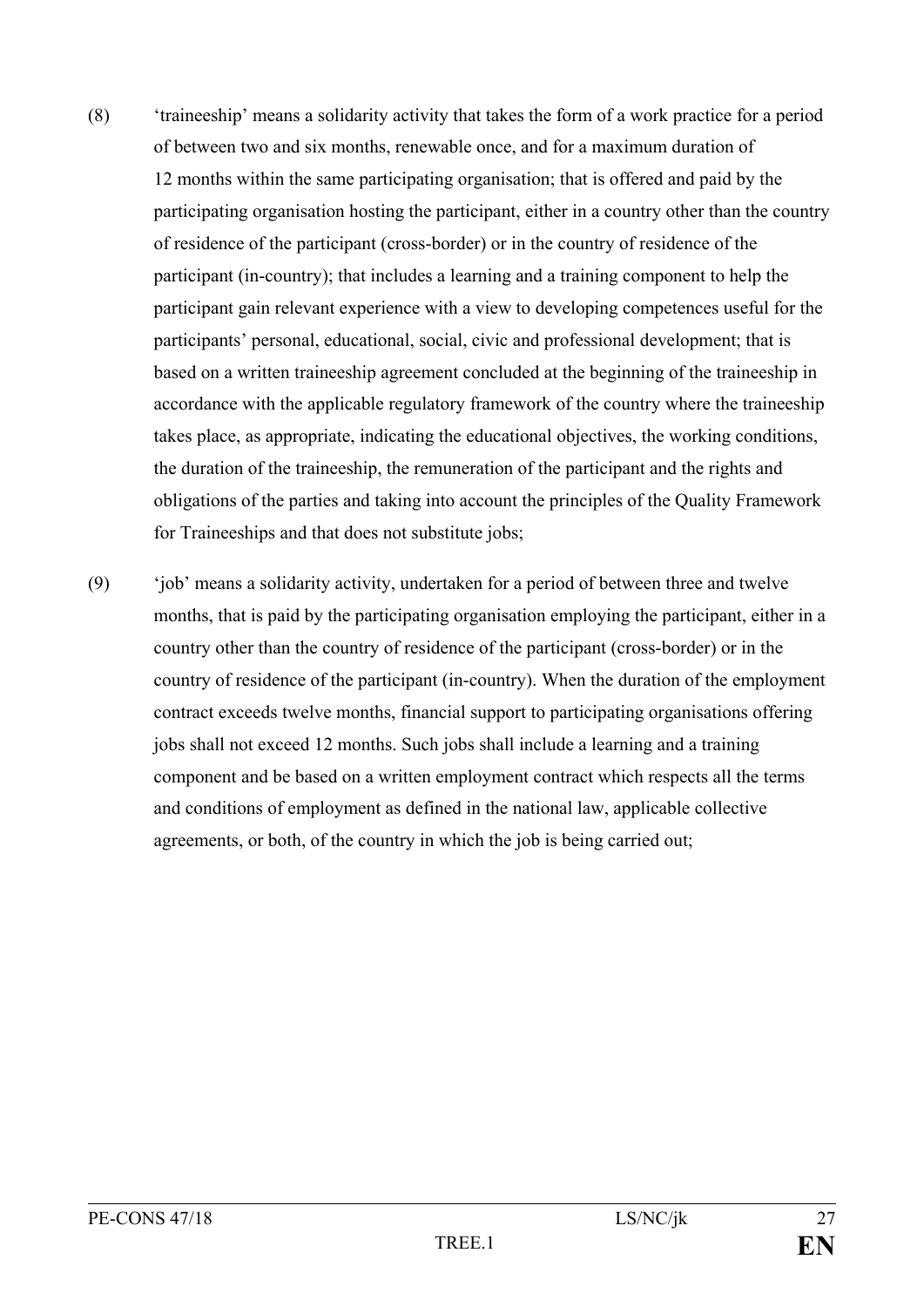- (10) 'solidarity project' means a an unpaid in-country solidarity activity, undertaken for a period of between two and twelve months, that is set up and carried out by a group of at least five participants, with a view to addressing key challenges within their communities while presenting a clear European added value, and that does not substitute traineeships or jobs;
- (11) 'networking activities' means an in-country or cross-border activity aimed at reinforcing the capacity of a participating organisation to offer quality projects to an increasing number of participants, to attract newcomers, both young people and organisations, and to provide opportunities for feedback on solidarity activities, that can also contribute to the exchange of experiences and strengthening the sense of belonging among participants and participating organisations and thus supports the wider positive impact of the European Solidarity Corps;
- (12) 'quality label' means the certification attributed to an organisation willing to provide solidarity activities, either in a host function, or in a supporting function, including a sending function, or both, that certifies that the organisation is able to ensure the quality of solidarity activities in accordance with the principles and objectives of the European Solidarity Corps, and that is attributed according to varying specific requirements depending on the type of solidarity activity and the function of the organisation;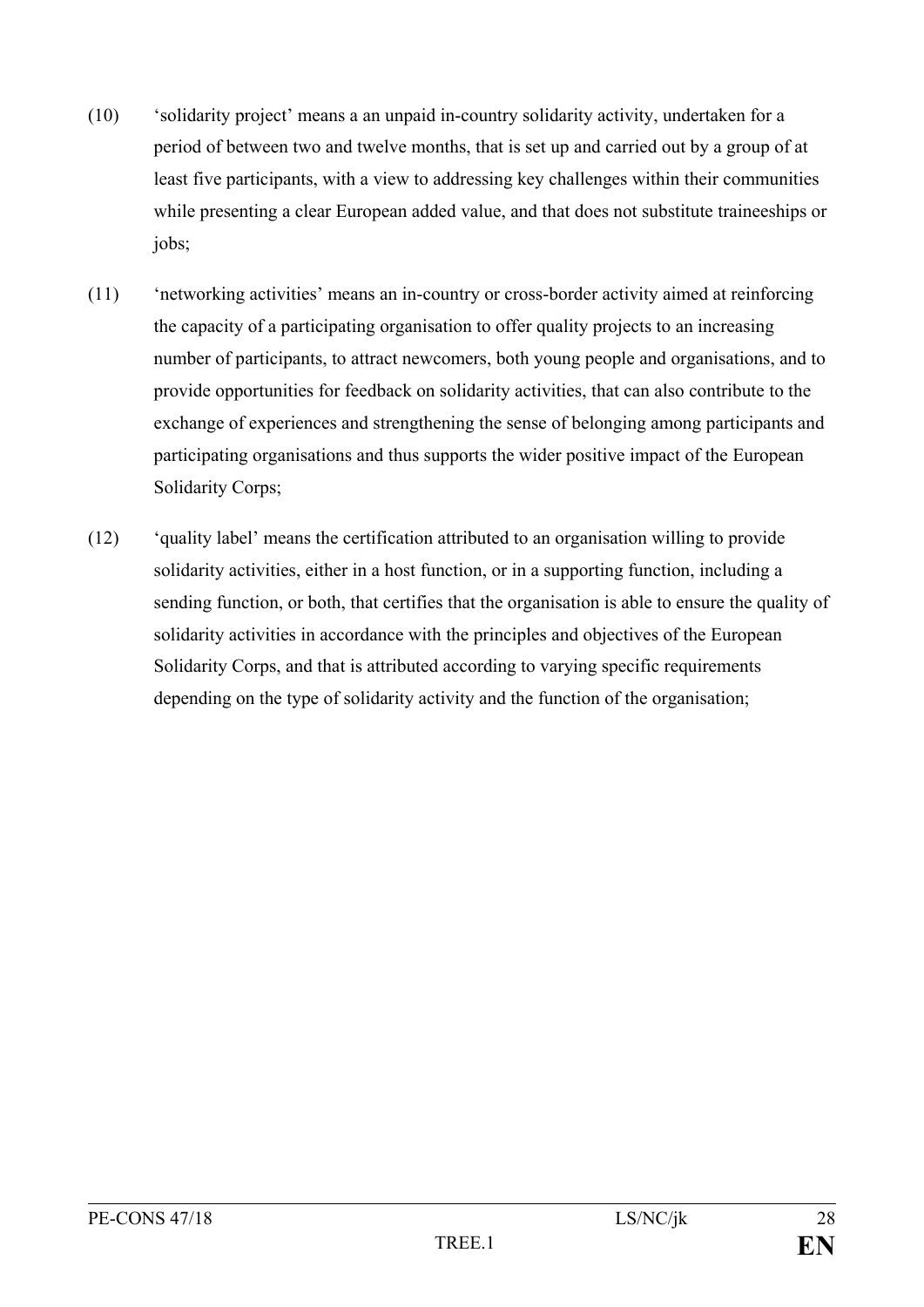- (13) 'European Solidarity Corps Resource Centres' means the additional functions performed by designated national agencies to support the development, implementation and quality of actions under the European Solidarity Corps as well as the identification of the competences acquired by the participants during their solidarity activities, including related training activities;
- (14) 'European Solidarity Corps Portal' means an interactive web-based tool, in all official languages of the Union, managed under the responsibility of the Commission, that provides relevant online services to support the quality implementation of the European Solidarity Corps, complementing activities of participating organisations, including providing information about the European Solidarity Corps, registering participants, searching for participants, advertising and searching for solidarity activities, searching for potential project partners, supporting contact making and offers for solidarity activities, training, communication and networking activities, informing and notifying about opportunities, providing a feedback mechanism regarding the quality of solidarity activities as well as other relevant developments related to the European Solidarity Corps;
- (15) 'Union transparency and recognition tools' means instruments that help stakeholders to understand, appreciate and, as appropriate, recognise non-formal and informal learning outcomes throughout the Union.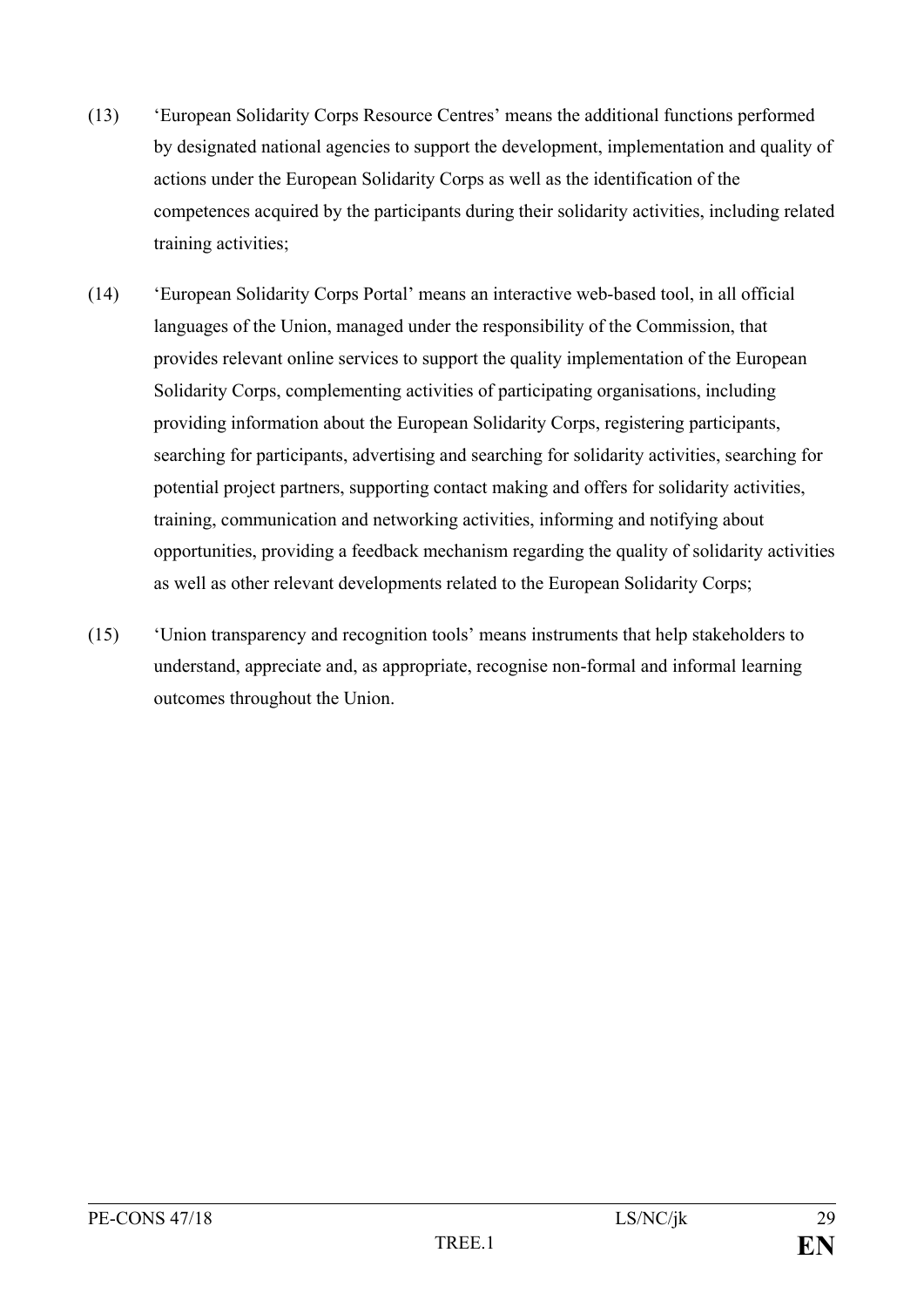#### *General objective*

The general objective of the European Solidarity Corps is to promote solidarity as a value, mainly through volunteering, enhance the engagement of young people and organisations in accessible and high-quality solidarity activities as a means to contribute to strengthening cohesion, solidarity, democracy and citizenship in Europe, while also responding to societal challenges and strengthening communities, with particular effort to promote social inclusion. It shall also contribute to European cooperation that is relevant to young people.

### *Article 4*

### *Specific objectives*

The European Solidarity Corps shall pursue the following specific objectives:

(a) to provide young people, with the support of participating organisations, with easily accessible opportunities for engagement in solidarity activities effecting positive societal change while improving their skills and competences for personal, educational, social, civic, cultural and professional development, as well as facilitating their active citizenship, employability and transition into the labour market, including by supporting the mobility of young volunteers, trainees and workers;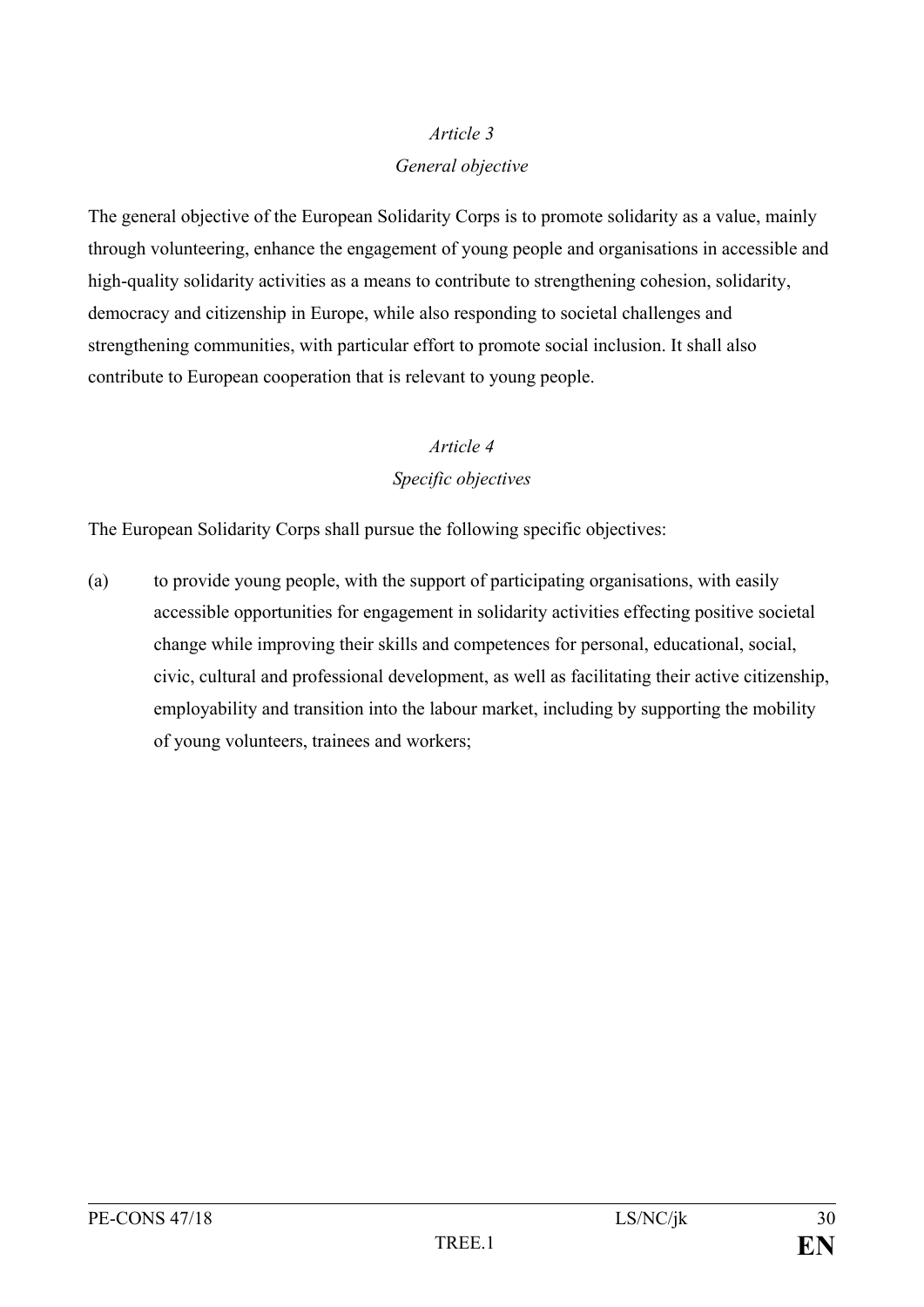- (b) to ensure that the solidarity activities that are offered to participants are of high quality, properly validated and respect the principles of the European Solidarity Corps referred to in Article 13(2);
- (c) to ensure that particular efforts are made to promote social inclusion and equal opportunities, in particular for the participation of young people with fewer opportunities, through a range of special measures such as appropriate formats of solidarity activities and personalised support;
- (d) to contribute to European cooperation relevant to young people and to raise awareness of its positive impact.

### *Coherence and complementarity of Union action*

- 1. The actions of the European Solidarity Corps shall be consistent with and complementary to the relevant Union level policies, programmes, instruments as well as existing Union level networks pertinent to the activities of the European Solidarity Corps.
- 2. The actions of the European Solidarity Corps shall also be consistent with, and complementary to, the relevant national-level policies, programmes and instruments in the participating countries. To that end, the Commission, national authorities and national agencies shall exchange information on existing national schemes and priorities related to solidarity and youth, on the one hand, and actions under the European Solidarity Corps on the other hand, with a view to build on relevant good practices and achieve efficiency and effectiveness.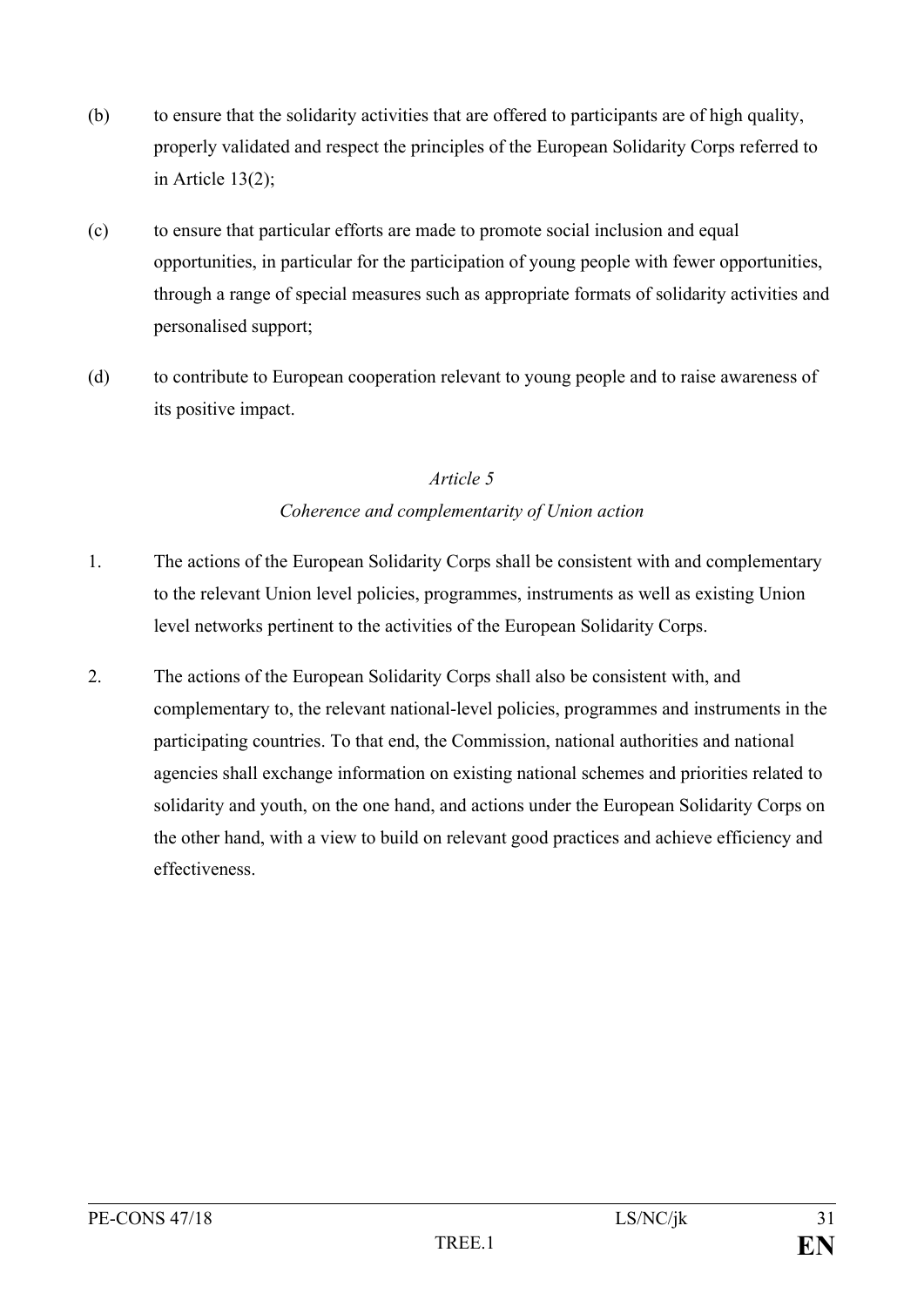3. Other Union programmes may also contribute to the objectives of the European Solidarity Corps by supporting activities within its scope. This contribution shall be financed in accordance with their respective basic acts.

## **Chapter II Actions of the European Solidarity Corps**

### *Article 6*

*Actions of the European Solidarity Corps*

The European Solidarity Corps shall pursue its objectives through the following types of actions:

- (a) volunteering;
- (b) traineeships, jobs;
- (c) solidarity projects and networking activities; and
- (d) quality and support measures.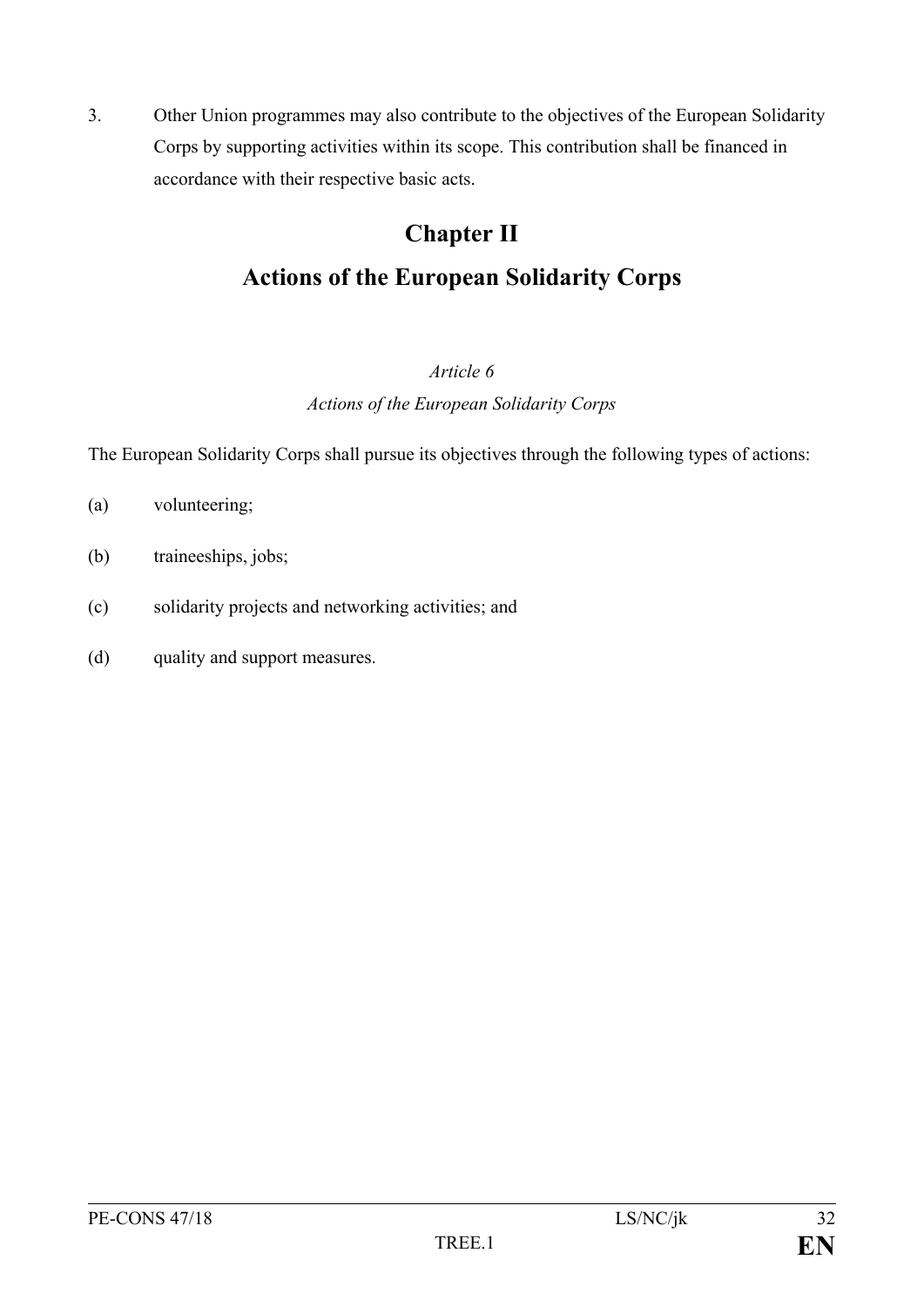### *Solidarity activities*

- 1. The actions referred to in points (a), (b) and (c) of Article 6 shall support solidarity activities in the form of:
	- (a) volunteering, traineeships and jobs, including both individual cross-border and incountry activities. For volunteering also activities involving teams of participants from different participating countries shall be supported;
	- (b) solidarity projects on the initiative of participants;
	- (c) networking activities for participants and participating organisations.
- 2. Volunteering under the European Voluntary Service shall continue to be carried out both under Regulation (EU) No 1288/2013 and under this Regulation, as appropriate. References to the European Voluntary Service in legal acts of the Union, in particular Directive (EU) 2016/801 of the European Parliament and of the Council**[1](#page-33-0)**, shall be read as including volunteering under both Regulation (EU) No 1288/2013 and this Regulation.

<span id="page-33-0"></span> $\mathbf{1}$ **<sup>1</sup>** Directive (EU) 2016/801 of the European Parliament and of the Council of 11 May 2016 on the conditions of entry and residence of third-country nationals for the purposes of research, studies, training, voluntary service, pupil exchange schemes or educational programs and au pairing (OJ L 132, 21.5.2016, p. 21).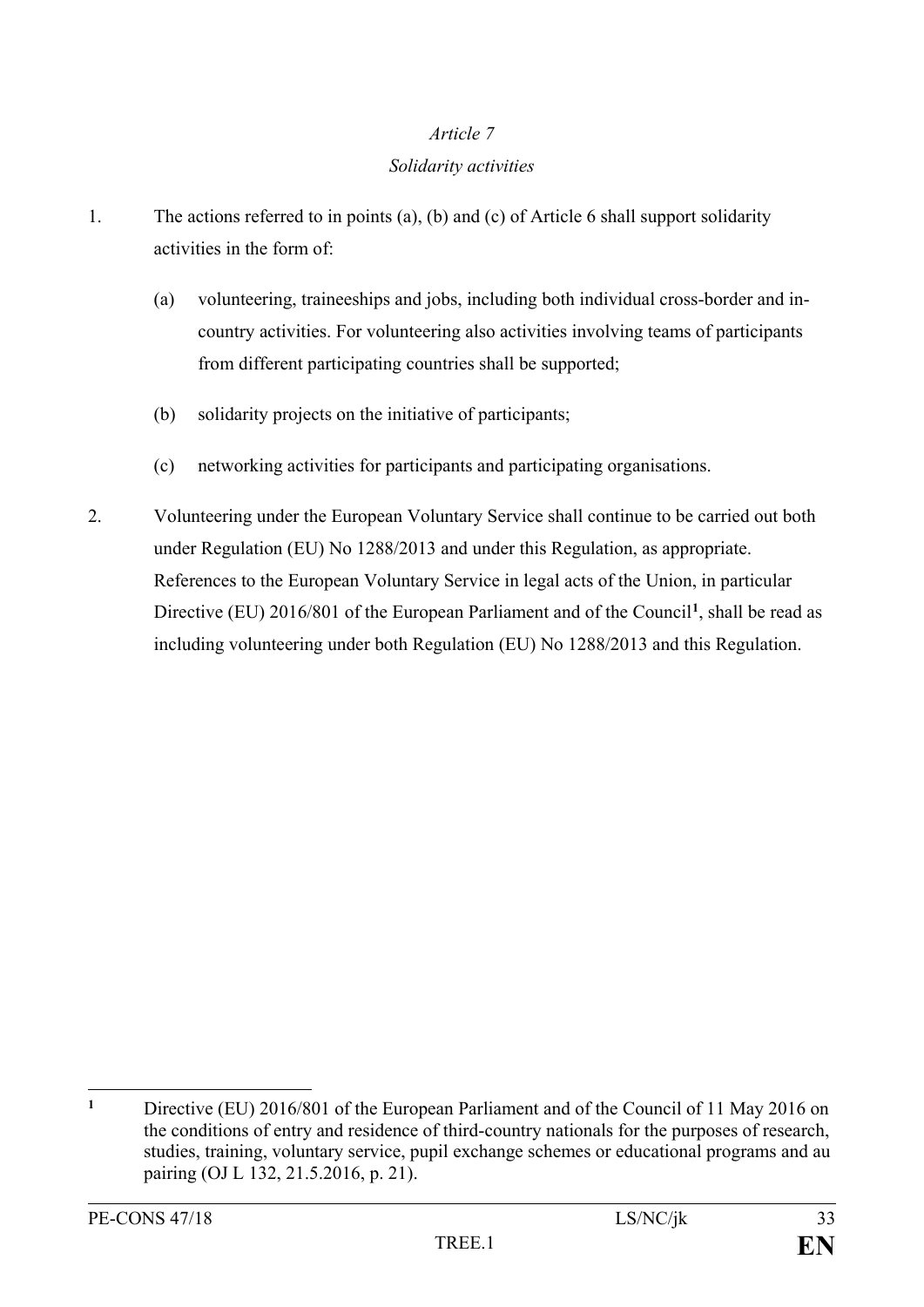### *Article 8 Quality and support measures*

The action referred to in point (d) of Article 6 shall support:

- (a) measures aimed at ensuring the quality and accessibility of volunteering, traineeships, jobs, or solidarity projects and equal opportunities for all young people across participating countries including offline and online training, language support, administrative support for participants and participating organisations, complementary insurance, support before and, where necessary, after the solidarity activity, as well as the further use of Youthpass to identify and document the competences acquired during the solidarity activities;
- (b) the development and maintenance of separate quality labels for entities willing to provide respectively volunteering or traineeships and jobs for the European Solidarity Corps in order to ensure compliance with the principles and requirements of the European Solidarity Corps:
- (c) the activities of the European Solidarity Corps Resource Centres to support and raise the quality of the implementation of the actions of the European Solidarity Corps and enhance the validation of their outcomes;
- (d) the establishment, maintenance and updating of the European Solidarity Corps Portal and other relevant online services as well as the necessary IT support systems and web-based tools, taking into account the need to overcome the digital divide.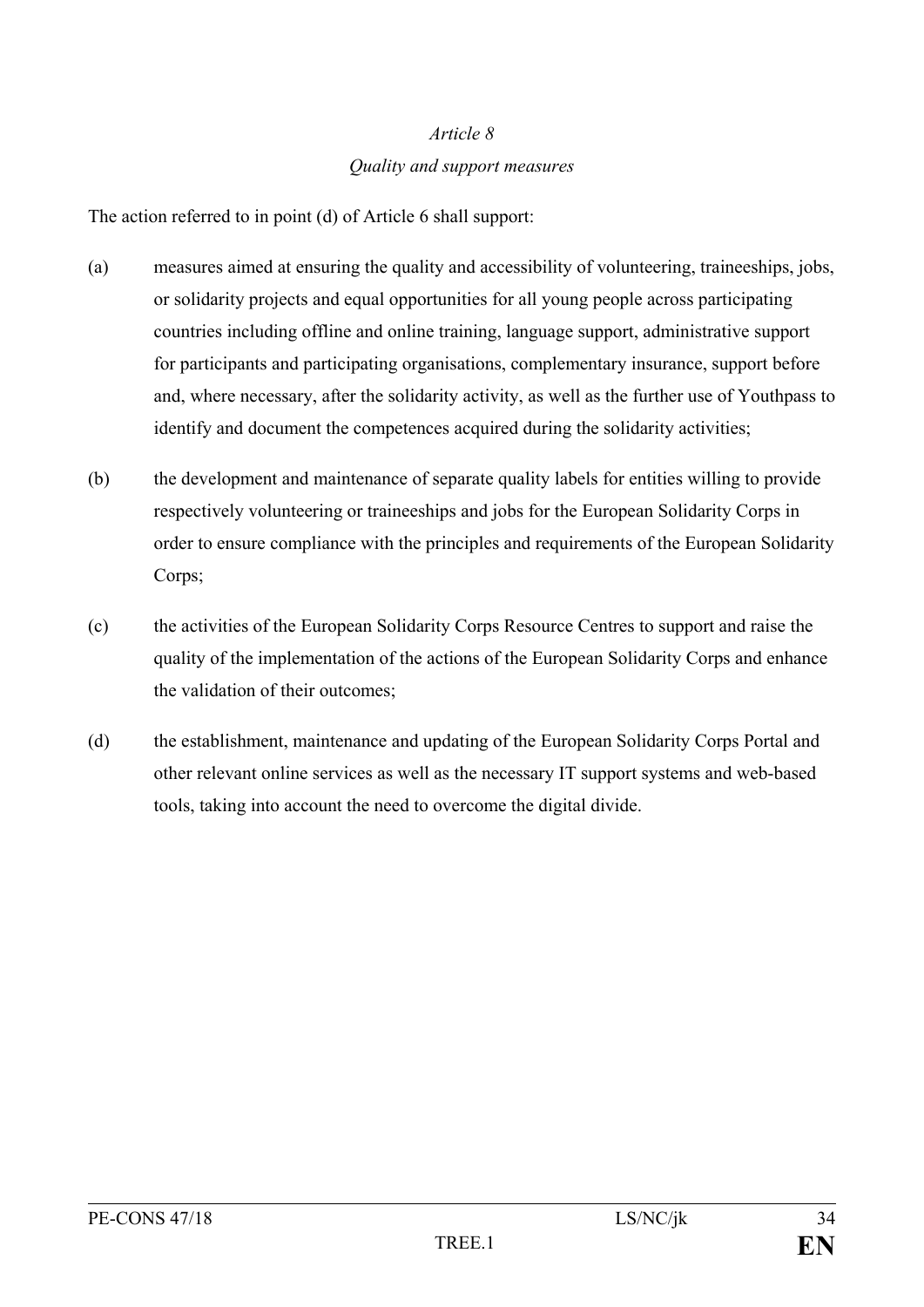## **Chapter III Financial provisions**

# *Article 9*

### *Budget*

- 1. The overall budget available for the implementation of the European Solidarity Corps is set at EUR 375 600 000 in current prices, for the period from 1 January 2018 until 31 December 2020.
- 2. The financial support to solidarity activities referred to in points (a) and (b) of Article 7(1) shall indicatively be 90 % for volunteering and solidarity projects; and 10 % for either traineeships or jobs, or both, with a maximum of 20 % for in-country activities.
- 3. The financial allocation may also cover expenses pertaining to preparatory, monitoring, control, audit and evaluation activities which are required for the management of the European Solidarity Corps and the achievement of its objectives, in particular, studies, meetings of experts and information and communication actions, expenses linked to the establishment, maintenance and updating of the European Solidarity Corps Portal and the necessary IT support systems, and all other technical and administrative assistance expenses incurred by the Commission for the management of the European Solidarity Corps.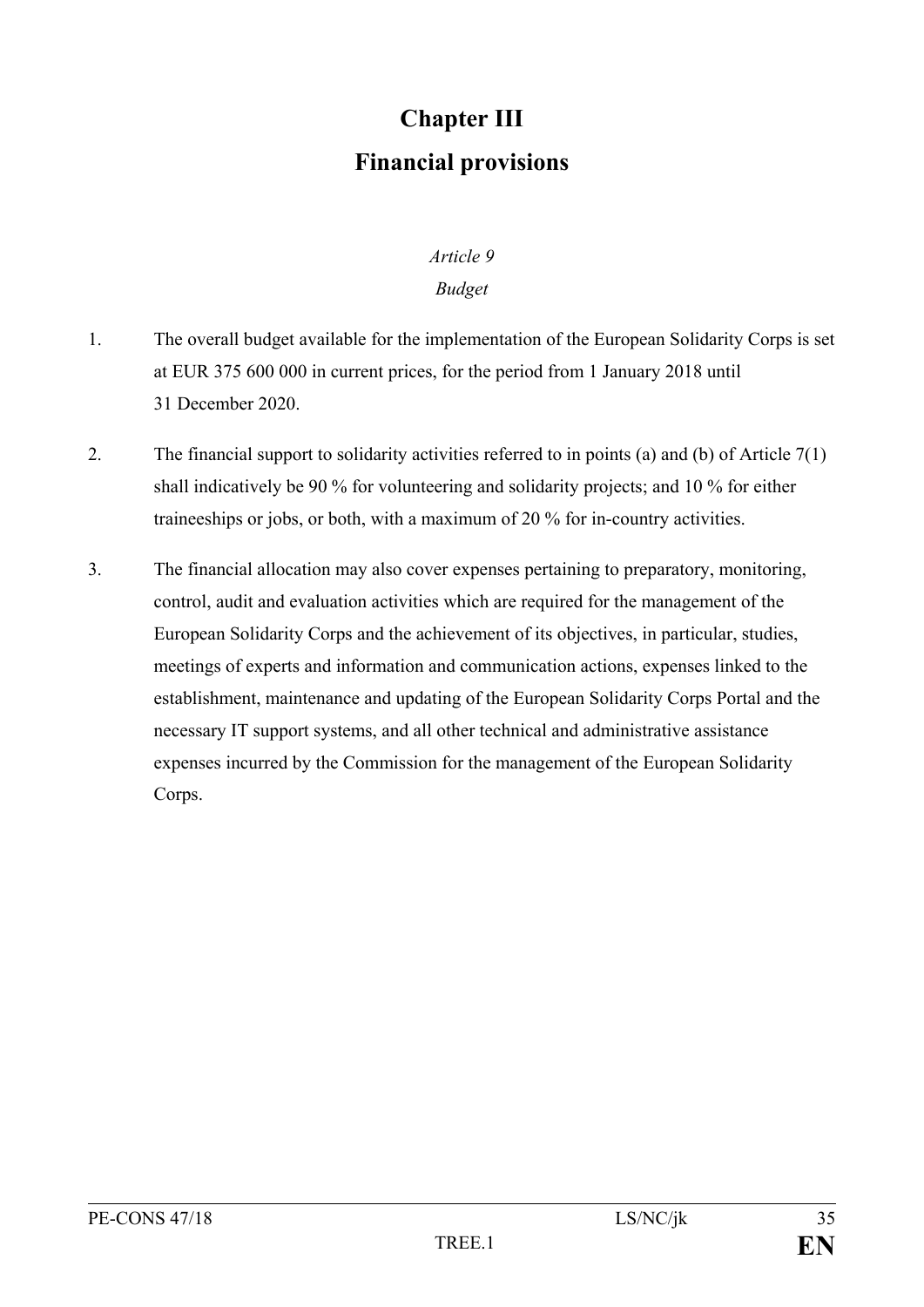- 4. If necessary, appropriations may be entered in the budget beyond 2020 to cover similar expenses, in order to enable the management of actions not yet completed by 31 December 2020.
- 5. A participating country may make national funding available to beneficiaries to be managed in accordance with the rules of the European Solidarity Corps and, to this end, use the decentralised structures of the European Solidarity Corps, as long as it ensures the complementary pro rata funding of these structures.

### *Article 10 Forms of Union funding*

- 1. European Solidarity Corps funding may be provided in one or more of the forms laid down in Regulation (EU, Euratom) 2018/1046 in particular grants, procurement and prizes.
- 2. In order to simplify requirements for beneficiaries, lump sums, unit costs and flat-rate financing shall be used to the maximum possible extent.
- 3. The Commission may implement the European Solidarity Corps indirectly in accordance with point (c) of Article 62(1) of Regulation (EU, Euratom) 2018/1046.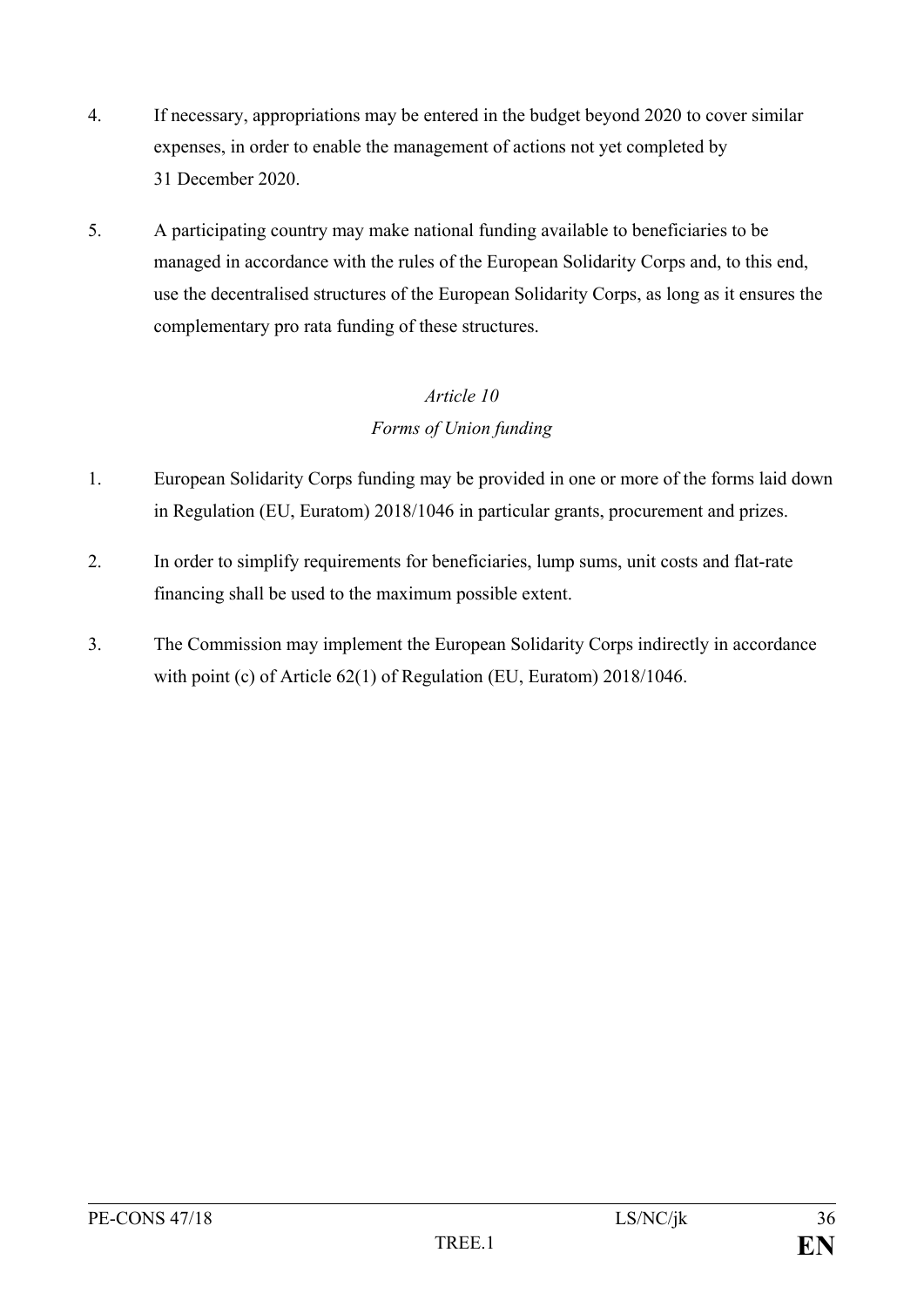### **Chapter IV**

### **Participation in the European Solidarity Corps**

### *Article 11*

### *Participating countries*

- 1. The European Solidarity Corps shall be open to the participation of the following countries (the 'participating countries'):
	- (a) volunteering, traineeships, jobs, solidarity projects and networking activities shall be open to the participation of the Member States;
	- (b) volunteering, solidarity projects and networking activities shall also be open to the participation of:
		- (i) the acceding countries, candidate countries and potential candidates which benefit from a pre-accession strategy, in accordance with the general principles and general terms and conditions for the participation of those countries in Union programmes established in the respective framework agreements, Association Council decisions or similar agreements;
		- (ii) those EFTA countries that are party to the EEA Agreement, in accordance with the provisions of that agreement;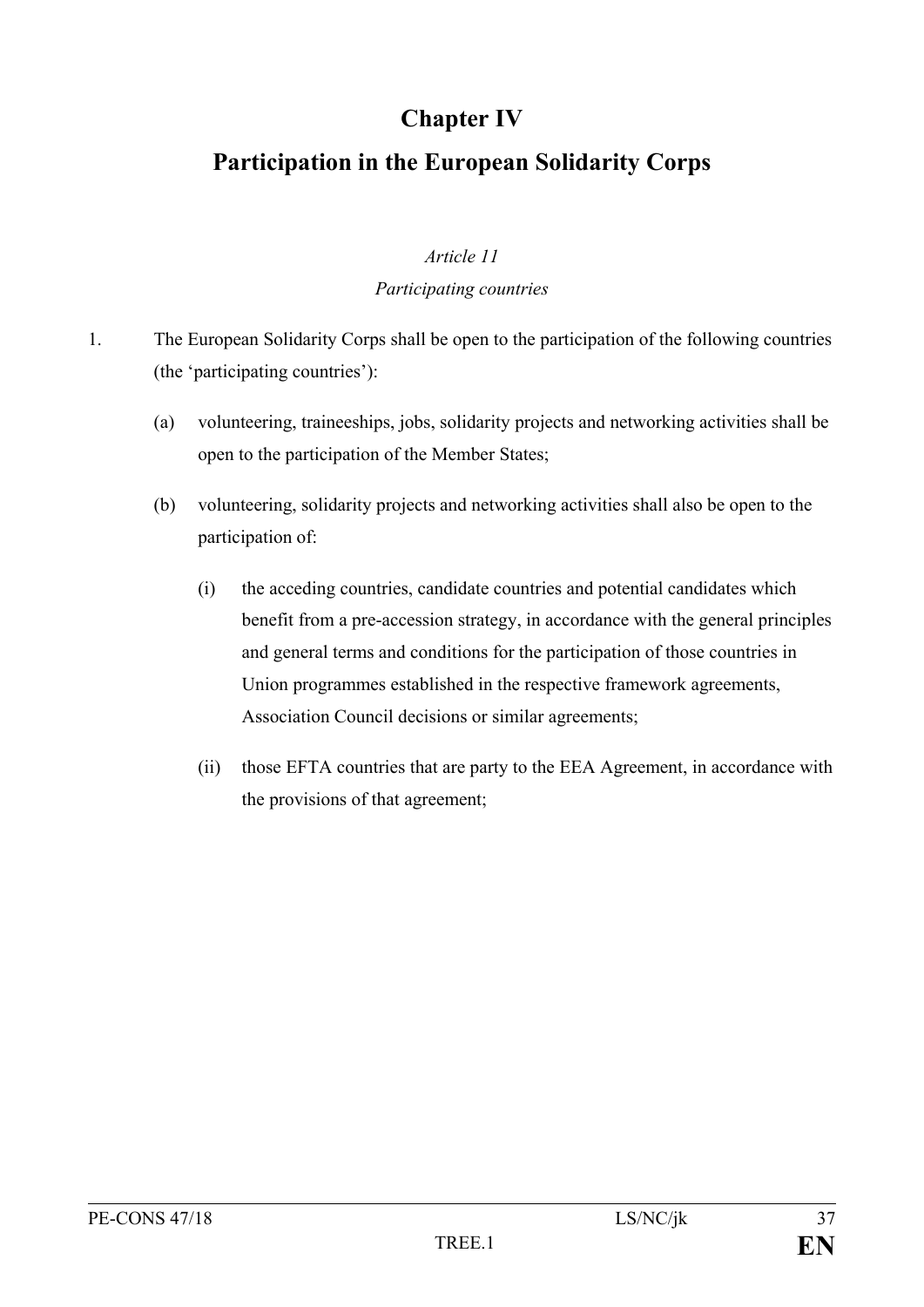- (iii) the Swiss Confederation, on the basis of a bilateral agreement to be concluded with that country;
- (iv) those countries covered by the European neighbourhood policy which have concluded agreements with the Union providing for the possibility of their participation in the Union's programmes, subject to the conclusion of a bilateral agreement with the Union on the conditions of their participation in the European Solidarity Corps.
- 2. The countries referred to in point (b) of paragraph (1) shall be subject to all the obligations and shall fulfil all the tasks set out in this Regulation in relation to Member States.
- 3. The European Solidarity Corps shall support cooperation with partner countries, in particular European Neighbourhood countries, in activities as referred to in points (6) and (11) of Article 2.

### *Article 12 Participation of individuals*

1. Young people aged between 17 and 30 years who are willing to participate in the European Solidarity Corps shall register in the European Solidarity Corps Portal or shall get support to do so. However, at the moment of commencing a volunteering, a traineeship, a job or a solidarity project, a young person shall be at least 18 years of age and not older than 30.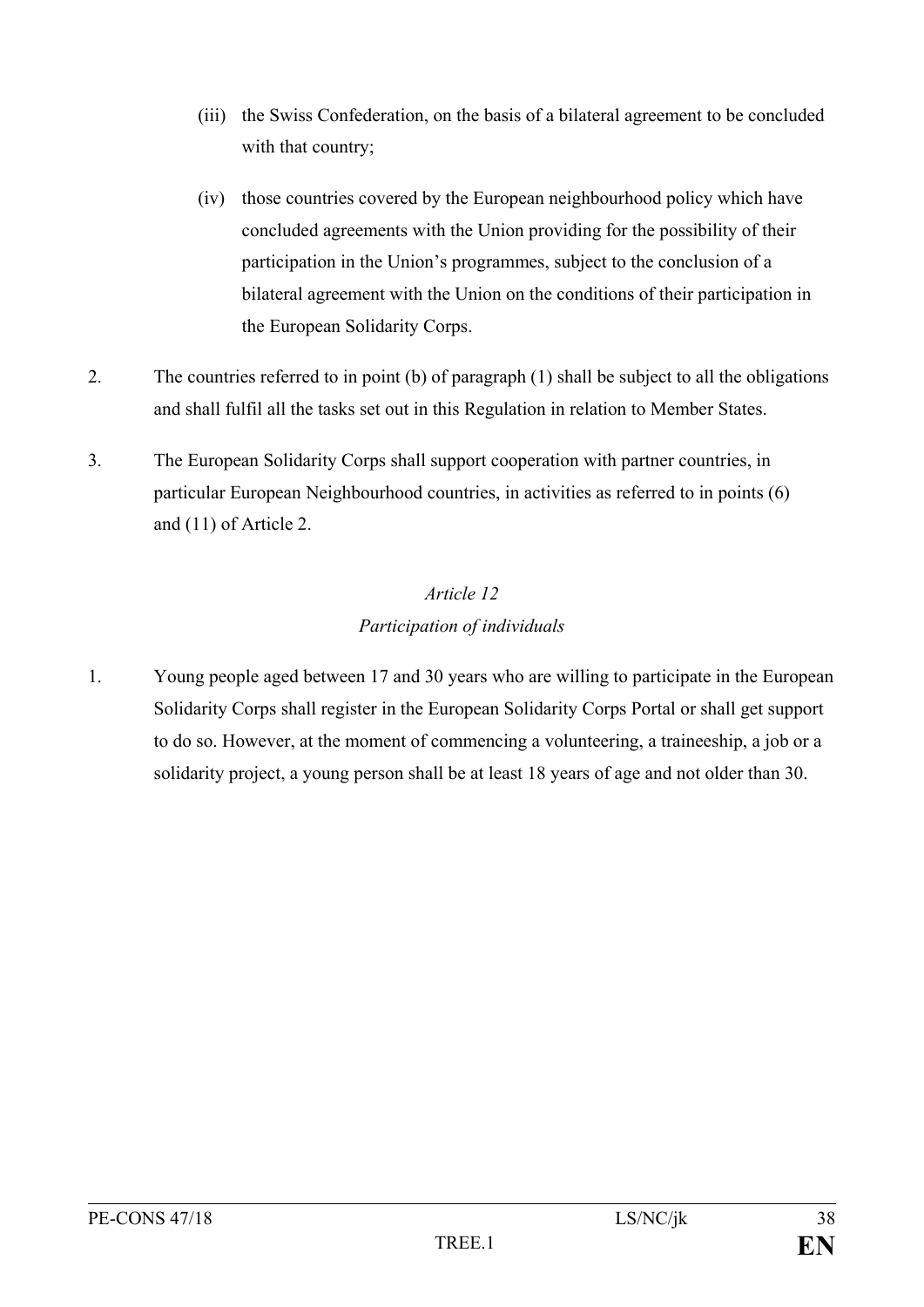2. When implementing this Regulation, the Commission, the Member States and other participating countries shall ensure that specific and effective measures are taken to promote social inclusion and equal access conditions, in particular for the participation of young people with fewer opportunities.

### *Article 13 Participating organisations*

1. The European Solidarity Corps shall be open to the participation of public or private entities, whether non-profit or profit-making, provided that they offer activities that correspond to the definition of solidarity activity within this Regulation and that they have received a quality label. In line with Regulation (EU, Euratom) 2018/1046, the grants shall not have the purpose or effect of producing a profit.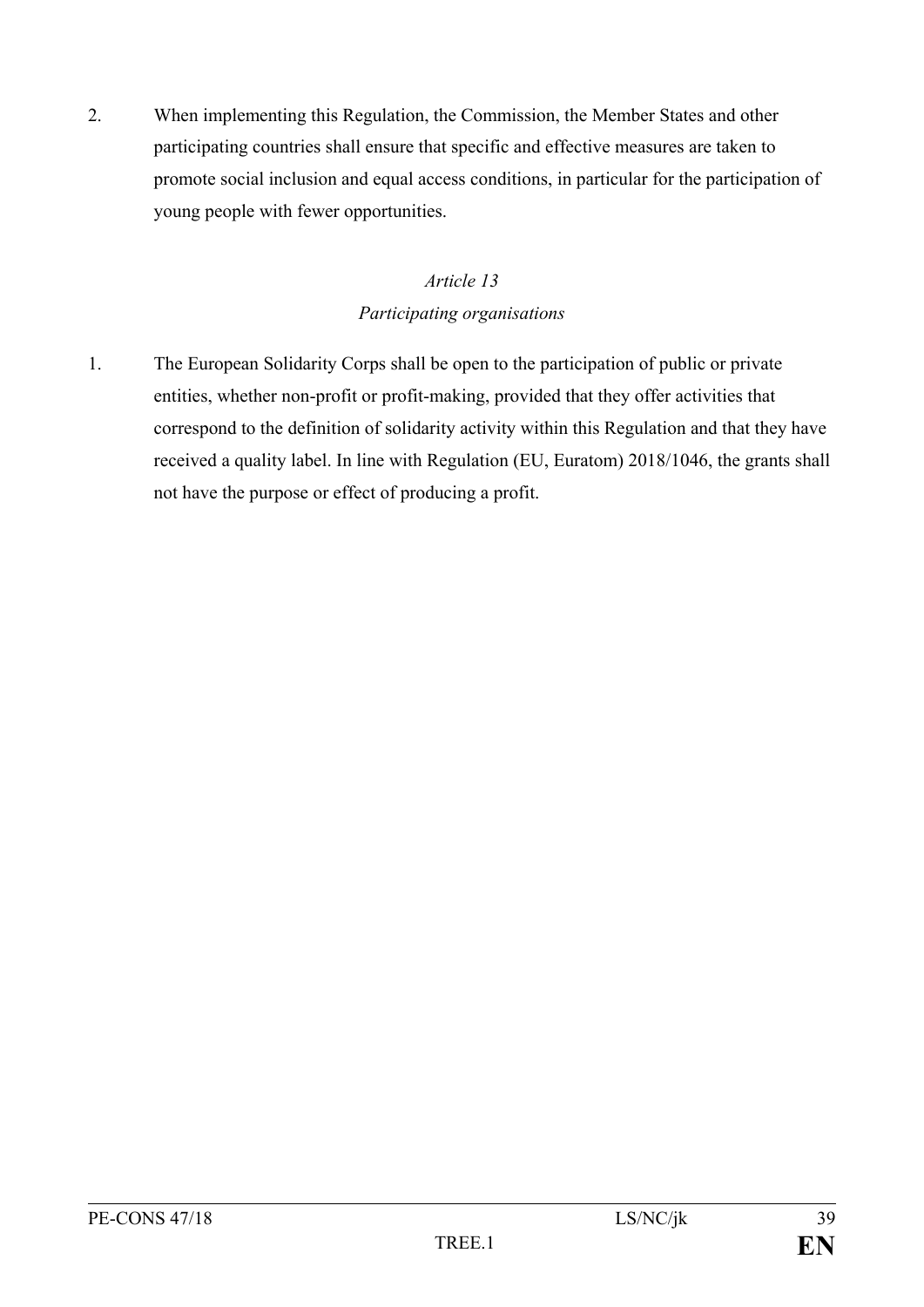- 2. An application from an entity to become a participating organisation shall be assessed by the competent implementing body of the European Solidarity Corps on the basis of the principles of equal treatment; equal opportunities and non-discrimination; avoidance of job substitution; provision of high-quality activities with learning dimension focusing on personal, socio-educational and professional development; adequate training, working and volunteering arrangements; safe and decent environment and conditions; and, the 'no-profit principle' in compliance with Regulation (EU, Euratom) 2018/1046. Adherence to those principles ascertains that activities of the participating organisations adhere to the requirements of the European Solidarity Corps. The quality label shall only be attributed to organisations committing to comply with these principles. Actual compliance shall be controlled in accordance with Articles 22 and 23 of this Regulation. Any entity which substantially changes its activities shall inform the competent implementing body for reassessment. The process for attributing the quality label for volunteering shall be differentiated from that for jobs and traineeships.
- 3. As a result of the assessment, the entity may be attributed the quality label. The obtained label shall be re-assessed periodically, and may be revoked. In case the quality label is revoked, it may then be re-attributed following a new application and further assessment.
- 4. Any entity which has received the quality label shall be given access to the European Solidarity Corps Portal, either in a host function, or in a supporting function, or both, and can make offers for solidarity activities to registered candidates.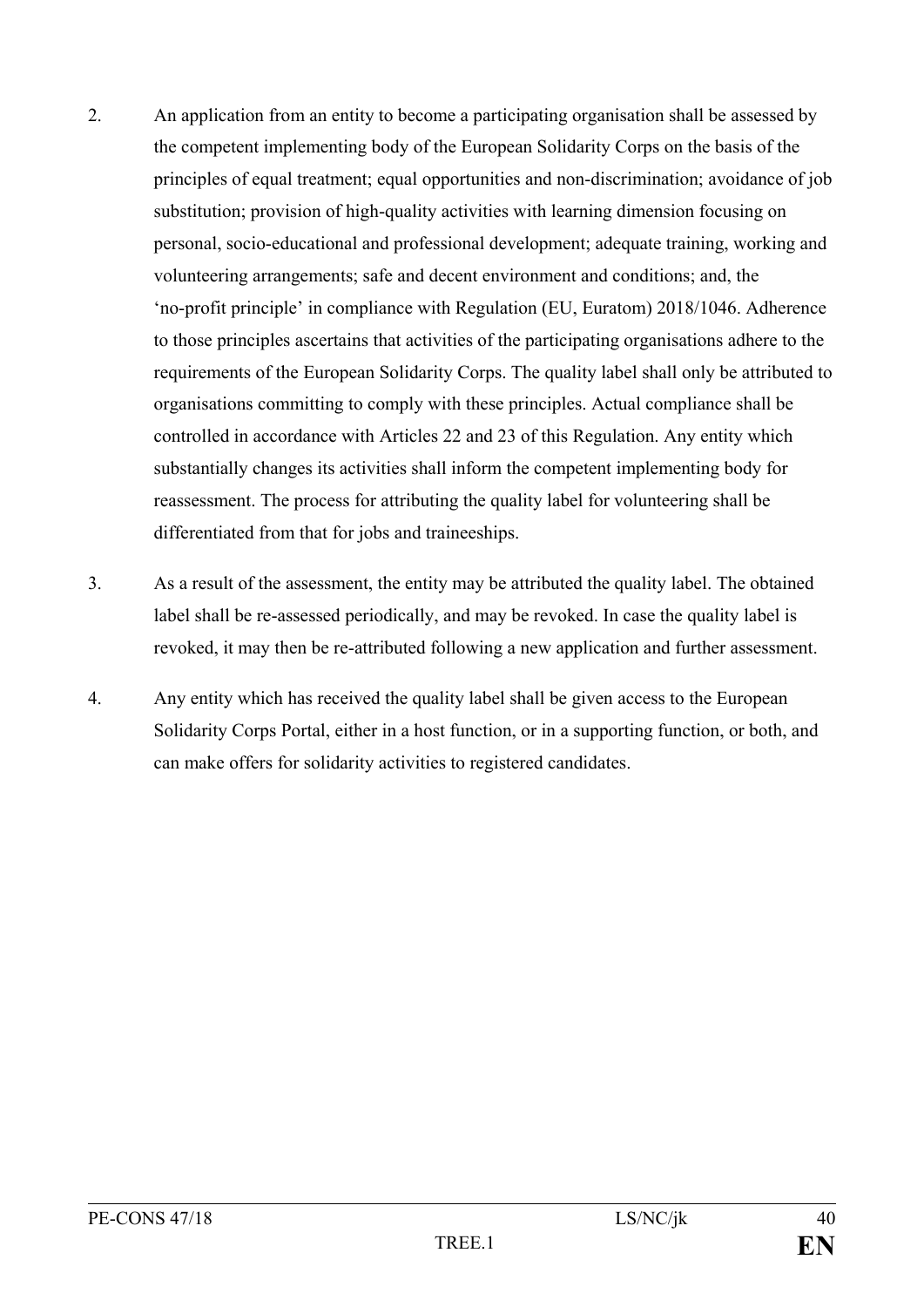- 5. The quality label shall not automatically lead to funding under the European Solidarity Corps.
- 6. The solidarity activities and related quality and support measures offered by a participating organisation may receive funding under the European Solidarity Corps or under another Union programme autonomously contributing to the objectives of the European Solidarity Corps and respecting its requirements or from other funding sources which do not depend on the Union budget.

### *Access to European Solidarity Corps funding*

Any public or private entity established in a participating country carrying out solidarity activities in the participating countries may apply for funding under the European Solidarity Corps. In the case of the activities referred to in point (a) of Article 7(1), a quality label shall be obtained by the participating organisation as a pre-condition for receiving funding under the European Solidarity Corps. In the case of the solidarity projects referred to in point (b) of Article 7(1), natural persons may also apply for funding on behalf of informal groups of participants.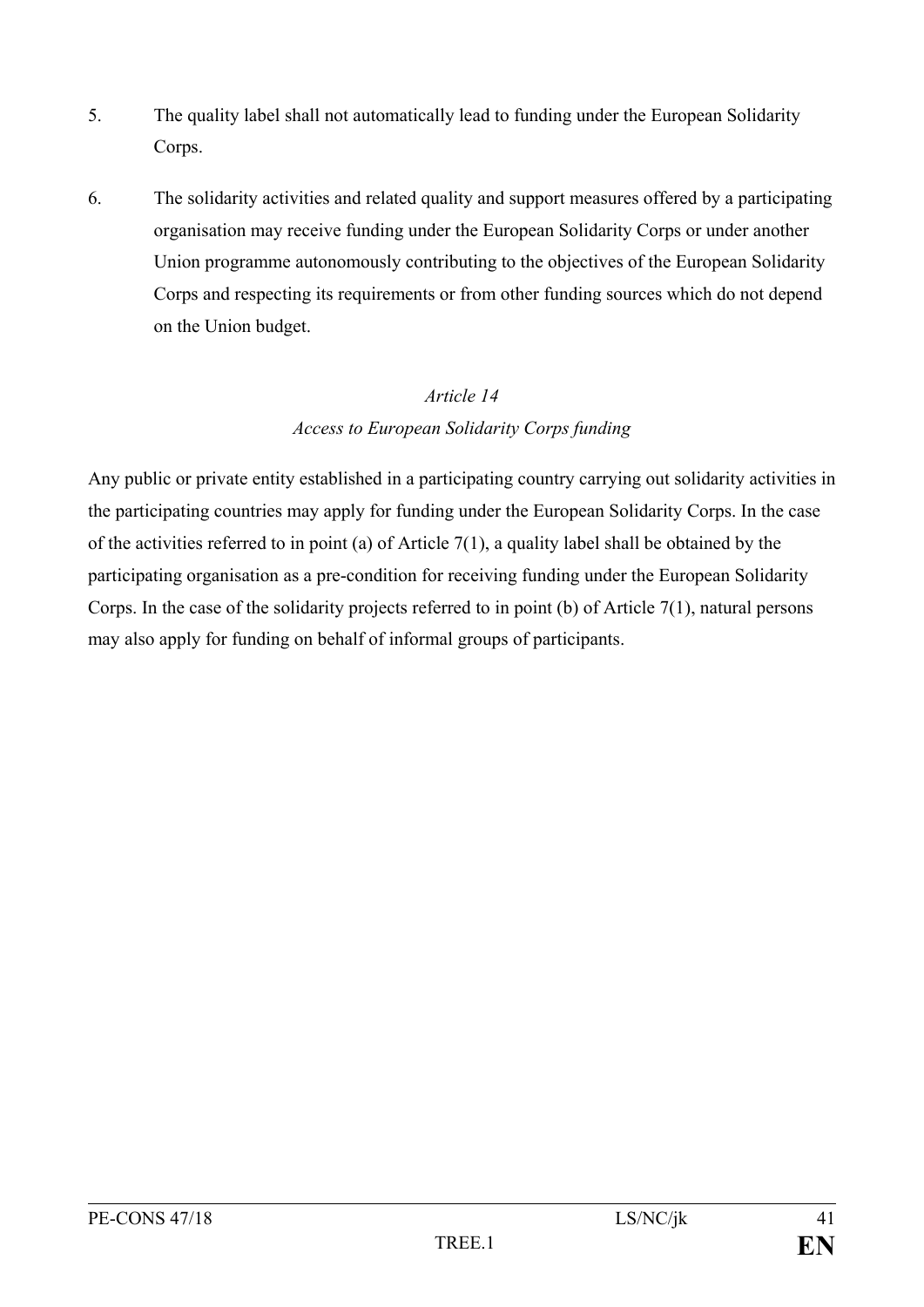### **Chapter V**

### **Performance, results and dissemination**

### *Article 15*

#### *Monitoring and evaluation of performance and results*

- 1. The Commission, in cooperation with the national authorities and national agencies in participating countries and involving participating organisations, as well as Union and national stakeholders such as youth organisations, shall regularly and effectively monitor the performance of the European Solidarity Corps in the achievement of its objectives. The Commission shall regularly consult key stakeholders, including participating organisations, on the implementation of the European Solidarity Corps.
- 2. Based on the minimum framework of indicators set up in the Annex, at the latest by … [six months after the date of entry into force of this Regulation], the Commission in cooperation with Member States shall establish, by way of implementing acts, a detailed programme for monitoring the outputs, results and impacts of the European Solidarity Corps. The detailed programme shall include an extended set of qualitative and quantitative indicators for that purpose, as well as timeline and methodology for such monitoring. Those implementing acts shall be adopted in accordance with the examination procedure referred to in Article 25(2).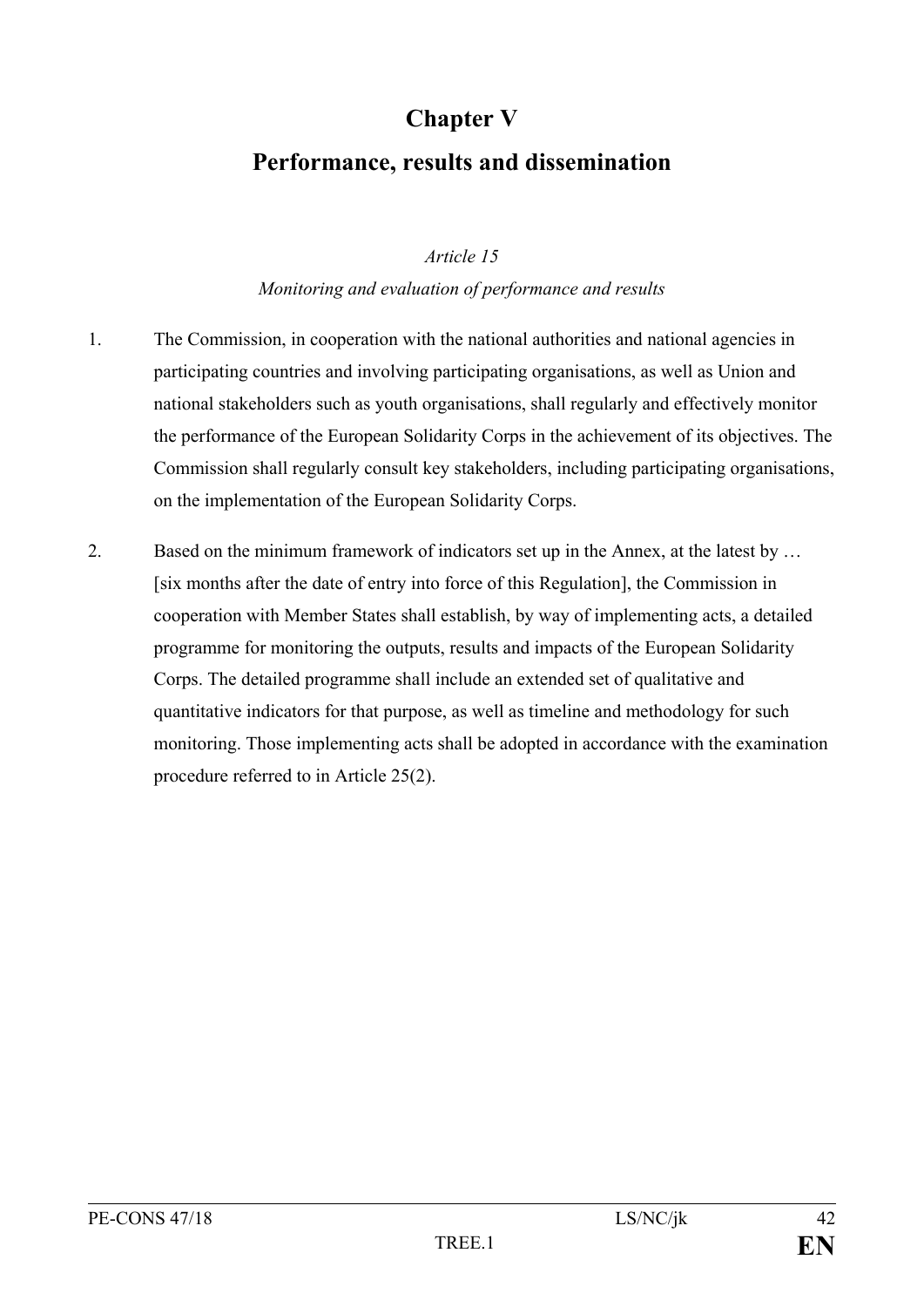- 3. In 2020, the Commission shall publish a report taking stock of the progress made towards achieving the objectives of the European Solidarity Corps.
- 4. By … [four years after the date of entry into force of this Regulation], the Commission shall carry out an independent evaluation of this Regulation to assess the efficiency, effectiveness and impact of the programme in view of the programme objectives and present a report on the main findings, including recommendations for the future of the programme, to the European Parliament, to the Council, to the Committee of the Regions and to the European Economic and Social Committee. As part of the evaluation, the Commission shall ensure regular consultation of all relevant stakeholders, including participants, participating organisations and the local communities concerned, as appropriate. The results of the evaluation shall feed back into future programme design and resource allocation proposals.

### *Article 16 Communication and dissemination*

1. The Commission, in cooperation with national authorities and national agencies in participating countries and relevant Union-level networks, shall ensure the dissemination of information, publicity and follow-up with regard to all actions supported in the framework of the European Solidarity Corps.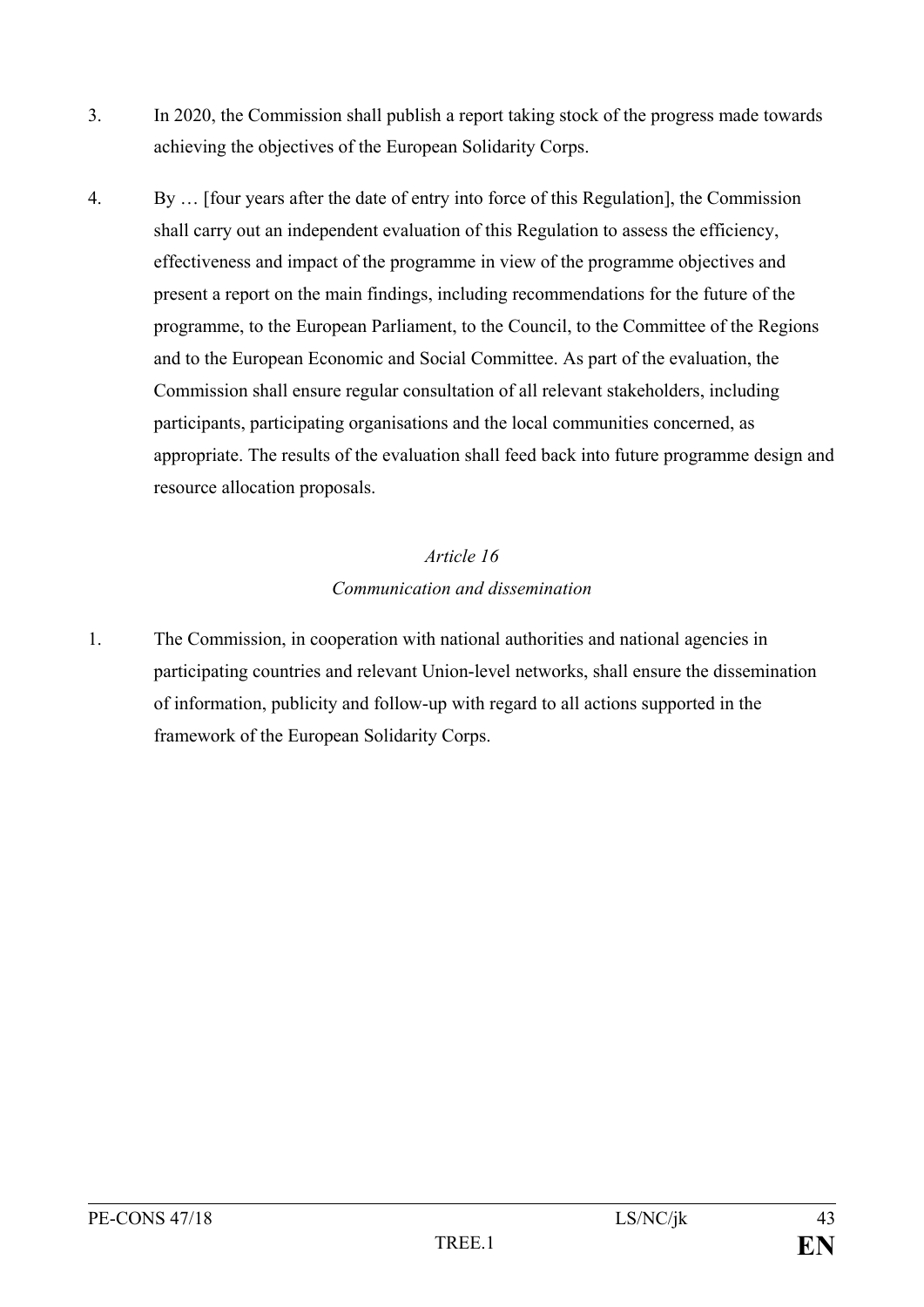- 2. The national agencies referred to in Article 20 shall develop policies with regard to effective outreach. Such policies shall also target young people with fewer opportunities including in remote areas as well as dissemination and exploitation of results of activities supported under the actions they manage, involving also youth organisations and specialised youth information services, as appropriate.
- 3. Communication activities shall also contribute to the corporate communication of the political priorities of the Union, provided that they are related to the general objective of this Regulation and that they represent added value and visibility for the Union.
- 4. Participating organisations shall use the brand name 'European Solidarity Corps' for the purposes of communication and dissemination of information related to the European Solidarity Corps.

## **Chapter VI Management and audit system**

### *Article 17 Implementing bodies*

This Regulation shall be implemented in a consistent manner by:

- (a) the Commission at Union level;
- (b) the national agencies at national level in the participating countries.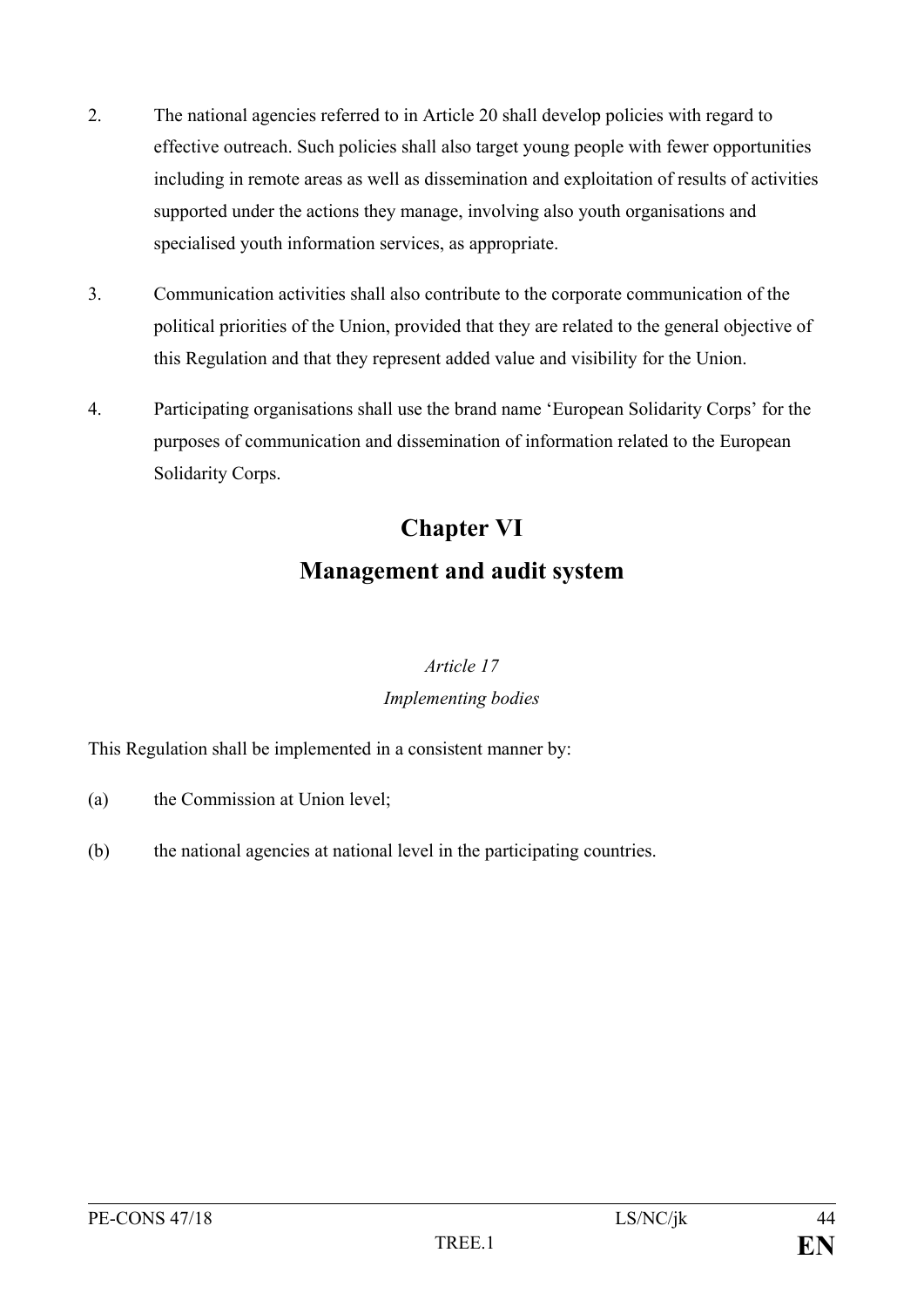### *National authority*

In each country participating in the European Solidarity Corps, the national authorities designated for the management of actions referred to in Chapter III of Regulation (EU) No 1288/2013 shall also act as national authorities for the purposes of the European Solidarity Corps. Article 27(1), (3), (8), (9) and (11) to (16) of that Regulation shall apply to the European Solidarity Corps by analogy.

### *Article 19 Independent audit body*

- 1. The national authority shall designate an independent audit body. The independent audit body shall issue an audit opinion on the yearly management declaration referred to in point (c) of Article 155(1) of Regulation (EU, Euratom) 2018/1046.
- 2. The independent audit body shall:
	- (a) have the necessary professional competence to carry out public sector audits;
	- (b) ensure that its audits take account of internationally accepted audit standards;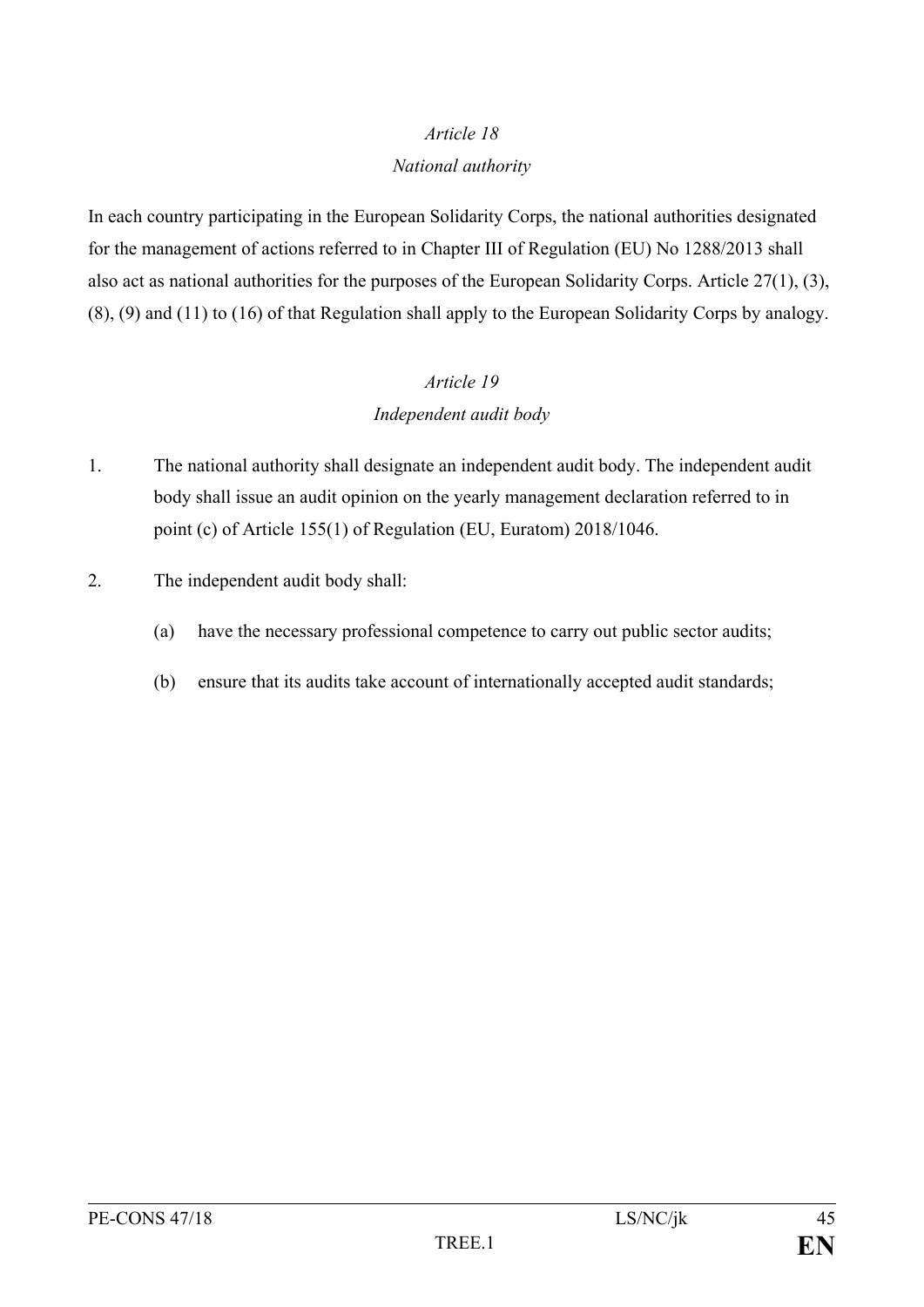- (c) not be in a position of conflict of interest with regard to the legal entity of which the national agency referred to in Article 20 forms part and shall be independent, in terms of its functions, of the legal entity of which the national agency forms part.
- 3. The independent audit body shall give the Commission and its representatives, as well as the Court of Auditors, full access to all documents and reports in support of the audit opinion that it issues on the national agency's yearly management declaration.

### *Article 20 National agency*

1. In each country participating in the European Solidarity Corps, the national agencies designated for the management of the actions referred to in Chapter III of the Regulation (EU) No 1288/2013 in their respective countries shall also act as national agencies in the framework of the European Solidarity Corps.

Article  $28(1)$ ,  $(2)$ ,  $(5)$  to  $(8)$  of Regulation (EU) No 1288/2013 shall apply to the European Solidarity Corps by analogy.

2. Without prejudice to Article 28(3) of Regulation (EU) No 1288/2013, the national agency shall also be responsible for managing all stages of the project lifecycle of those actions of the European Solidarity Corps listed in the implementing acts referred to in Article 24 of this Regulation, in accordance with point  $(c)(v)$  and  $(vi)$  of Article 62(1)of Regulation (EU, Euratom) 2018/1046.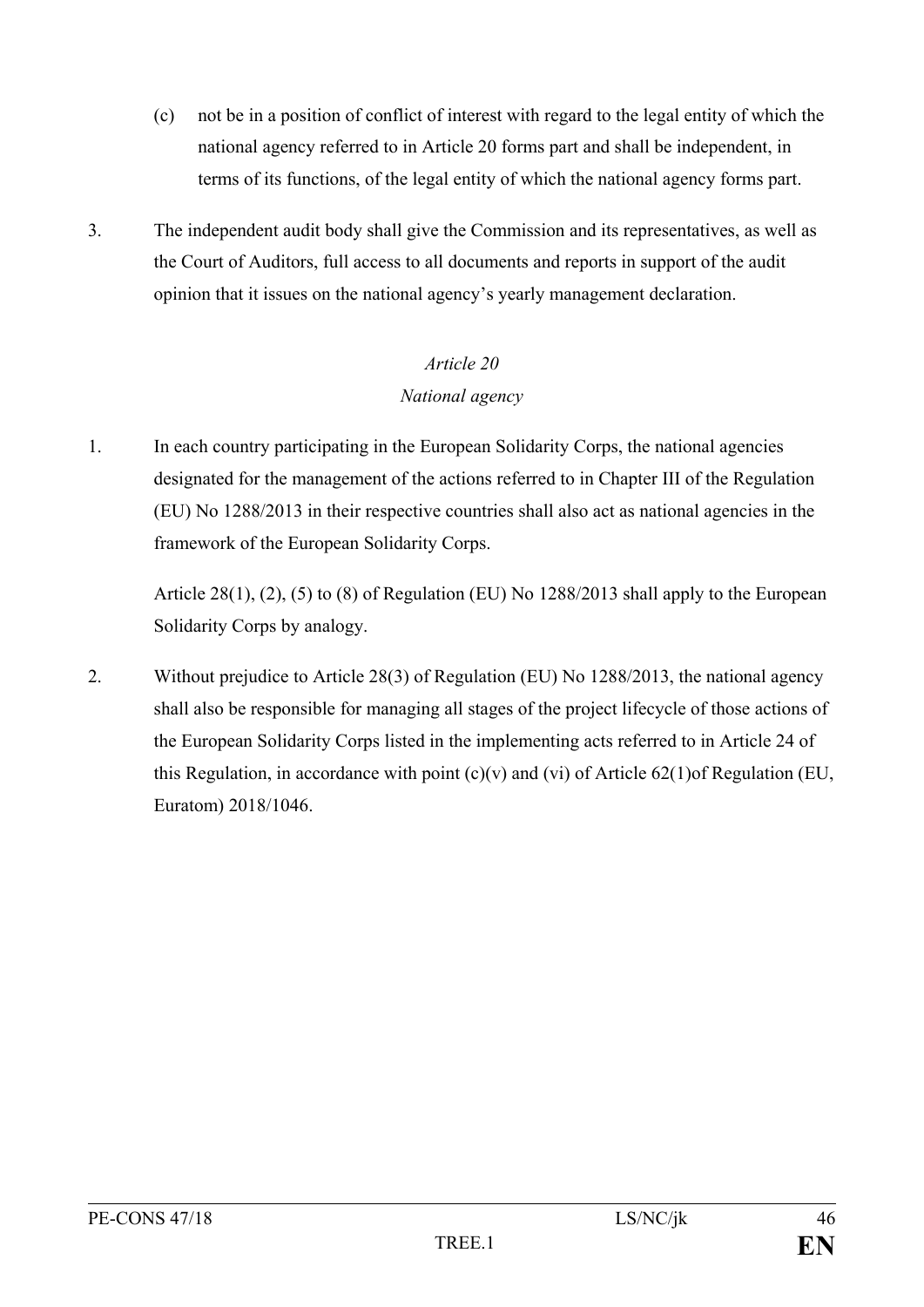## *Article 21 European Commission*

- 1. The rules applying to the relationship between the Commission and a national agency shall be laid down, in accordance with the rules in Article 28 of Regulation (EU) No 1288/2013, in a written document. The document shall:
	- (a) stipulate the internal control standards for national agencies and the rules for the management of the Union funds for grant support by the national agencies;
	- (b) include the national agency work programme comprising the management tasks of the national agency to which Union support is provided;
	- (c) specify the reporting requirements for the national agency.
- 2. The Commission shall each year make the following funds available to the national agency:
	- (a) funds for grant support in the participating country concerned for the actions of the European Solidarity Corps the management of which is entrusted to the national agency;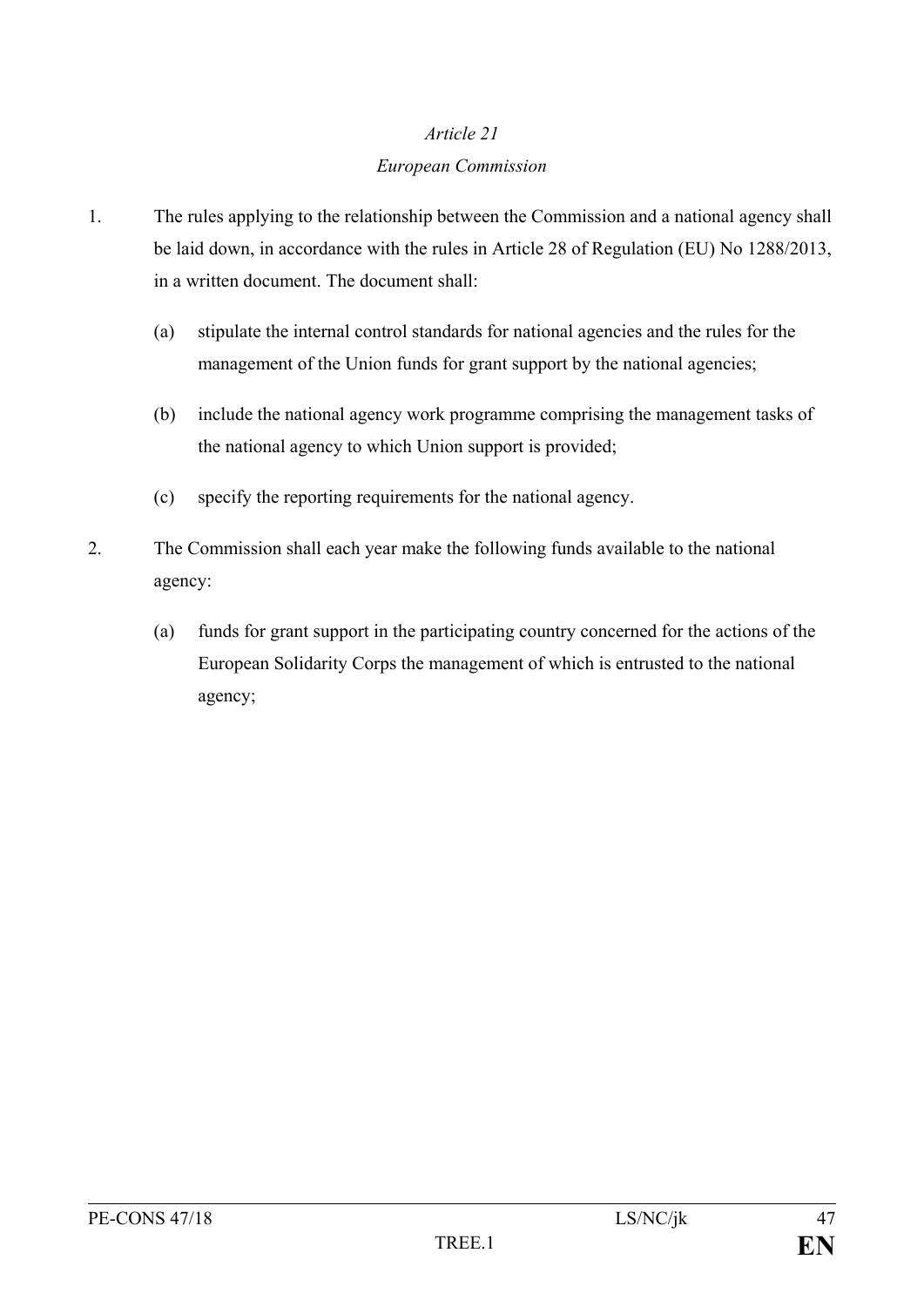- (b) a financial contribution in support of the management tasks of the national agency defined in accordance with point (b) of Article 29(4) of Regulation (EU) No 1288/2013.
- 3. The Commission shall lay down the requirements for the national agency work programme. The Commission shall not make European Solidarity Corps funds available to the national agency before having formally approved the national agency's work programme, taking into account the principles as set out in Article 5(2) and Article 24.
- 4. On the basis of the compliance requirements for national agencies referred to in Article 27(4) of Regulation (EU) No 1288/2013, the Commission shall review the national management and control systems, the national agency's management declaration and the opinion of the independent audit body thereon, taking due account of the information provided by the national authority on its monitoring and supervision activities with regard to the European Solidarity Corps.
- 5. After assessing the yearly management declaration and the opinion of the independent audit body thereon, the Commission shall address its opinion and observations to the national agency and the national authority.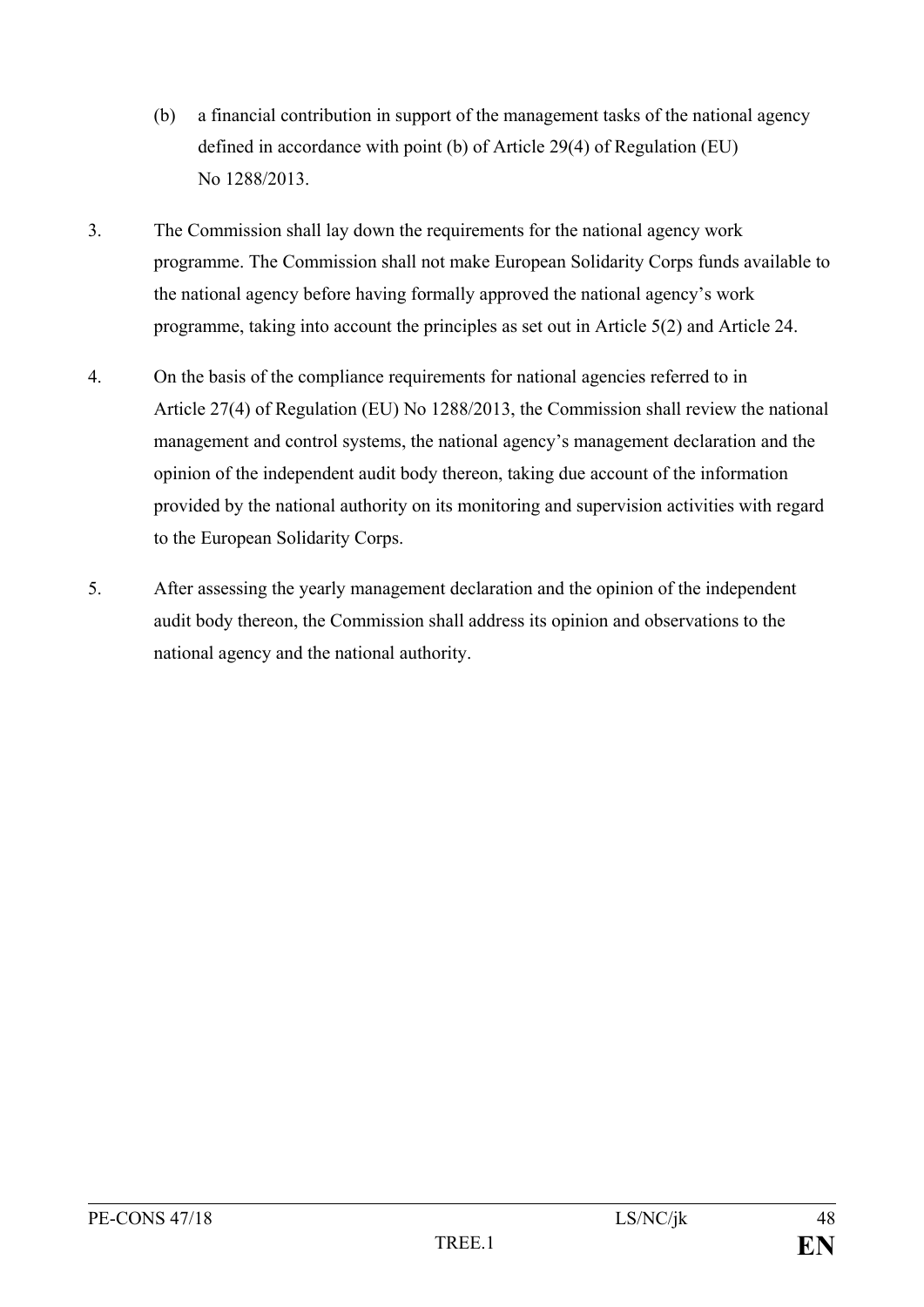- 6. In the event that the Commission cannot accept the yearly management declaration or the independent audit opinion thereon, or in the event of unsatisfactory implementation by the national agency of the Commission's observations, the Commission may implement any precautionary and corrective measures necessary to safeguard the Union's financial interests in accordance with point (c) of Article 131(3) of Regulation (EU, Euratom) 2018/1046.
- 7. The Commission shall organise regular meetings and trainings with and for the network of national agencies in order to ensure coherent implementation of the European Solidarity Corps across all participating countries. The Commission shall regularly consult key stakeholders, including participating organisations, on the implementation of the European Solidarity Corps.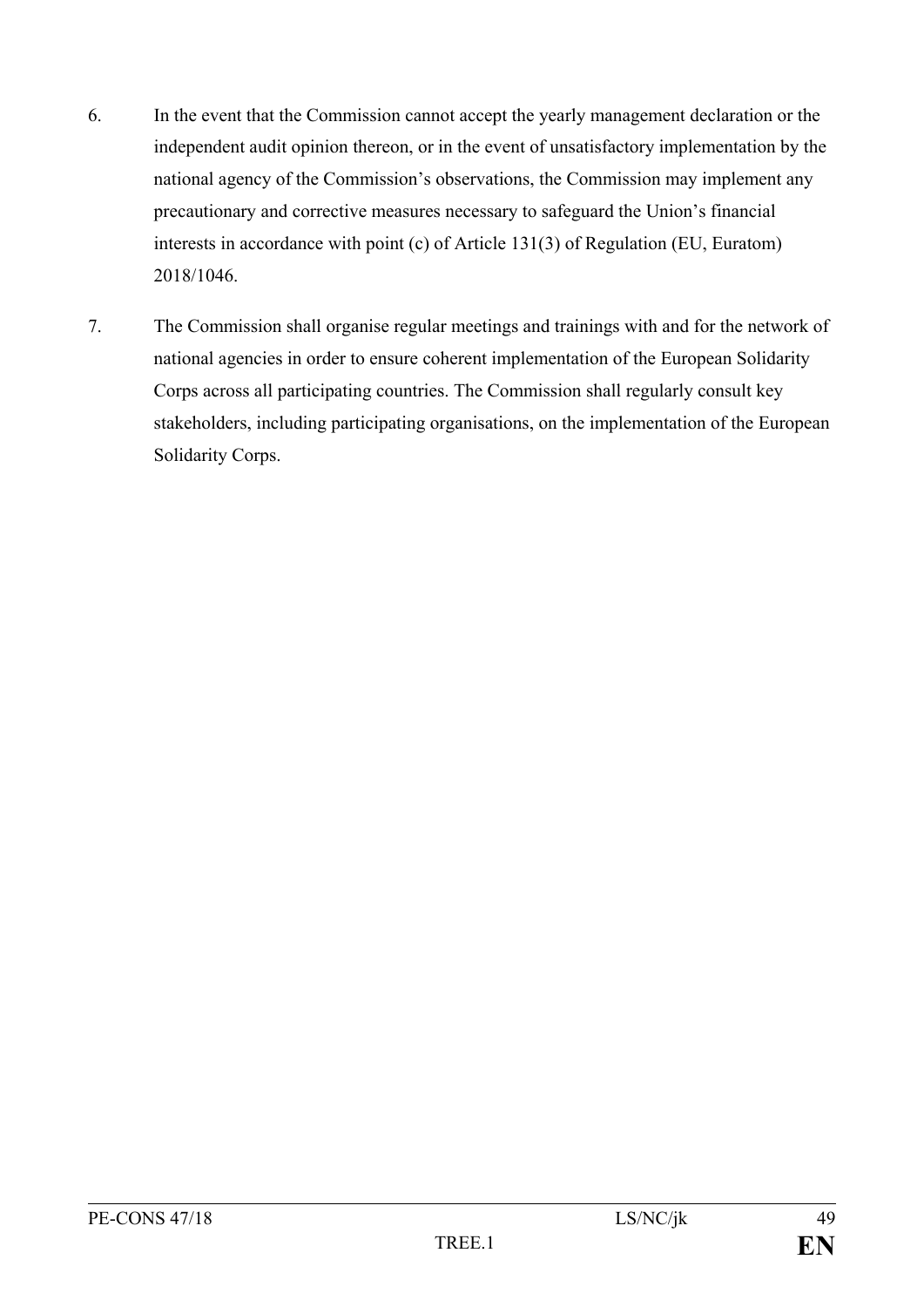## **Chapter VII Control system**

### *Article 22*

### *Principles of the control system*

- 1. The Commission shall take appropriate measures to ensure that, when actions financed under this Regulation are implemented, the financial interests of the Union are protected by the application of preventive measures against fraud, corruption and any other illegal activities, by effective checks and, if irregularities are detected, by the recovery of the amounts wrongly paid and, where appropriate, by effective, proportionate and dissuasive administrative and financial penalties.
- 2. The Commission shall be responsible for the supervisory controls with regard to the European Solidarity Corps actions managed by the national agencies. It shall set the minimum requirements for the controls by the national agency and the independent audit body.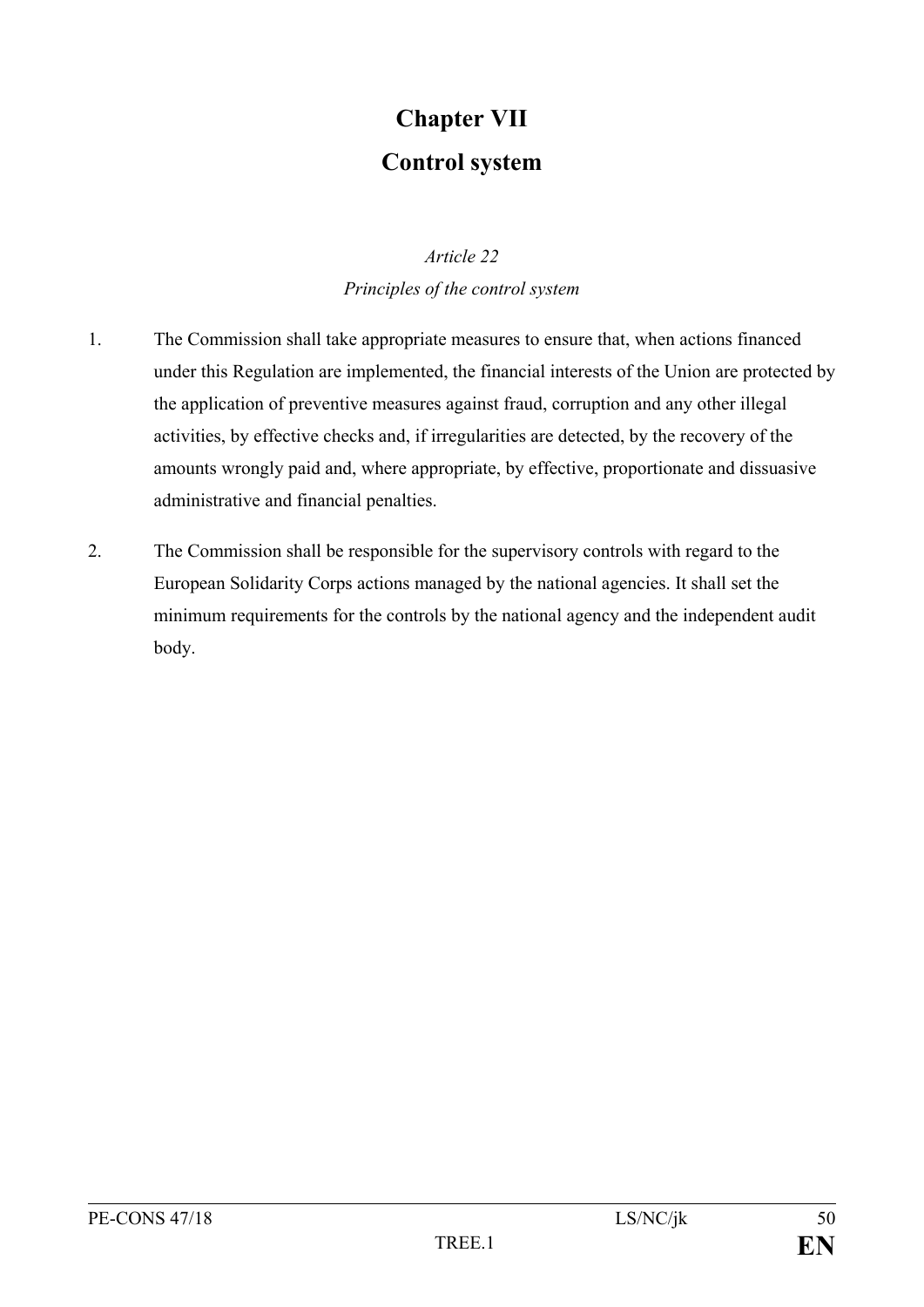- 3. National agencies shall be responsible for the primary controls of grant beneficiaries for the actions of the European Solidarity Corps which are entrusted to them. Those controls shall be proportionate and adequate and give reasonable assurance that the grants awarded are used as intended and in compliance with the applicable Union rules.
- 4. With regard to the funds transferred to the national agencies, the Commission shall ensure proper coordination of its controls with the national authorities and the national agencies, on the basis of the single audit principle and following a risk-based analysis. This paragraph shall not apply to investigations carried out by the European Anti-Fraud Office (OLAF).

### *Article 23 Protection of the financial interests of the Union*

1. The Commission or its representatives and the Court of Auditors shall have the power of audit, on the basis of documents and of on-the-spot inspections, over all grant beneficiaries, contractors and subcontractors and other third parties who have received Union funds under the European Solidarity Corps. They may also conduct audits and carry out controls in relation to the national agencies.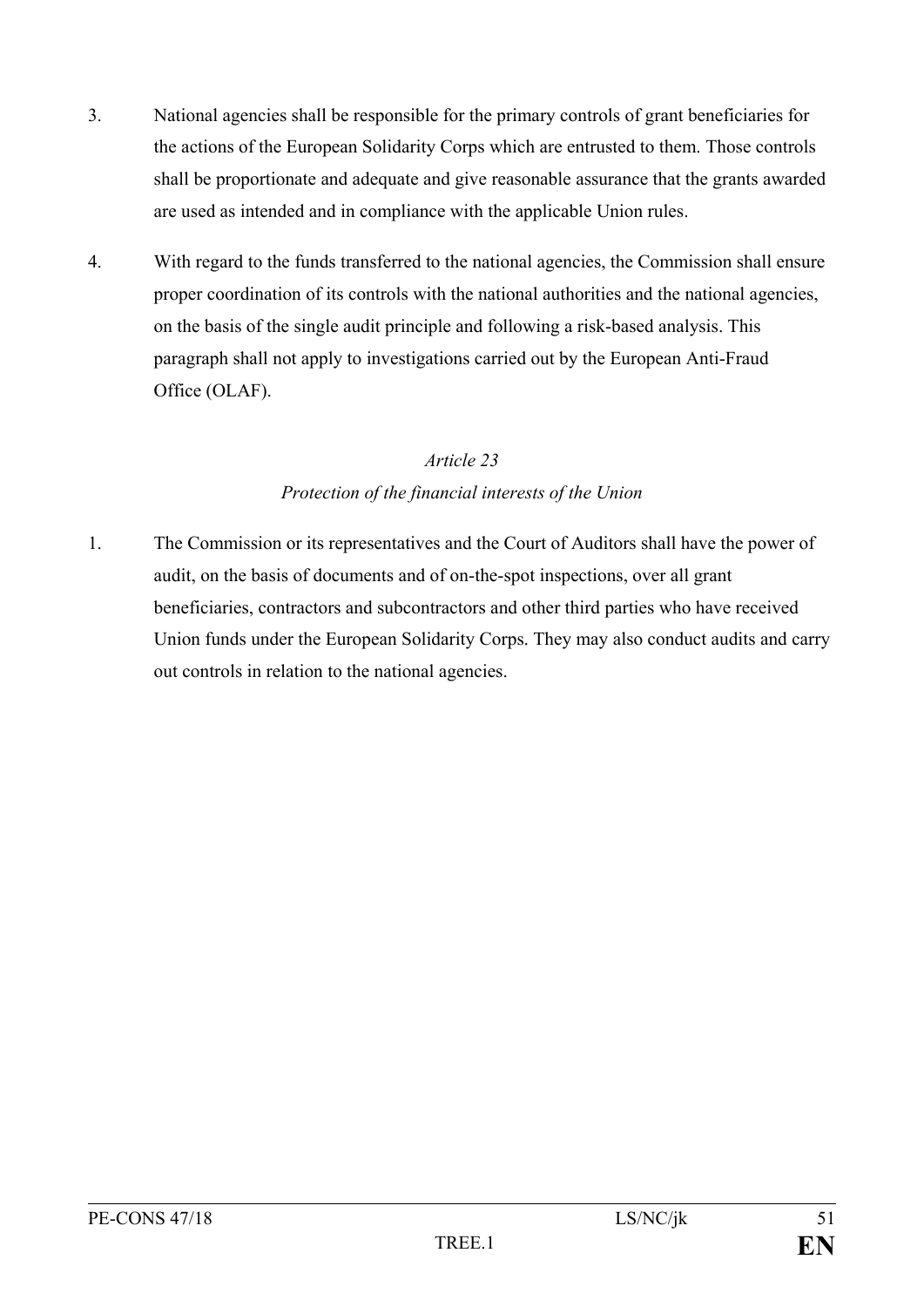- 2. OLAF may carry out investigations, including on-the-spot checks and inspections of economic operators concerned directly or indirectly by such funding, in accordance with the provisions and procedures laid down in Regulation (EU, Euratom) No 883/2013 of the European Parliament and of the Council**[1](#page-52-0)** and Council Regulation (Euratom, EC) No 2185/96**[2](#page-52-1)** , with a view to establishing whether there has been fraud, corruption or any other illegal activity affecting the financial interests of the Union in connection with a grant agreement or grant decision or a contract funded under the European Solidarity Corps.
- 3. Without prejudice to paragraphs 1 and 2, cooperation agreements with third countries and with international organisations, contracts, grant agreements and grant decisions resulting from the implementation of this Regulation, shall contain provisions expressly empowering the Commission, the Court of Auditors and OLAF to conduct such audits and investigations, in accordance with their respective competences.

<span id="page-52-0"></span> $\mathbf{1}$ **<sup>1</sup>** Regulation (EU, Euratom) No 883/2013 of the European Parliament and of the Council of 11 September 2013 concerning investigations conducted by the European Anti-Fraud Office (OLAF) and repealing Regulation (EC) No 1073/1999 of the European Parliament and of the Council and Council Regulation (Euratom) No 1074/1999 (OJ L 248, 18.9.2013, p. 1).

<span id="page-52-1"></span>**<sup>2</sup>** Council Regulation (Euratom, EC) No 2185/96 of 11 November 1996 concerning on-the-spot checks and inspections carried out by the Commission in order to protect the European Communities' financial interests against fraud and other irregularities (OJ L 292, 15.11.1996, p. 2).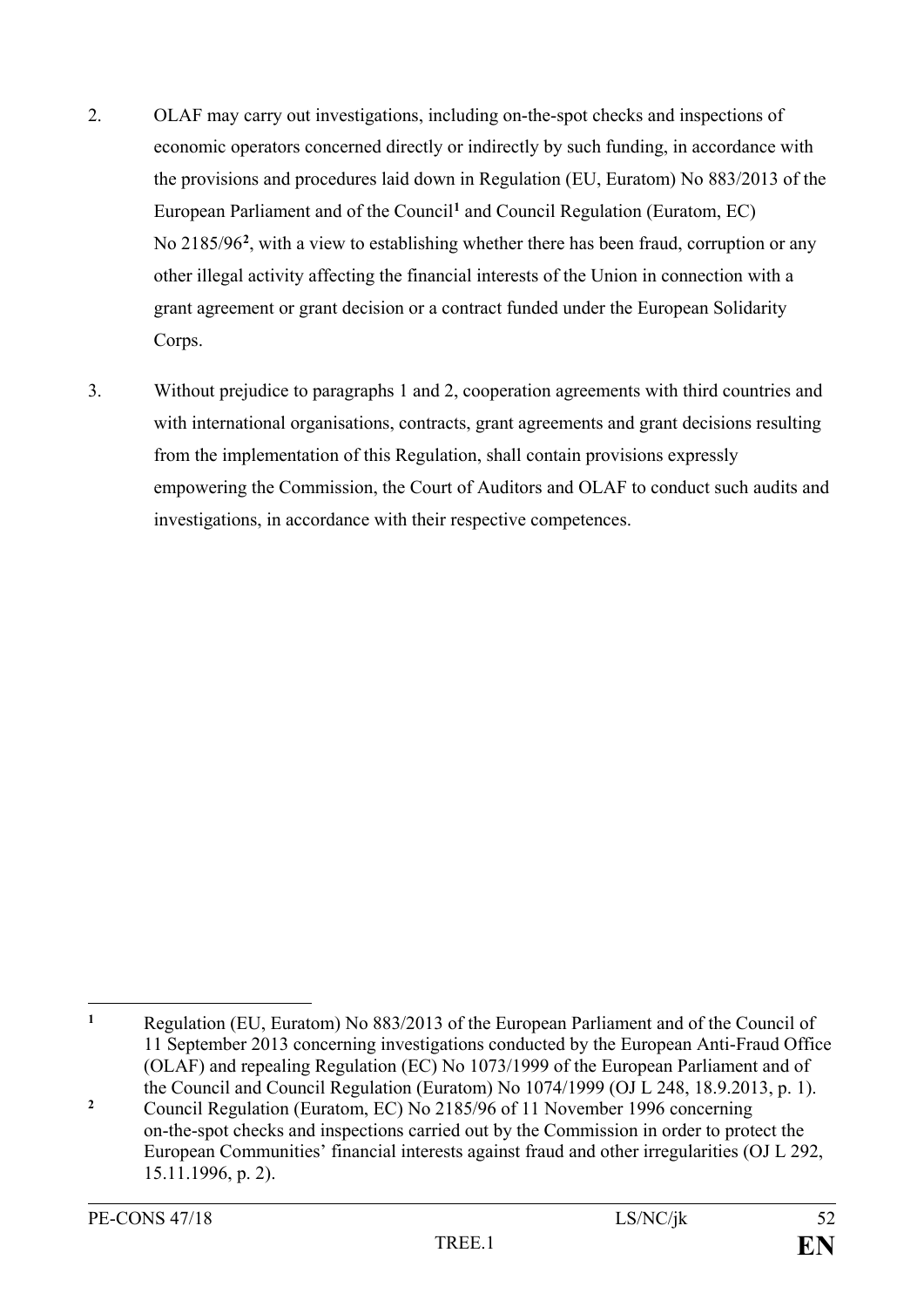## **Chapter VIII Implementing provisions**

*Article 24*

*Implementation of the European Solidarity Corps*

1. In order to implement this Regulation, the Commission shall adopt work programmes, taking into account the priorities under the national solidarity policies, where such information is transmitted to the Commission, by way of implementing acts. Each work programme shall ensure that the general objective and the specific objectives set out in Articles 3 and 4 are implemented in a consistent manner and shall outline the expected results, the method of implementation and its total amount. The work programmes shall also contain a description of the actions to be financed, an indication of the amount allocated to each action, an indication of the distribution of funds between the participating countries for the actions to be managed through the national agencies and an indicative implementation timetable.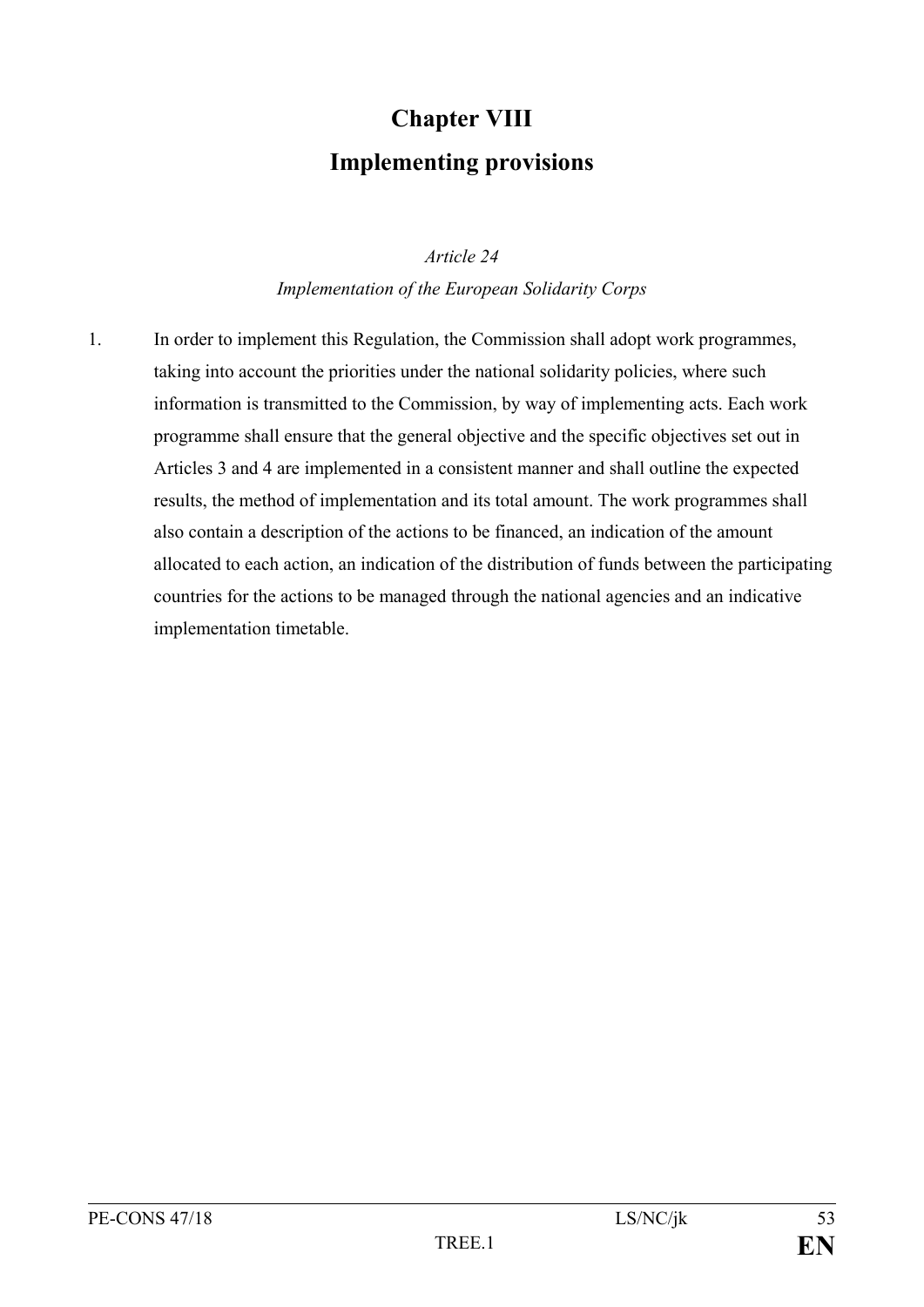- 2. For the budget managed through the national agencies, the implementing act shall allow the national agencies to allocate amounts between the main in-country and cross-border actions in a manner that is coherent with the priorities identified by the national solidarity policies, in accordance with Article 9(2) and within the limits established in the work programmes.
- 3. Those implementing acts shall be adopted in accordance with the examination procedure referred to in Article 25(2).

### *Committee procedure*

- 1. The Commission shall be assisted by the committee established by Article 36 of Regulation (EU) No 1288/2013. That committee shall be a committee within the meaning of Regulation (EU) No 182/2011.
- 2. Where reference is made to this paragraph, Article 5 of Regulation (EU) No 182/2011 shall apply.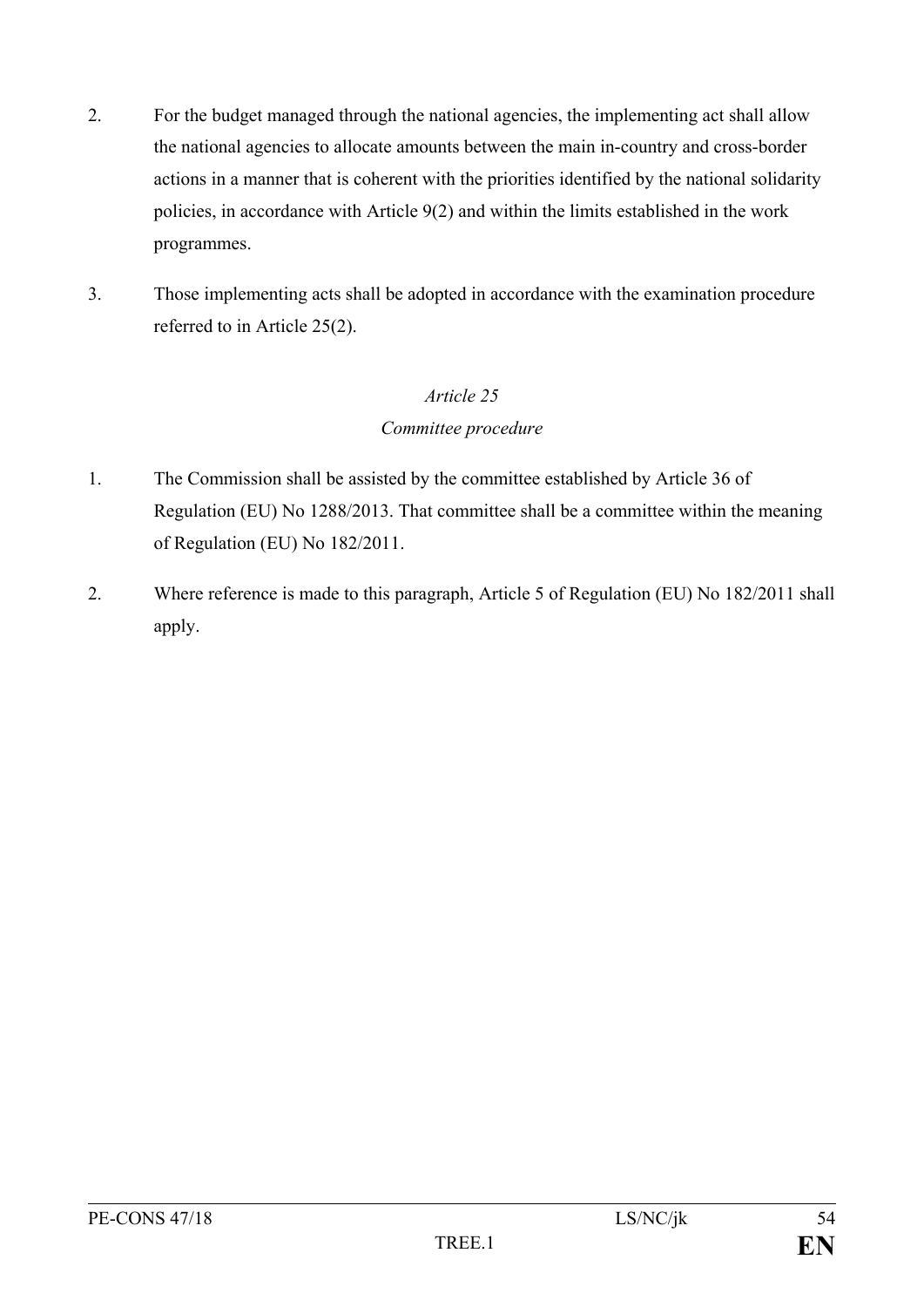## **Chapter IX Amending and final provisions**

### *Article 26*

### *Amendments to Regulation (EU) No 1288/2013*

Regulation (EU) No 1288/2013 is amended as follows:

(1) Article 13 is replaced by the following:

"*Article 13 Learning mobility of individuals*

- 1. Learning mobility of individuals shall support:
	- (a) the mobility of young people in non-formal and informal learning activities between the Programme countries; such mobility may take the form of youth exchanges, as well as innovative activities building on existing provisions for mobility;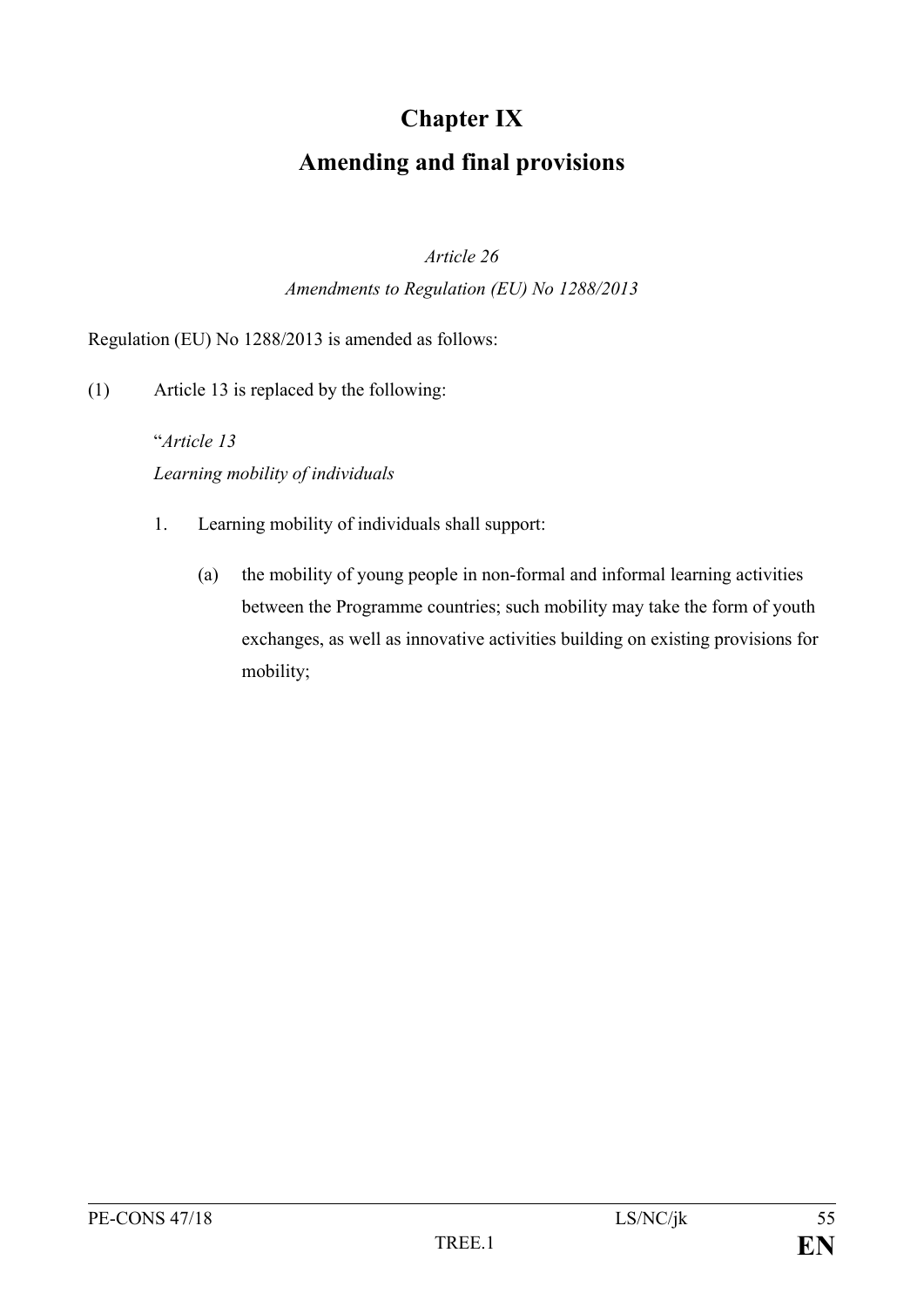- (b) the mobility of persons active in youth work or youth organisations and youth leaders; such mobility may take the form of training and networking activities.
- 2. This action shall also support the mobility of young people, as well as the mobility of persons active in youth work or youth organisations and youth leaders, to and from partner countries, in particular neighbourhood countries.";
- (2) in Article 18, paragraphs 1, 2 and 3 are replaced by the following:
	- "1. The financial envelope for the implementation of the Programme as from 1 January 2014 is set at EUR 14 542 724 000 in current prices.
	- 2. The amount referred to in paragraph 1 shall be allocated to the actions of the Programme as follows, with a margin of flexibility not exceeding 5 % of each of the allocated amounts:
		- (a) at least 80,8 % to education and training, from which the following minimum allocations shall be assigned:
			- (i) 44,3 % to higher education, representing 35,7 % of the total budget;
			- (ii) 21,4 % to vocational education and training, representing 17,3 % of the total budget;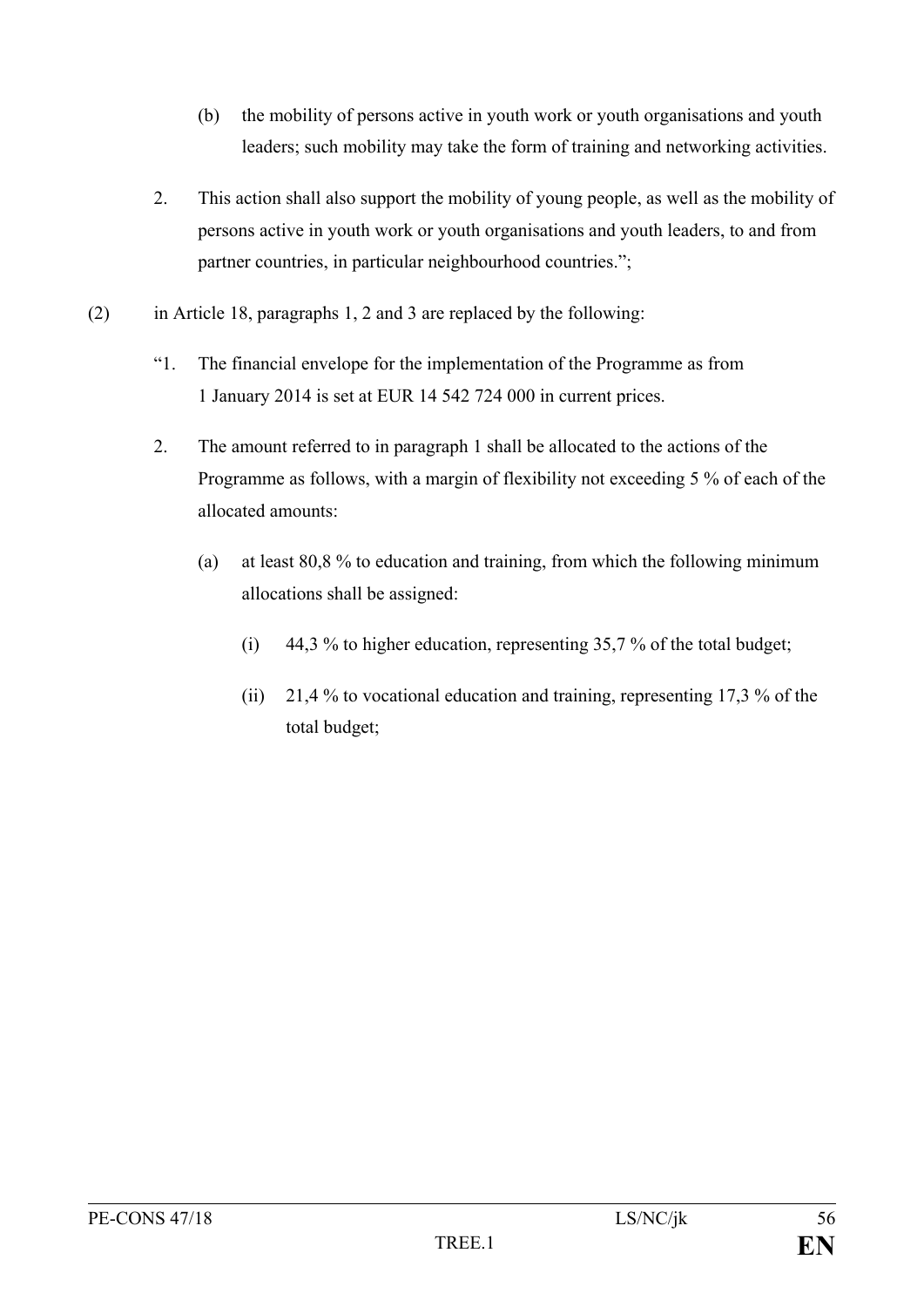- (iii) 14,6 % to school education, representing 11,8 % of the total budget;
- (iv) 4,9 % to adult learning, representing 3,9 % of the total budget;
- (b)  $8,6\%$  to youth;
- (c) up to 1,5 % to the Student Loan Guarantee Facility;
- (d) 1,9 % to Jean Monnet;
- (e) 1,8 % to sport, of which no more than 10 % to the activity mentioned under point (b) of Article 17(1);
- (f)  $3.4\%$  as operating grants to national agencies;
- (g) 1,8 % to cover administrative expenditure.
- 3. Of the allocations referred to in points (a) and (b) of paragraph 2, at least 63 % shall be allocated to learning mobility of individuals, at least 27 % to cooperation for innovation and the exchange of good practices and at least 4,2 % to support for policy reform.".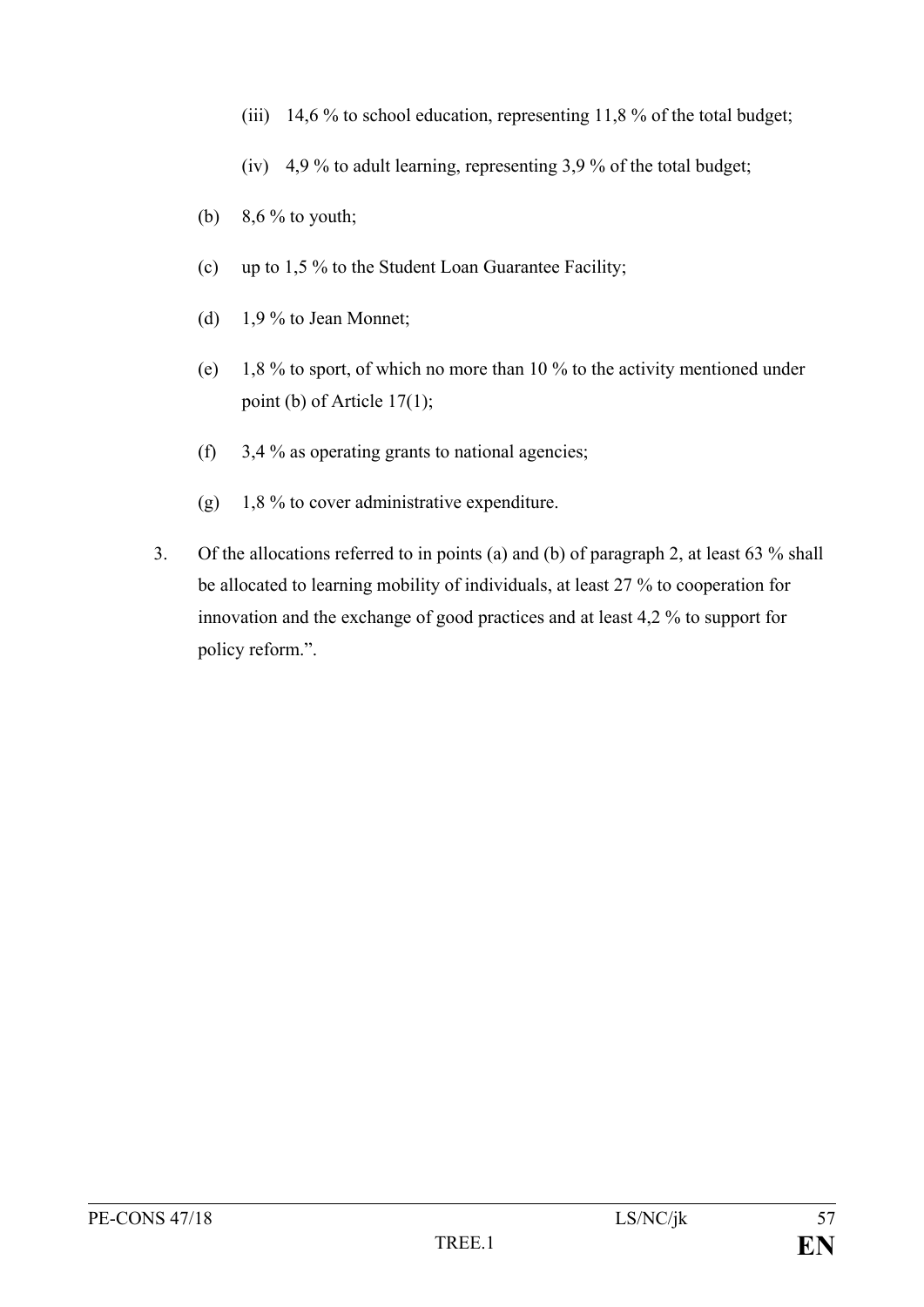### *Article 27 Amendment to Regulation (EU) No 1293/2013*

In Article 4 of Regulation (EU) No 1293/2013, the following paragraph is added:

"3. The sub-programme for Environment corresponding to the priority area Environment Governance and the sub-programme for Climate Action corresponding to the priority area Climate Governance and Information may finance projects within the meaning of Article 17(4) of this Regulation implemented by the European Solidarity Corps in accordance with Regulation (EU) 2018/… of the European Parliament and of the Council**\*[+](#page-58-0)**, which contribute to one or more of the priority areas within the meaning of Articles 9 and 13 of this Regulation. Those projects shall be implemented solely in accordance with the Regulation (EU) 2018/…**[++](#page-58-1)**, to the exclusion of the specific requirements of this Regulation.

 $\mathcal{L}_\text{max}$  , where  $\mathcal{L}_\text{max}$ 

**<sup>\*</sup>** Regulation (EU) 2018/… of the European Parliament and of the Council of … on laying down the legal framework of the European Solidarity Corps and amending Regulation (EU) No 1288/2013, Regulation (EU) No 1293/2013 and Decision No 1313/2013/EU  $(OJ \dots)$ .".

<span id="page-58-0"></span> $\overline{a}$ **<sup>+</sup>** OJ: Please insert in the text the number of the Regulation contained in document PE-CONS 47/18 (2017/0102(COD)) and insert the number, date, title and OJ reference of that Regulation in the footnote.

<span id="page-58-1"></span>**<sup>++</sup>** OJ: Please insert in the text the number of the Regulation contained in document PE-CONS 47/18 (2017/0102(COD)).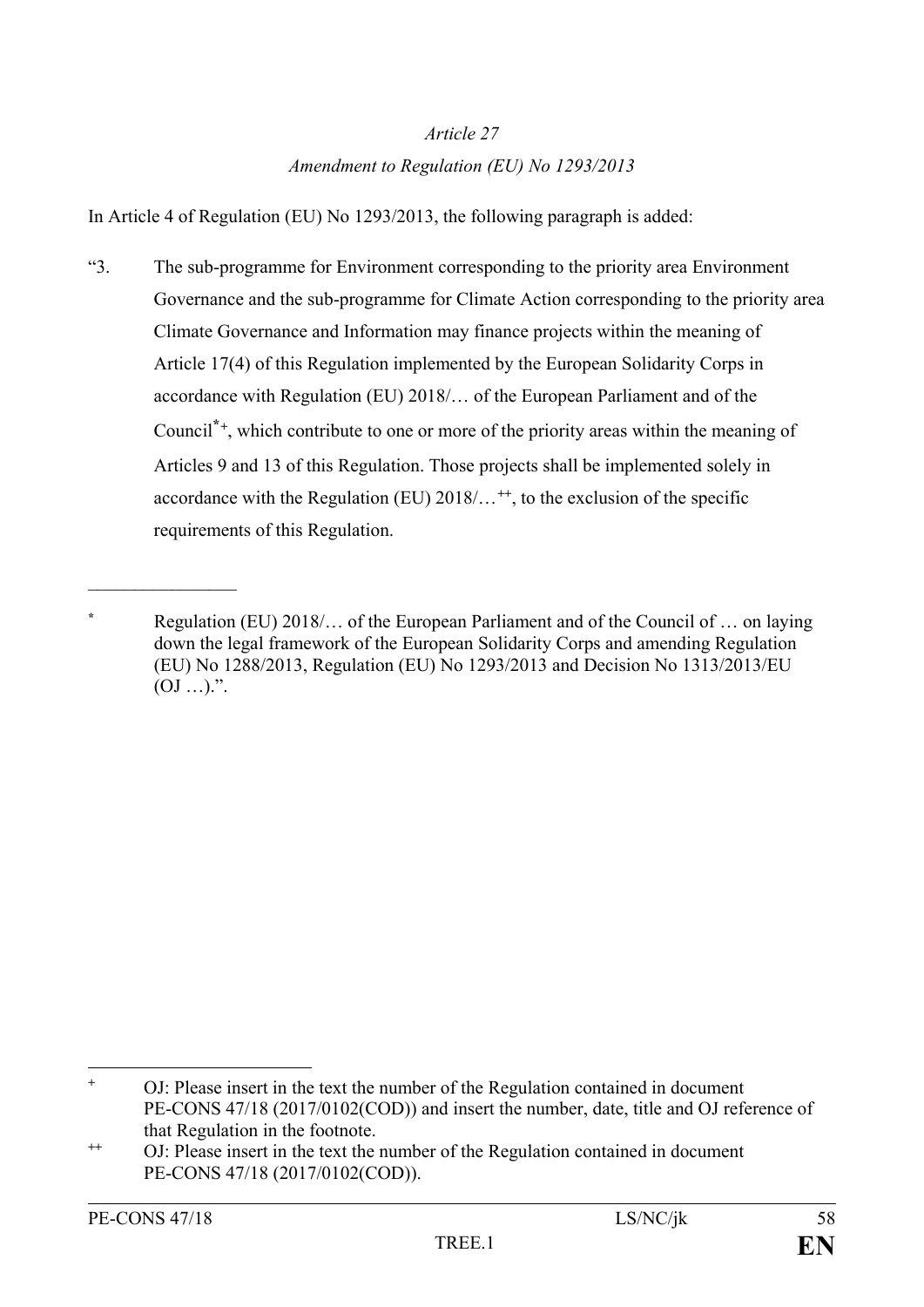### *Amendment to Decision No 1313/2013/EU*

In Article 19(1) of Decision No 1313/2013/EU, the following subparagraph is added after the second subparagraph:

"The financial envelope derived from Heading 3 'Security and Citizenship' may finance actions implemented by the European Solidarity Corps in accordance with Regulation (EU) 2018/… of the European Parliament and of the Council**\*[+](#page-59-0)**, which contribute to one or more of the Union priorities in the area of civil protection. Those actions shall be implemented solely in accordance with Regulation (EU) 2018/...<sup>[++](#page-59-1)</sup>, to the exclusion of the specific requirements of this Decision.

 $\mathcal{L}_\text{max}$  , where  $\mathcal{L}_\text{max}$ 

**<sup>\*</sup>** Regulation (EU) 2018/… of the European Parliament and of the Council of … on laying down the legal framework of the European Solidarity Corps and amending Regulation (EU) No 1288/2013, Regulation (EU) No 1293/2013 and Decision No 1313/2013/EU (OJ …).".

<span id="page-59-0"></span> $\ddot{+}$ **<sup>+</sup>** OJ: Please insert in the text the number of the Regulation contained in document PE-CONS 47/18 (2017/0102(COD)) and insert the number, date, title and OJ reference of that Regulation in the footnote.

<span id="page-59-1"></span>**<sup>++</sup>** OJ: Please insert in the text the number of the Regulation contained in document PE-CONS 47/18 (2017/0102(COD)).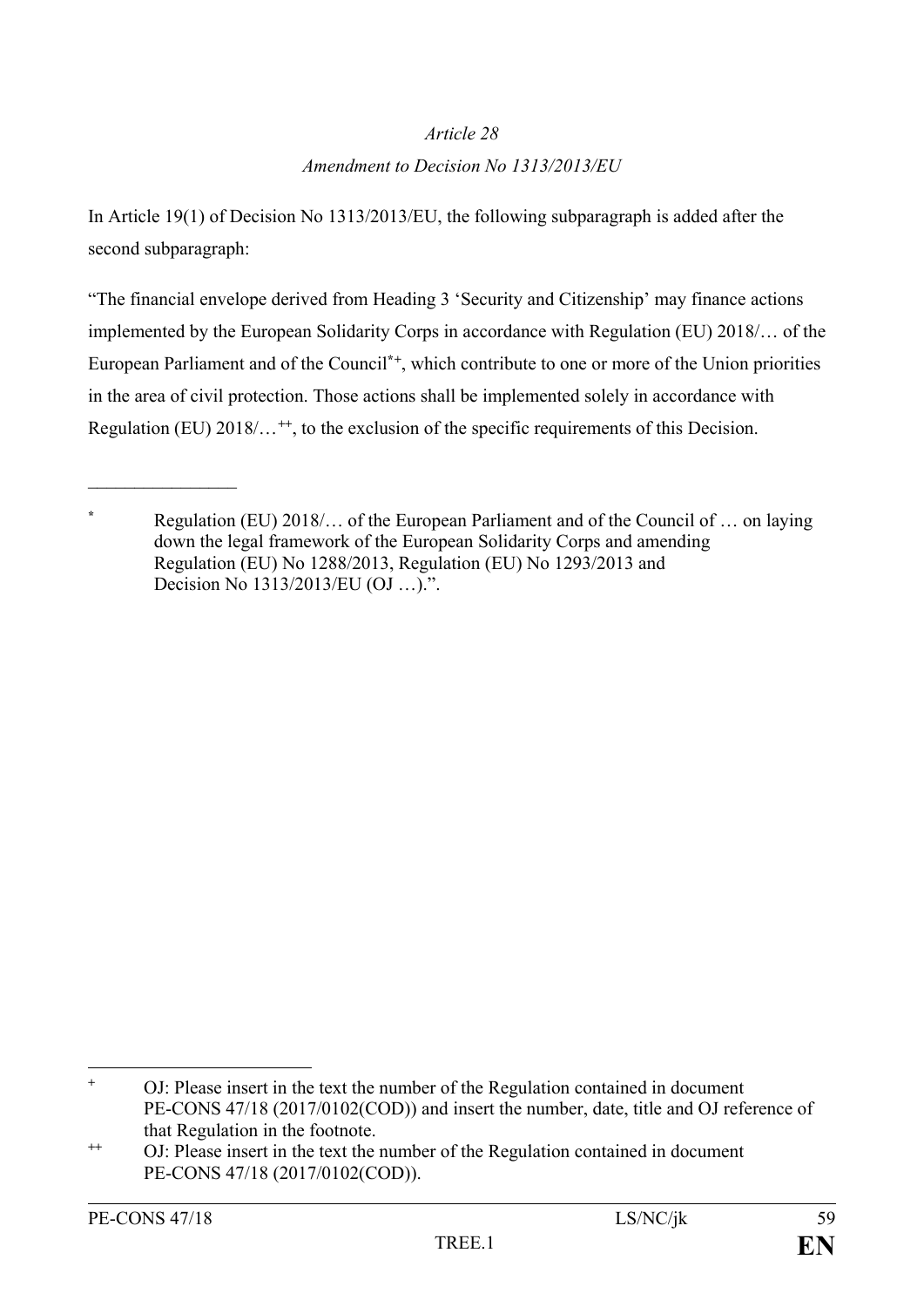### *Entry into force*

This Regulation shall enter into force on the day following that of its publication in the *Official Journal of the European Union*.

This Regulation shall be binding in its entirety and directly applicable in all Member States.

Done at …,

*For the European Parliament For the Council The President The President*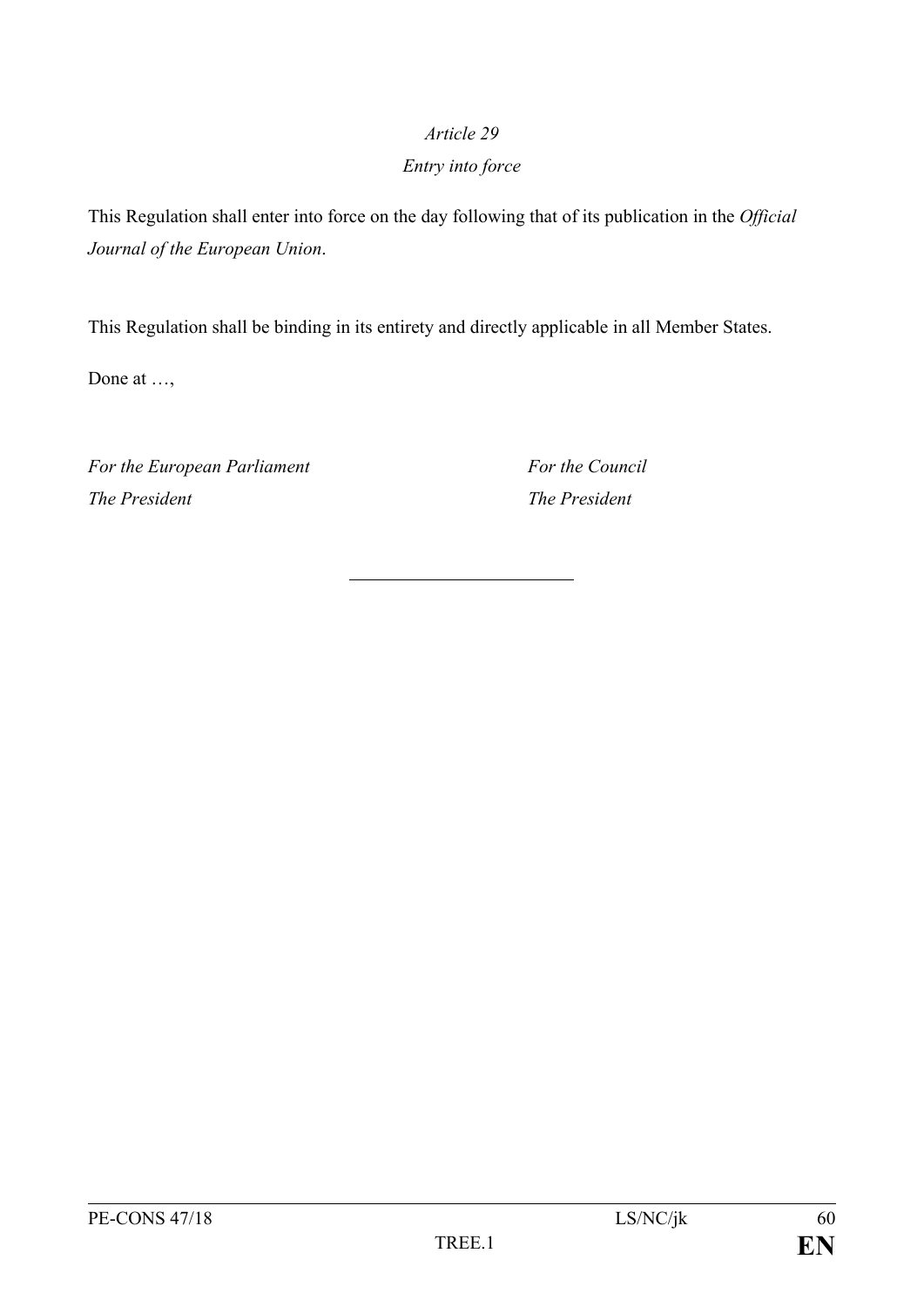### **ANNEX**

The European Solidarity Corps shall be closely monitored in order to measure the extent to which the general objective and the specific objectives have been achieved, as well as monitor its outputs, results and impacts. To that end, a minimum framework of indicators is laid down, to serve as a basis for a future detailed programme for monitoring the outputs, results and impacts of the European Solidarity Corps, including an extended set of qualitative and quantitative indicators, as referred to in Article 15(2):

### Output indicators

- (a) number of participants in volunteering (in-country and cross-border) broken down by country, age, gender, professional background and educational attainment;
- (b) number of participants in traineeships (in-country and cross-border) broken down by country, age, gender, professional background and educational attainment;
- (c) number of participants in jobs (in-country and cross-border) broken down by country, age, gender, professional background and educational attainment;
- (d) number of participants in solidarity projects broken down by country, age, gender, professional background and educational attainment;